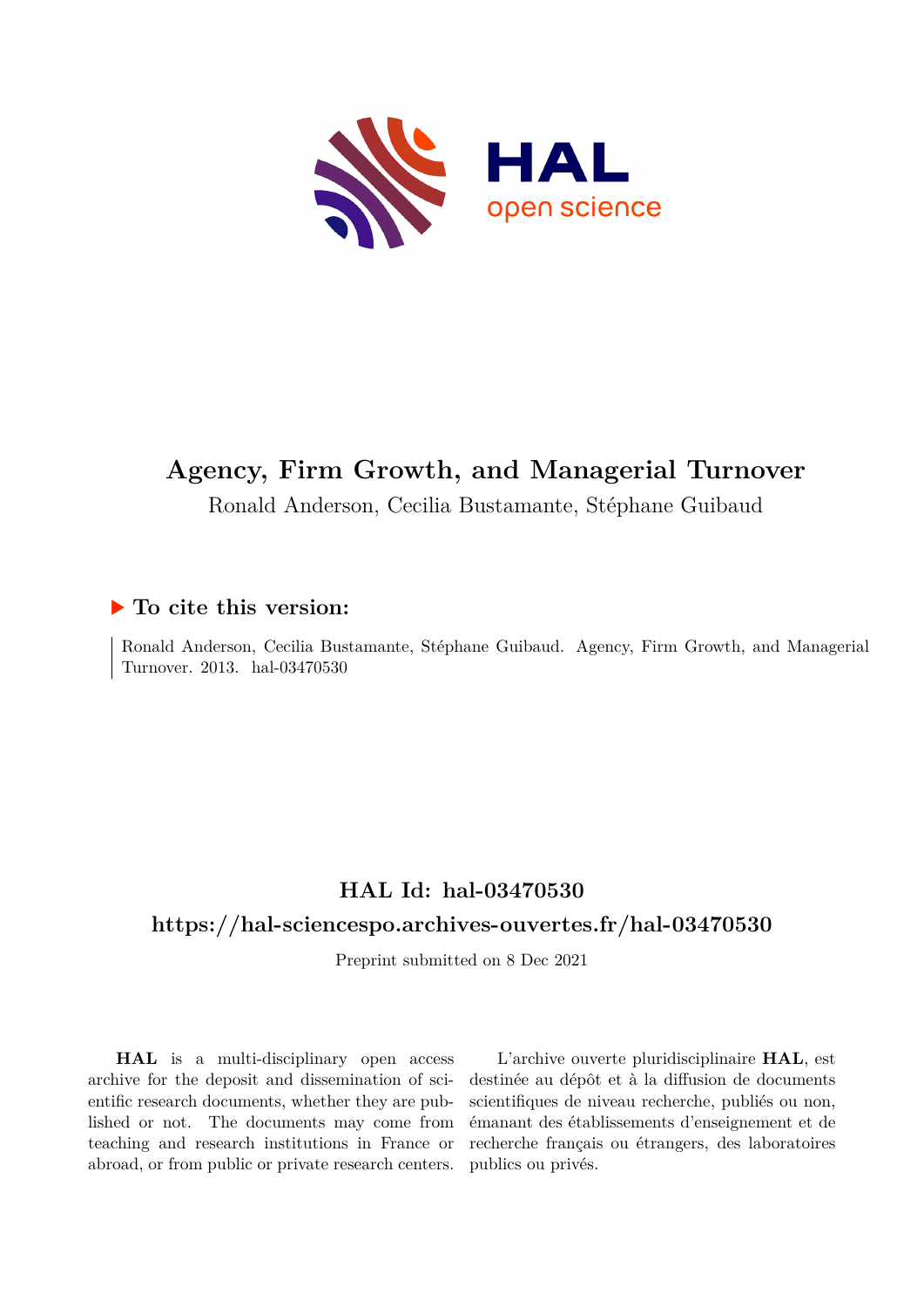# Agency, Firm Growth, and Managerial Turnover<sup>∗</sup>

Ronald W. Anderson<sup>†</sup> M. Cecilia Bustamante<sup>‡</sup>and Stéphane Guibaud<sup>§</sup>

December 2, 2013

#### Abstract

We study managerial incentive provision under moral hazard in a firm subject to stochastic growth opportunities. In our model, managers are dismissed after poor performance, but also when an alternative manager is better able to grow the firm. The optimal contract may involve managerial entrenchment, such that growth opportunities are foregone after good performance. Firms with better growth prospects have higher managerial turnover and more front-loaded compensation. The use of golden parachutes is suboptimal, unless the firm needs to incentivize its managers to truthfully report the arrival of growth opportunities. By ignoring the externality of the dismissal policy onto future managers, the optimal contract may imply excessive retention.

# 1 Introduction

Firms derive value not only from operating their assets in place, but also from their ability to exploit growth opportunities. The latter source of value creation often involves major transformations of the firm— such as adopting innovative production techniques, changing the organization of labor, developing new products, or venturing into new markets. However incumbent managers may lack the vision or skills necessary to implement these transformations and lead their firm through a new, more profitable phase. In such circumstances, a change of management is needed for the firm to successfully pursue its growth opportunities.

This paper introduces *growth-induced* managerial turnover in a dynamic moral hazard model of the firm. As in previous studies on optimal long-term managerial contracts with limited liability, firms use early termination as a disciplinary device— and managers are replaced following

<sup>∗</sup>We are grateful to Bruno Biais, Catherine Casamatta, Peter DeMarzo, Mike Fishman, Denis Gromb, Zhiguo He, Andrey Malenko, Antoinette Schoar, our discussants David Dicks, Oliver Spalt and John Zhu, seminar participants at Ecole Polytechnique, LSE, SciencesPo, Toulouse and UT Austin, and ´ conference participants at the meetings of the CEPR European Summer Symposium in Financial Markets (Gerzensee), China International Conference in Finance (Shanghai), European Finance Association (Copenhagen), European Finance Summit (Davos), and Western Finance Association (Las Vegas) for helpful comments. All responsibility for errors and views expressed is our own.

<sup>†</sup>London School of Economics, r.w.anderson@lse.ac.uk

<sup>‡</sup>London School of Economics, m.bustamante@lse.ac.uk

<sup>§</sup>London School of Economics, s.guibaud@lse.ac.uk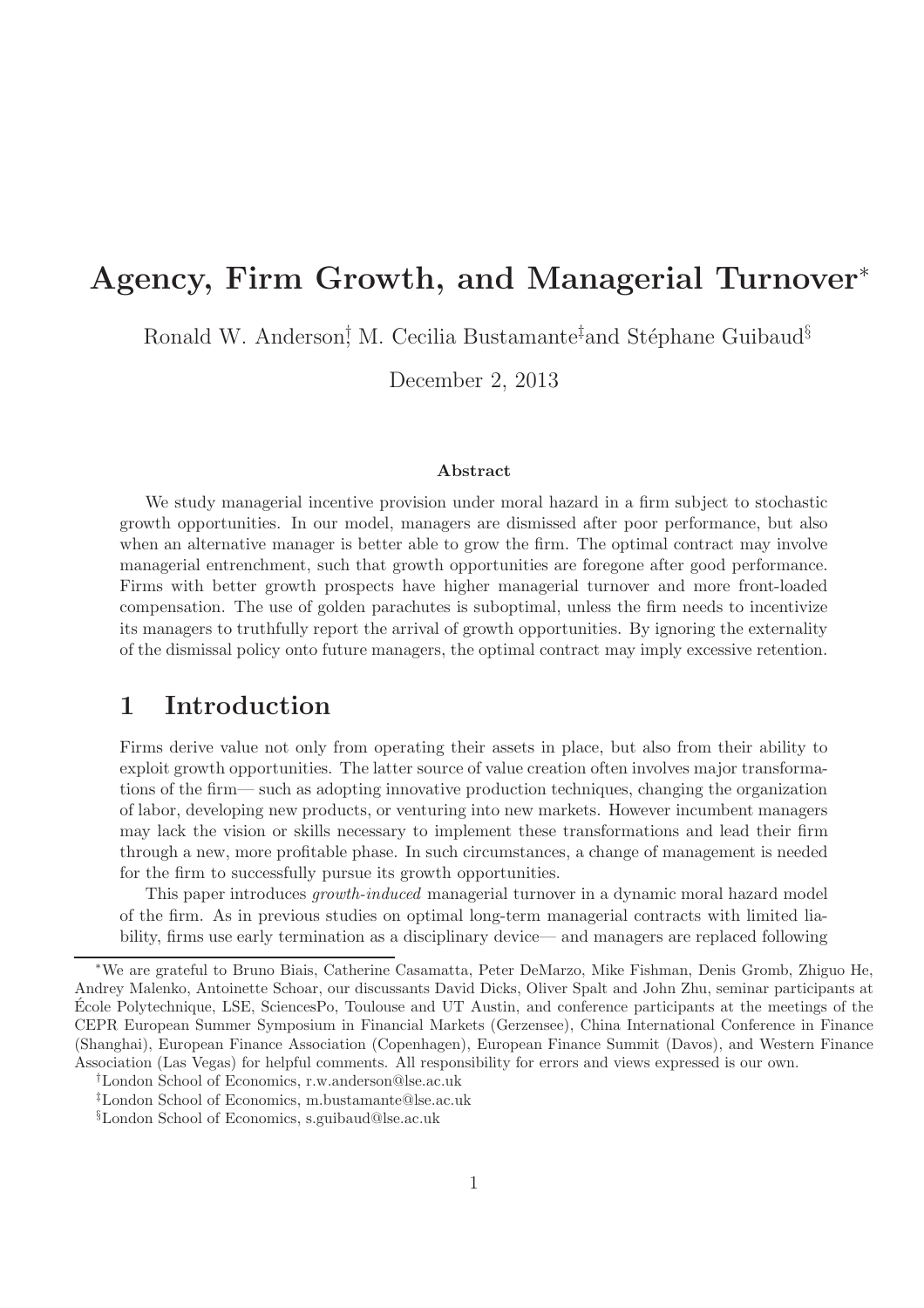poor performance. But in contrast with previous studies, firms may also fire their managers despite good performance when a change of management is the best or only option to seize a growth opportunity. We characterize how growth-induced turnover affects the provision of managerial incentives and analyze the determinants of realized firm growth.

In our model, a risk-neutral manager is hired by a risk neutral, long-lived firm. Cash flows are only observable by the manager, who can divert them for his own private benefit. The firm can fire its current manager at any point in time, and replace him at a cost. Take-it-or-leave-it growth opportunities may arrive stochastically in any period. In our baseline model, the arrival of a growth opportunity is contractible and the firm needs to hire a new manager in order to pursue such an opportunity. If the firm decides to take up a growth opportunity, it pays the costs associated with replacing the manager and transforming the firm— possibly but not necessarily including capital investment— and its profitability increases.

We solve for the optimal long-term contracts signed between the firm and its successive managers at the time they are hired. A manager's expected discounted payoff under the optimal contract (often referred to as the manager's *promise*) evolves over time in response both to cashflow and growth opportunity realizations. Replacement and compensation decisions are determined by endogenous performance thresholds. A key feature of our analysis is that the continuation value of the firm upon replacing a manager is endogenous (equal to the value of the firm under the newly hired manager), and contingent on the availability of a growth opportunity. This contrasts with most of the existing dynamic contracting models where, upon firing the manager, the firm obtains an exogenously given liquidation value.

Our results in the baseline model are as follows. First, we characterize turnover. The probability of replacing an incumbent manager depends not only on past and current performance, as summarized by the manager's promise, but also on the availability of a growth opportunity. The conditional probability of managerial turnover is always higher in states of the world where a growth opportunity is available. However a firm may in some circumstances decide to retain its incumbent manager despite the arrival of a growth opportunity. Firms facing only modest growth opportunities or those plagued with severe agency problems optimally choose to do so when a growth opportunity arises after a period of good performance. The optimal contract can therefore involve a particular form of managerial entrenchment. When it occurs, forsaken growth adds to the usual inefficiency that, for *ex ante* incentive provision, managers can be fired upon poor past performance in the absence of a growth opportunity.

Second, we characterize the optimal compensation scheme, and determine how growth opportunities affect managerial compensation. We find that the optimal managerial contract is readily implementable by a system of deferred compensation credit and bonuses. Deferred compensation is used, along with the threat of inefficient replacement, in order to provide incentives in the best possible way. We show that the degree to which firms rely on back-loading of compensation is affected by their growth prospects. Namely, the extent of back-loading decreases with the quality of firms' growth opportunities. We also find that severance is not required under the optimal contract when the arrival of growth opportunities is verifiable. It is more efficient for the firm, in order to mitigate agency costs, to give zero severance to a departing manager and instead increase the manager's promise contingent on him being retained.

Third, realized firm growth depends both on the features of the exogenous growth process and on the severity of moral hazard. We distinguish between two endogenous types of firms: *high growth* firms that undertake all growth opportunities, and *low growth* firms that may forego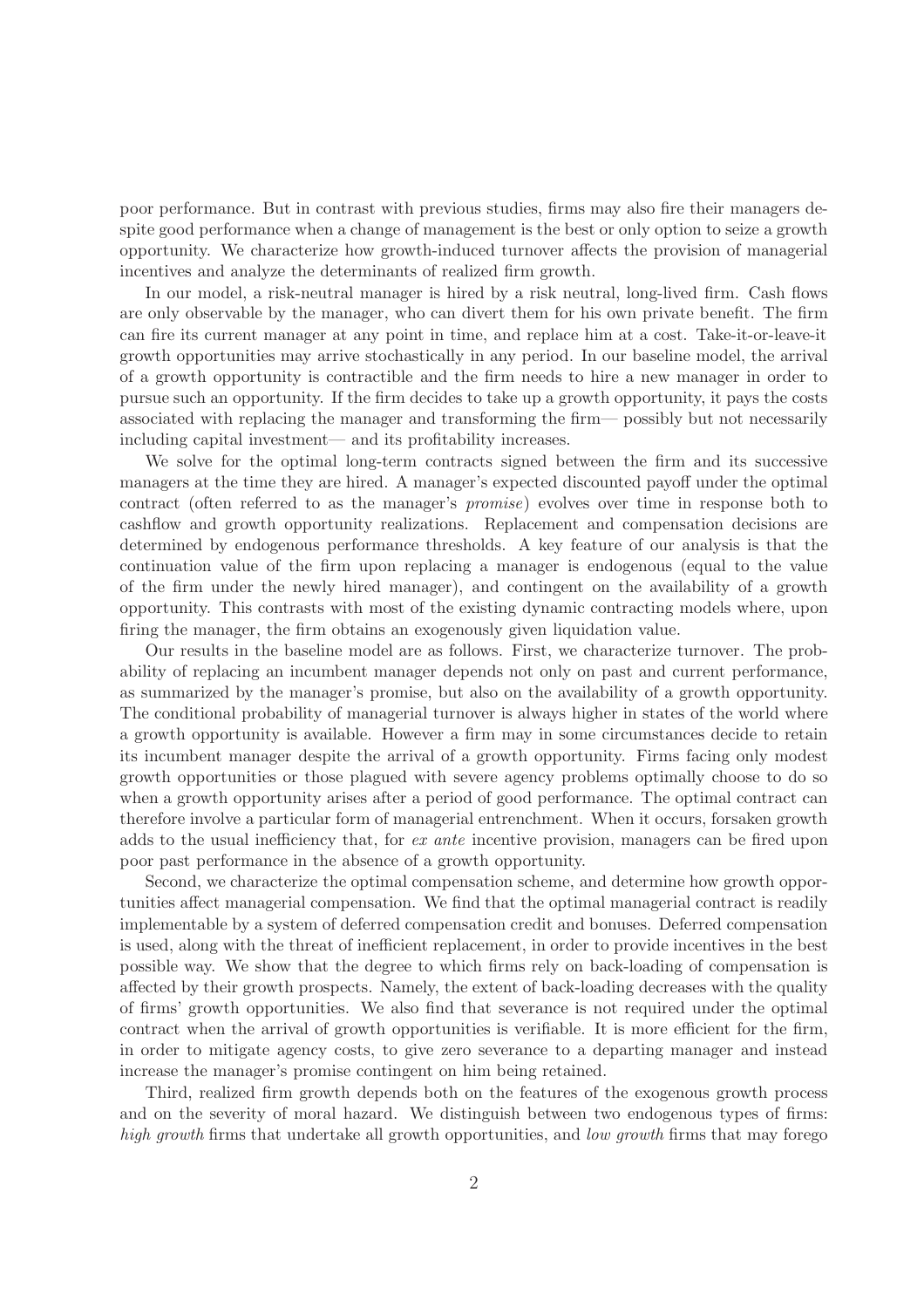some growth opportunities depending upon the incumbent manager's past performance. In our model, two firms with similar growth opportunities may end up having very different realized growth profiles just because they differ in the severity of the agency problem they face. Thus we find for example that improvements in a firm's corporate governance can transform a firm with given technology and growth opportunities from a *low growth* firm into a *high growth* firm.

Lastly, we identify a new component of agency costs that arises in our framework, which is due to a form of contractual externality. We decompose the firm value into the value of present and future payments to the principal, to the current manager and to all the future managers. When a firm negotiates a contract with an incoming manager, it maximizes the sum of the first two components. It fails to take into account the spillover effect upon the expected amount of time before hiring future managers and thus the present value of compensation received by all future managers. This may result in excessive managerial retention relative to the constrained optimal contract. The agency cost induced by this externality is larger for *low growth* firms, where the arrival of a growth opportunity does not always result in managerial turnover. This externality of the current binding contracts of the firm on its future binding contracts does not arise in earlier papers in the literature, in which firms are liquidated at an exogenous value upon termination of the incumbent, and only, manager of the firm.

We consider two extensions of the baseline model. First, we consider a setting where the arrival of growth opportunities is only observable by the incumbent manager. Under the maintained assumption that growth entails a change of management, the incumbent must be incentivized to truthfully reveal to the firm the realization of a growth opportunity. When the quality of growth opportunities is good enough, the manager is systematically dismissed when he announces that such opportunity becomes available, and he receives a severance pay contingent on the firm's performance history under his tenure— in stark contrast with the no-severance result that arises when growth opportunities are contractible. Our framework therefore suggests a possible explanation for the widespread use of severance, as a way to assure the goodwill of the incumbent and incentivize him to not bury the news that value-enhancing transformations of the firm have become available when such news may lead to his dismissal.

In another extension, we consider an environment where firms can grow with their incumbent managers, possibly at a different cost than when they grow with a new manager. When growing with the incumbent manager is very costly, e.g., because realizing a growth opportunity would require paying an army of external consultants to help the firm reinvent itself, all the results of the baseline model survive. However, when the costs of growing with the incumbent are sufficiently low, the incumbent may grow the firm, but only if his past performance has been sufficiently good. If instead past performance has been poor, the incumbent will be dismissed, even though this is ex post inefficient.

Our paper contributes to a recent body of work that applies the tools of optimal dynamic contracting to the study of the firm in the presence of agency conflicts. Quadrini (2004), Clementi and Hopenhayn (2006), DeMarzo and Fishman (2007a), Biais et al. (2010), DeMarzo et al. (2011), and Philippon and Sannikov (2011) explore, as we do, the link between dynamic moral hazard and firm growth when growth is contractible.<sup>1</sup> Our framework differs in several dimen-

<sup>&</sup>lt;sup>1</sup>The extension of our model with privately observed growth opportunities, analyzed in Section 6, is related to He (2008) and Malenko (2012). He (2008) considers an environment where cashflow growth is directly affected by non-observable effort from the manager. Malenko (2012) solves for the optimal investment and auditing policies when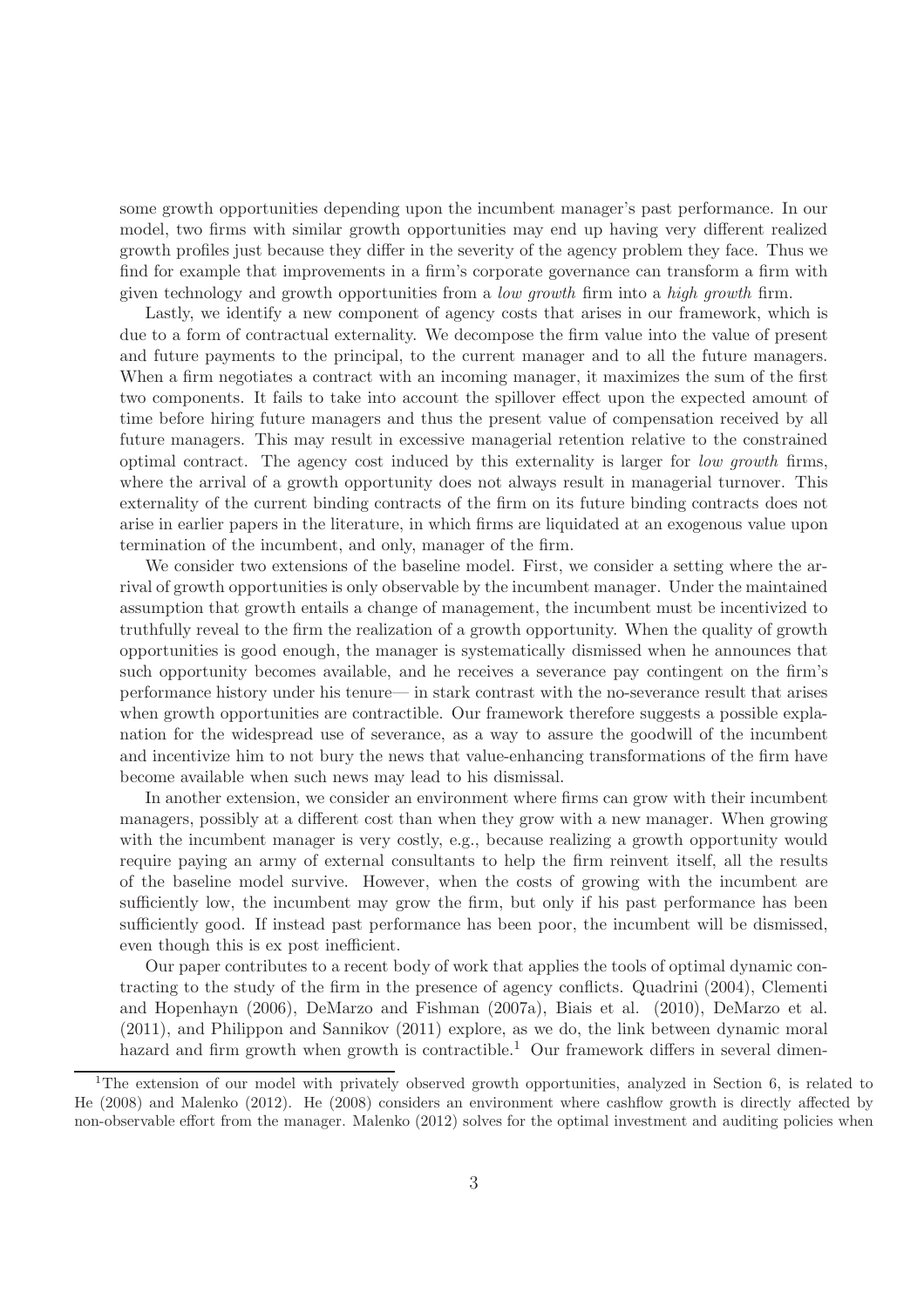sions. A key difference is that in these papers a firm always grows with its incumbent manager whereas we put 'growth-induced' turnover, i.e., the idea that a change of management may be a pre-requisite for growth, at center stage. Furthermore, we consider growth opportunities which arrive stochastically, we endogenize the state-contingent 'liquidation' value of the firm, and focus on managerial turnover rather than firm survival. Finally, our interpretation of growth is slightly different— growth in our framework may take place simply through strategic or organizational change without changes in fixed or working capital. Spear and Wang (2005) and Garrett and Pavan (2012) study optimal termination policies in settings where the firm can dismiss their manager and hire a new one from an external labor market, but they abstract from growth and the economic determinants of turnover they emphasize are different from the ones in our paper.

Our notion that the growth of a firm may require replacing the incumbent manager is found in many early contributions to the managerial theory of the firm. Penrose (1959) discusses why firms may operate successfully under competent managers but may still fail to take full advantage of their opportunities of expansion. Williamson (1966) elaborates on how management constraints affect the realized growth of firms. More recently, Roberts (2004) echoes Penrose by emphasizing the need for different organizational capabilities in the *exploration* and *exploitation* of firms' investment projects. He discusses a number of business cases where this effect is prominent. In a repeated moral hazard framework but without optimal contracting, Anderson and Nyborg (2011) study the link between managerial replacement and firm growth and show how it is affected by the firm's choice of debt or equity financing. The idea that firms may need different managers at different times is also present in recent theoretical work on managerial turnover by Eisfeldt and Kuhnen (2012), although not in the specific context of firm growth. They consider a competitive matching model without agency conflicts to explore the role of industry conditions in determining managerial turnover, managerial compensation and the type of CEOs being hired.

The implications of our model are related to the empirical literature on managerial turnover and compensation. In the context of venture capital, Kaplan, Sensoy and Stromberg (2009) provide evidence that the management teams of firms in their early stages of growth (pre-IPO) undergo high turnover. Martin and McConnell (1991), Mikkelson and Partch (1997), as well as a recent paper by Jenter and Lewellen (2011), study the links between CEO turnover and acquisitions— which can be seen as a source of value creation, and often involve target CEOs being either fired or forced to retire early. Murphy (1985, 2001) and Yermack (2006) document the use of bonuses and severance in U.S. firms, respectively, and Kaplan and Minton (2008) document the joint evolution of CEO compensation and managerial turnover in the U.S. over the recent decades.

As we discuss throughout the paper, the existing empirical findings on managerial turnover and CEO compensation in the literature are compatible with our model. However, the specific empirical predictions of our model of growth-induced turnover and its effect on managerial compensation have not been subjected to direct testing— largely because the existing empirical literature on managerial compensation, severance and turnover has not conditioned upon the growth profiles of firms, either potential or realized, the severity of agency problems, and the contractibility of growth opportunities. Our framework provides guidance on how these factors are likely to affect compensation, severance, and turnover and thus may help in designing more

the arrival and quality of investment projects are only observed by a division manager who needs the headquarters to finance the working capital.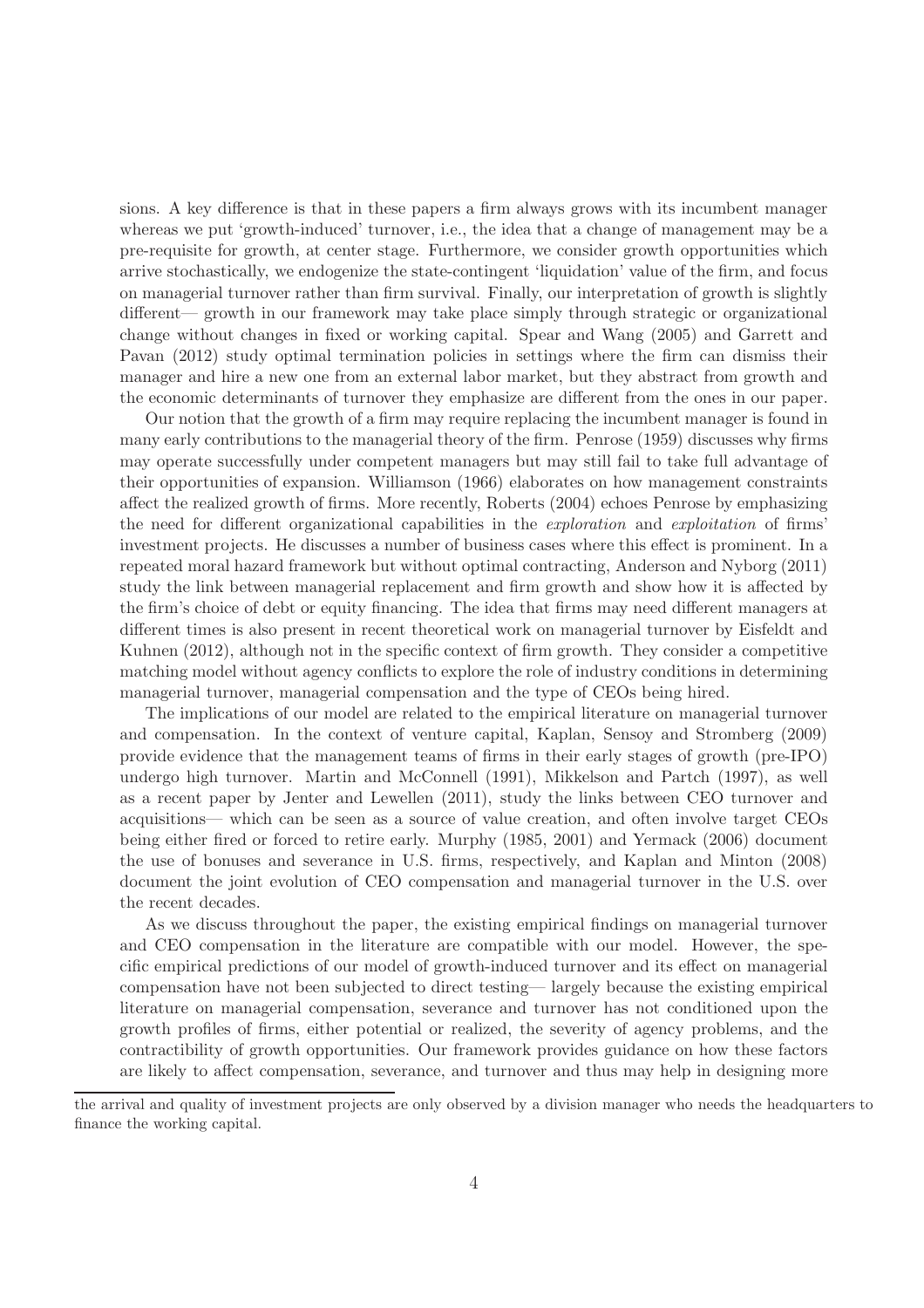powerful empirical tests. Finding ways to control for these firm characteristics may be challenging, but in our view this should be feasible. For example, one clear prediction of our model is that industries with better growth prospects should experience higher CEO turnover and use more front-loaded compensation schemes. Then sorting industries into those that have and those that have not undergone a persistent technological shock that creates opportunities for growth should reveal significant differences in turnover experience and compensation policies. In a similar vein, our predictions about severance pay may be tested by comparing the average severance paid to departing managers in fast growing industries as opposed to slow growing industries.

The rest of the paper proceeds as follows. Section 2 describes our baseline model. Section 3 derives the optimal long-term contract, and provides an informal discussion of its main features. Section 4 provides an illustration in the stationary limit of the model. Section 5 employs numerical simulations to further analyze the empirical implications of our model. Section 6 considers an extension where incumbent managers have private information about the arrival of growth opportunities. Section 7 considers an environment where the firm can grow with its current manager. Section 8 concludes. A mathematical appendix includes the proofs of some key results.

# 2 The baseline model

## 2.1 Setup

We consider a project that generates a stream of risky cashflows  $\{Y_1, Y_2, ..., Y_T\}$  over T periods (we later consider the stationary limit as  $T$  goes to infinity). The project is run by an agent (the *manager* ) who is hired by a principal (the *firm*). The agent can underreport cashflows and divert them for his own private benefit. For each unit of diverted cash, he gets  $\lambda \leq 1$ , so that  $\lambda$  captures the severity of moral hazard. In any period, an incumbent agent can be fired and replaced by a new agent. For simplicity, we normalize the value of an agent's best outside option upon being fired to zero. Agents and principal are risk-neutral with discount rates  $\rho$  and  $r < \rho$ , respectively.

The cashflow generated in period t is  $Y_t = \Phi_t y_t$ , where  $y_t$  is independently and identically distributed with support  $\mathcal{Y}, \mathbb{E}(y_t) = \mu$  and  $\min(\mathcal{Y}) = 0$ , and  $\Phi_t$  denotes the size of the firm at the beginning of period  $t$ . Grow opportunities arrive stochastically over time. The state variable  $\theta_t \in \{G, N\}$  describes whether a growth opportunity is available  $(\theta_t = G)$  or not  $(\theta_t = N)$  in period t. We assume the process followed by  $\theta_t$  is independently and identically distributed, with  $q \in (0, 1)$  denoting the probability of arrival of a growth opportunity, independent from cashflow realizations. Taking up a growth opportunity involves costs from hiring a new manager and from implementing value-enhancing transformations of the firm. Specifically, if a growth opportunity realizes in period t, given an initial size  $\Phi_t$ , the firm can grow to a size  $(1+\gamma)\Phi_t$  in period  $t+1$ at a cost of  $(\kappa + \chi)\Phi_t$ , where  $\kappa > 0$  and  $\chi \geq 0$  denote the proportional costs of replacing the manager and increasing the scale of the firm, respectively.<sup>2</sup> If there is no growth opportunity or if an available growth opportunity is not taken up, the size of the firm remains constant; however, the manager may still be replaced at the same scale-adjusted cost,  $\kappa$ . Figure 1 summarizes the timing within each period.

<sup>&</sup>lt;sup>2</sup>When considering the stationary limit of the model as  $T \to \infty$ , we impose that  $q\gamma < e^r-1$  to ensure finite valuation.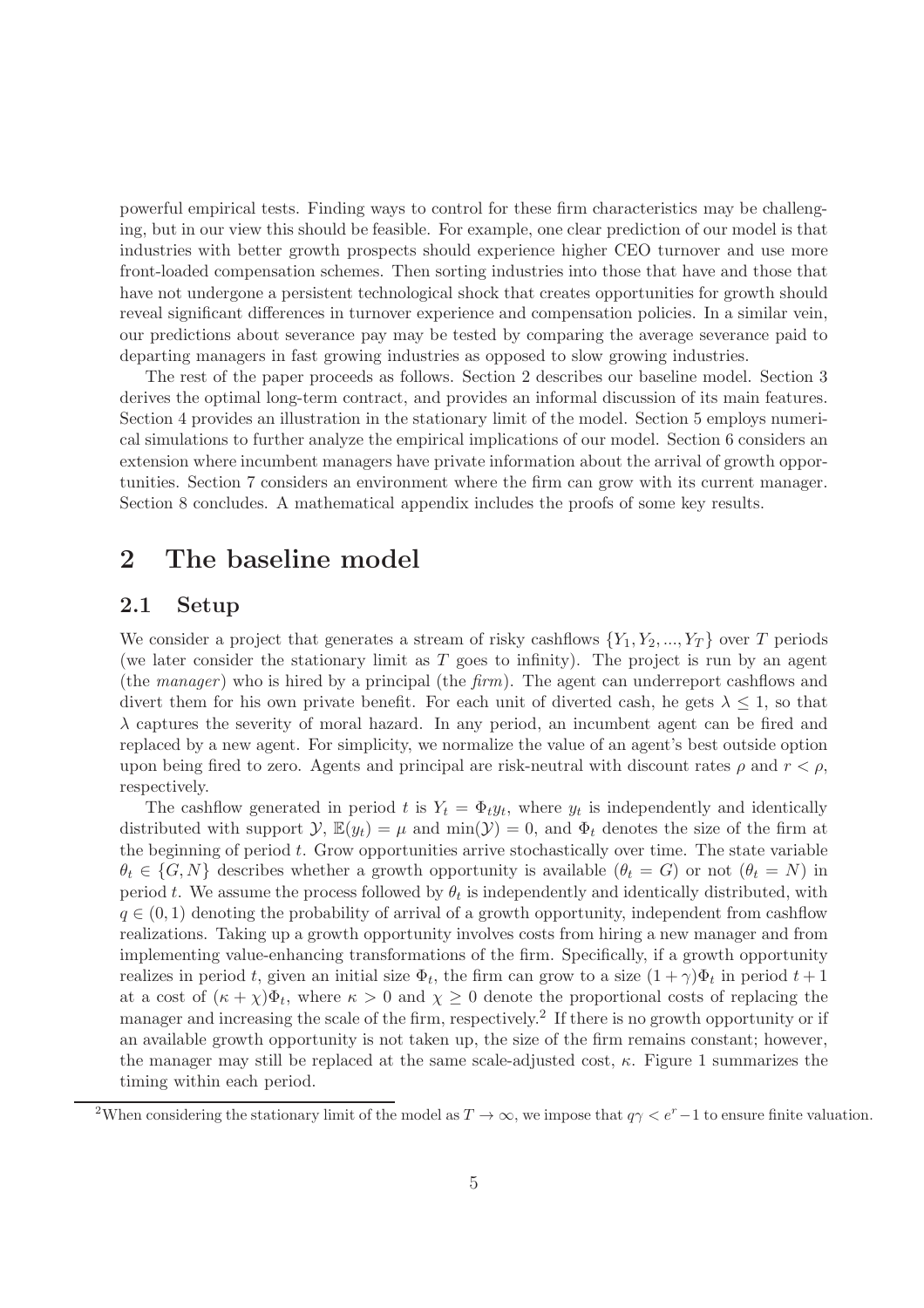The assumption (relaxed later in Section 7) that growth necessarily entails replacing the incumbent manager is quite natural in circumstances where firm growth requires a new skill set and/or a change in corporate culture. The incumbent manager, whose human capital has to some degree become specific to the firm in its current form during his tenure, will have lost the flexibility to adapt his skills to new requirements. While we have in mind drastic changes of the firm, as a modeling convenience we capture this as a discrete change in firm size, which scales up the distribution of cashflows. However growth in our model does not necessarily involve an increase in physical capital. Instead, growth could simply be the result of finding better management able to implement a permanent increase in firm productivity.

We focus our analysis on situations where it is first-best efficient to replace management to take up an available growth opportunity, which in the infinite horizon limit of the model amounts to the following parameter restriction

$$
\frac{\gamma\mu}{e^r - 1} > \kappa + \chi. \tag{1}
$$

Absent a growth opportunity, a manager would never be fired under first best when  $\kappa > 0$ . As a benchmark, let  $V_t(\Phi)$  denote the first-best value of the firm in period t given size  $\Phi$ , ex-cashflow and before the growth opportunity realization. The sequence of first-best value functions is given recursively by

$$
V_t(\Phi) = q \left[ -(\kappa + \chi)\Phi + e^{-r} \left\{ (1 + \gamma)\Phi\mu + V_{t+1}[(1 + \gamma)\Phi] \right\} \right] + (1 - q)e^{-r} \{ \Phi\mu + V_{t+1}(\Phi) \}.
$$

The recursion starts at  $V_T(\Phi) = 0$ , for all  $\Phi$ , since at the end of period T there are no further cashflows and the firm expires. In the infinite horizon stationary limit, the homogenous nature of the model allows us to write  $V(\Phi) = v^* \Phi$ , where

$$
v^* = \frac{-q(\kappa + \chi) + e^{-r}(1 + q\gamma)\mu}{1 - e^{-r}(1 + q\gamma)}.
$$
\n(2)

#### 2.2 Contracting

We consider optimal second-best contracting when cashflows are non-verifiable and the arrival of growth opportunities is contractible.<sup>3</sup> A contract is established between the firm and the manager at the outset of his tenure. When the latter is replaced, the contract is terminated and a new contract is established with a new manager. A contract specifies as a function of history (i.e., the sequence of reported cashflows, and the history of growth opportunity realizations), circumstances under which an agent is fired (i.e., history-contingent firing probabilities), growth is undertaken, and non-negative cash compensation is paid by the principal to agents. Agents have limited liability, and the principal has deep pockets implying that he will not pass up growth opportunities because he is cash constrained. For simplicity, we assume a contractual environment with full-commitment (no renegotiation) and we rule out private savings by the agent.<sup>4</sup> The amount of diversion is the only decision over which the agent has control. In

<sup>3</sup>Section 6 considers the case with non-verifiable cashflows and private information about the arrival of growth opportunities.

 $^{4}$ DeMarzo and Fishman (2007b), Section 2.1 and Corollary 1, show that if the rate of return available to the agent is less than or equal to  $r$  (i.e., private saving is weakly inefficient), even if allowed to do so, the agent would have no incentive to use private savings under the derived optimal contract.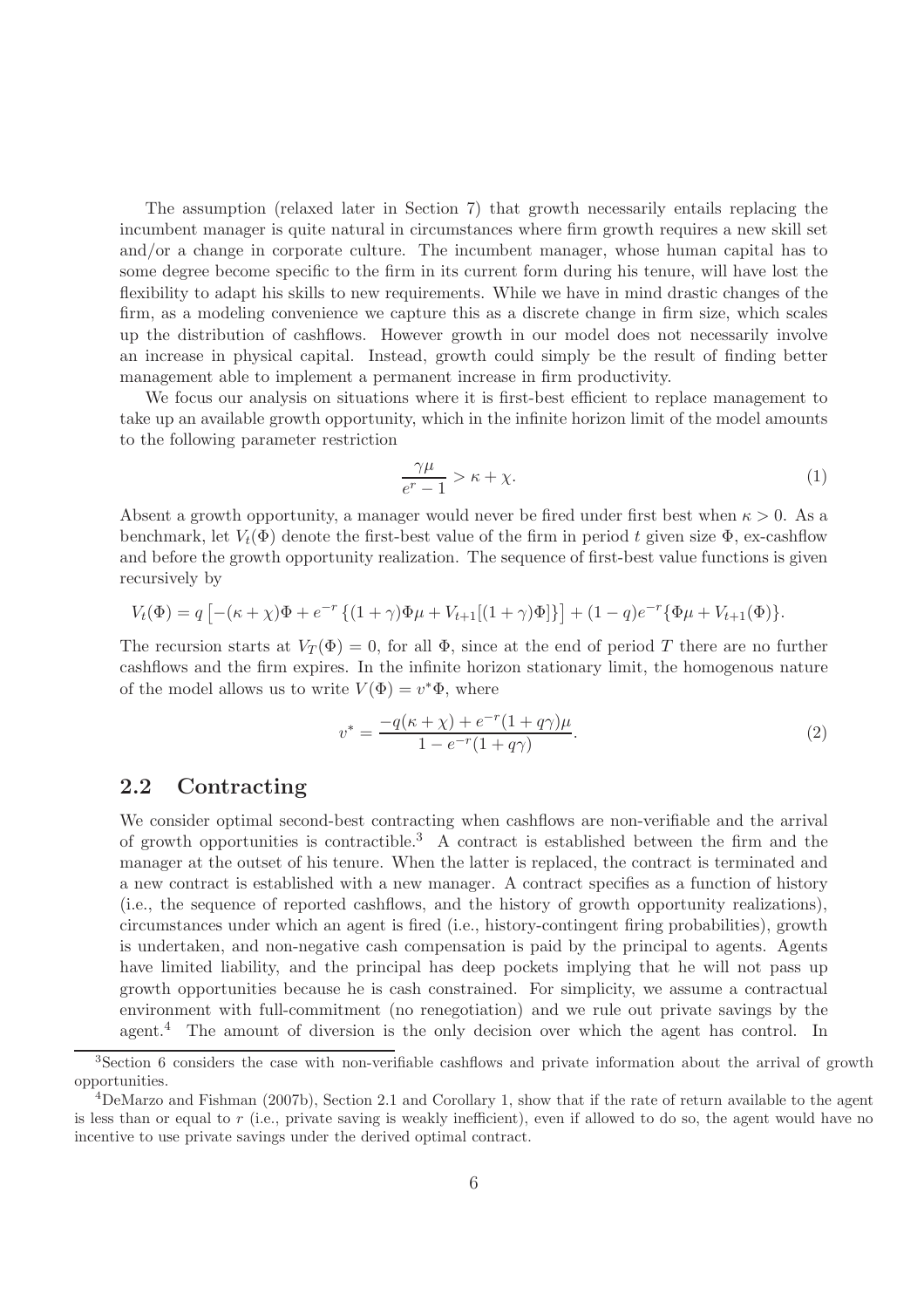searching for an optimal contract, we restrict our attention to contracts that induce truthful reporting (since  $\lambda \leq 1$  diversion is at least weakly inefficient). An optimal contract is one that gives maximum value to the principal subject to providing a certain expected discounted payoff to the agent, while satisfying incentive compatibility and limited liability constraints. We assume that the contract is designed so as to give an expected discounted payoff of  $\Phi w_0$  to a manager hired to run the firm at size Φ.

# 3 The optimal contract

In this section, we characterize managerial turnover, compensation, and realized firm growth under the optimal contract. Our derivation of the optimal contract in Section 3.1 follows and extends the approach of DeMarzo and Fishman  $(2007b)$ .<sup>5</sup> An informal discussion of the main features of the optimal contract and its implementation is provided in Section 3.2.

The history of cashflow and growth opportunity realizations can be summarized by two state variables: the current size of the firm  $\Phi$ , and the agent's size-adjusted expected payoff w. Given this simplified state space, the optimal contracting problem is solved by dynamic programming. To this end, it is useful to introduce a number of value functions (as depicted in Figure 1) to keep track of the principal's expected payoff at different points of time within a period, as a function of the state variables. We let  $B_t^y$  $t(\Phi, w)$  denote the principal's value under the optimal contract at the beginning of period t, before cashflow realization, given current size  $\Phi$  and scaled expected payoff w to be delivered to the agent;  $B_t^q$  $t<sup>q</sup>(\Phi, w)$  denotes the principal's value in period t, after cashflow realization, but before the growth opportunity is realized;  $B_{t,\theta}^{\ell}(\Phi, w)$  denotes the principal's value conditional on a growth opportunity being available or not, before replacement and growth decisions;  $B_t^c(\Phi, w)$  denotes the principal's value after the growth/severance decision has been taken but before compensation to the retained agent, conditional on the firm entering period  $t + 1$  with size  $\Phi$ ; and  $B_t^e(\Phi, w)$  denotes the principal's value at the end of period t, conditional on the firm entering period  $t + 1$  with size  $\Phi$  and with scaled expected payoff  $e^{\rho}w$ to be delivered to the manager as of the beginning of period  $t + 1$ . Our assumptions that firm cashflows and costs are all proportional to size guarantee that these value functions are all homogenous in current firm size.

Lemma 1. *All value functions satisfy the following homogeneity property*

$$
B_t^i(\Phi, w) = \Phi B_t^i(1, w) \equiv \Phi b_t^i(w), \qquad i \in \{y, q, \ell, c, e\}.
$$
 (3)

The analysis is therefore simplified by applying dynamic programming directly onto the sizeadjusted value functions. In the end, an optimal contract is entirely characterized by a set of rules specifying the evolution of the state variable  $w$ , and a set of policy functions specifying the agent's compensation and the optimal replacement and growth policies as a function of the current value of  $w$  and of whether a growth opportunity is currently available or not.

<sup>5</sup>See Green (1987) and Spear and Srivastava (1987) for early applications of recursive techniques in the context of dynamic moral hazard, and DeMarzo and Fishman (2007a) and Biais et al. (2010) for applications involving timevarying firm size.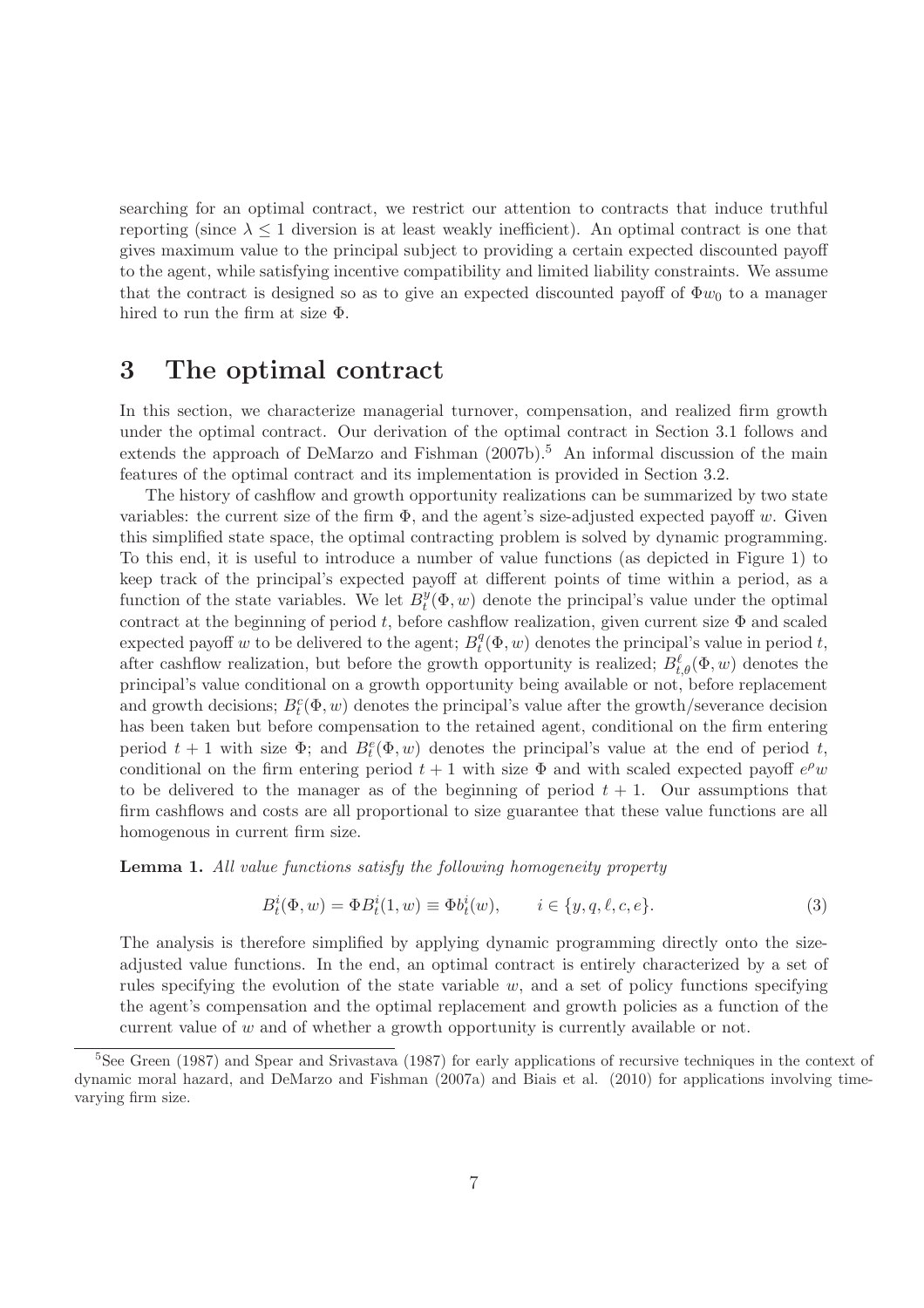### 3.1 Properties of the optimal contract

In this subsection, we derive the size-adjusted value functions, the law of motion for the agent's expected payoff w (which following the literature we refer to as the agent's *promise*), and the optimal compensation, replacement and growth policies, proceeding by backward induction.

The recursion starts in the final period with  $b_{T,\theta}^{\ell}(w) = -w$  for  $\theta = G, N$ . Then for  $t \leq T-1$ , taking  $b_{t+1,G}^{\ell}$  and  $b_{t+1,N}^{\ell}$  as given, the value function  $b_{t+1}^{q}$  is obtained from the maximization problem

$$
b_{t+1}^q(w) = \max_{w_G, w_N} q b_{t+1,G}^\ell(w_G) + (1-q)b_{t+1,N}^\ell(w_N),\tag{4}
$$

subject to the promise-keeping condition  $qw_G + (1 - q)w_N = w$  and the limited liability constraints,  $w_{\theta} \geq 0$  for  $\theta = G, N$ . The determination of contingent continuation promises  $w_G$  and  $w_N$  in (4) is an important feature of the optimal contract in the presence of stochastic growth opportunities. We describe the solution to this problem later in Proposition 2 after having characterized the continuation value functions  $b^{\ell}_{t+1,\theta}$  in earlier periods (Proposition 1).

Taking  $b_{t+1}^q$  as given, the beginning-of-period value function is obtained as

$$
b_{t+1}^y(w) = \max_{\{w^q(y)\}_y \in \mathcal{Y}} \mu + \mathbb{E}\{b_{t+1}^q[w^q(y)]\},\tag{5}
$$

where the expectation is taken over the distribution of  $y$ , subject to the promise-keeping condition  $\mathbb{E}[w^q(y)] = w$ , limited liability  $w^q(y) \geq 0$ , and incentive compatibility

$$
w^{q}(y) \ge w^{q}(\tilde{y}) + \lambda(y - \tilde{y}), \quad \forall y \in \mathcal{Y}, \ \forall \tilde{y} \in [0, y].
$$
\n
$$
(6)
$$

The following lemma further characterizes the beginning-of-period value function, as well as the impact of the firm's performance on the agent's expected payoff.

**Lemma 2.** The value function  $b_t^y$  $t_t^y$  is only defined for  $w \geq \lambda \mu$ . Moreover, given a beginning-of*period promise* w *and cashflow realization* y*, the agent's promise is adjusted as follows*

$$
w^{q}(y, w) = w + \lambda(y - \mu), \qquad w \ge \lambda\mu.
$$
\n(7)

The agent's continuation promise  $w^q$  is increasing in the cashflow realization with sensitivity  $\lambda$ . This guarantees that the agent has no incentive to underreport. Hence the incentive-compatibility condition gives the slope of  $w<sup>q</sup>$  with respect to y, while the promise-keeping condition gives the level of the schedule. The fact that  $b_t^y$  $t_i^y$  is only defined for  $w \geq \lambda \mu$  comes from the interplay between incentive compatibility and limited liability. The beginning-of-period promise  $w$  needs to be high enough to guarantee that even for the lowest possible cashflow realization, the continuation promise  $w<sup>q</sup>$  consistent with incentive-compatibility and promise-keeping constraints remains nonnegative.<sup>6</sup> Given  $b_{t+1}^y$ , the end-of-period value function in period t is simply given by

$$
b_t^e(w) = e^{-r} b_{t+1}^y(e^{\rho} w), \qquad w \ge e^{-\rho} \lambda \mu,
$$
\n(8)

where the domain of  $b_t^e$  follows directly from that of  $b_{t+1}^y$ .

<sup>&</sup>lt;sup>6</sup>Recall that min( $\mathcal{Y}$ ) = 0. More generally, the lower bound of the domain of  $b^y$  is  $\lambda(\mu - \min(\mathcal{Y}))$ .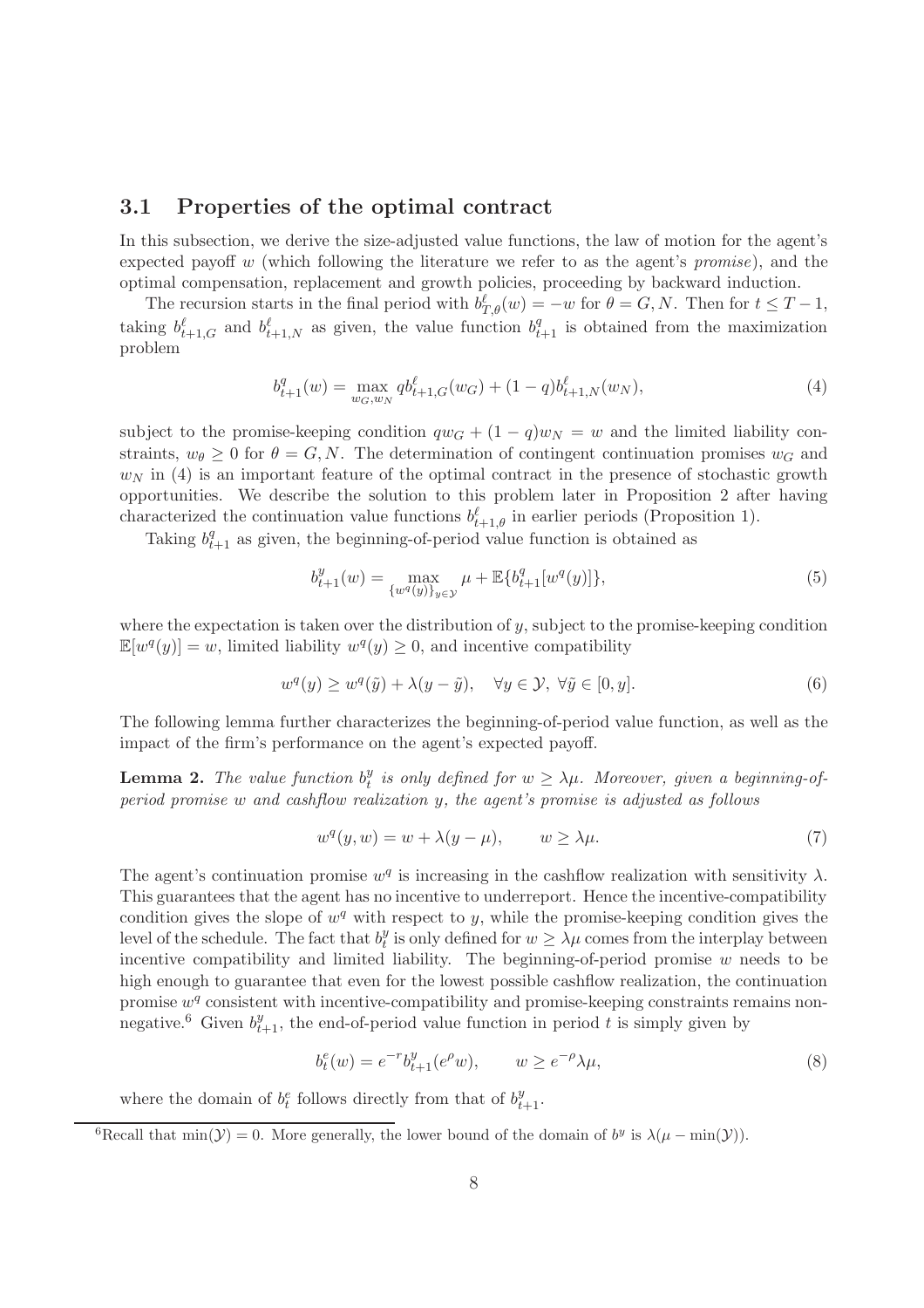**Lemma 3.** For  $t < T - 1$ ,  $b_t^e$  is concave in w.

In a Modigliani-Miller world, increasing the agent's expected payoff would merely amount to redistributing total firm value, and the principal's value would simply be linearly decreasing in the agent's promise with a slope of  $-1$ . In the presence of moral hazard with limited liability, a change in  $w$  also affects the principal's value via its impact on the likelihood of inefficient turnover. Under the contract, the principal is committed to firing the agent following a string of bad cashflow realizations even though this may be costly (Proposition 1). When the agent's current promise is low, this *ex post* bad outcome for the principal is relatively likely. Increasing the agent's promise by one dollar actually costs less than one dollar to the principal as this significantly reduces the prospect of a costly turnover. When instead the agent's current promise is relatively high, the prospect of inefficient turnover is already slight and the benefit derived from increasing the agent's promise is also small.<sup>7</sup>

#### 3.1.1 Cash compensation

The value function  $b_t^c$  gives the principal's value contingent on the incumbent manager being retained. The problem at this stage is to determine the optimal amount of cash compensation to the retained manager. Given a current promise  $w \geq e^{-\rho}\lambda\mu$ , the optimal mix of present versus deferred compensation (captured by  $c$  and  $w^e$ , respectively) satisfies

$$
b_t^c(w) = \max_{c, w^e} -c + b_t^e(w^e)
$$
\n(9)

subject to the promise keeping condition  $c + w^e = w$ , the limited liability condition  $c \geq 0$  and  $w^e \geq e^{-\rho} \lambda \mu$ .

**Lemma 4.** Let  $\overline{w}_t$  such that  $b_t^{e'}(\overline{w}_t) = -1$ . The optimal compensation policy is

$$
c_t(w) = \begin{cases} 0, & w \le \overline{w}_t, \\ w - \overline{w}_t, & w > \overline{w}_t. \end{cases}
$$
 (10)

*Therefore,*  $b_t^c(w) = b_t^e(w)$  *for*  $w \leq \overline{w}_t$  *and*  $b_t^c(w) = b_t^e(\overline{w}_t) - (w - \overline{w}_t)$  *for*  $w > \overline{w}_t$ *.* 

The optimal cash compensation to a continuing agent is determined by a basic tradeoff: deferred compensation is preferable because it keeps the agent's promise high and makes inefficient termination less likely, while early compensation is preferable because the agent is more impatient than the principal. Lemma 4 states that it is optimal to defer an agent's compensation until his promise has reached the endogenous threshold  $\overline{w}_t$ . Naturally, the compensation threshold  $\overline{w}_t$  is determined by comparing the marginal cost for the principal of present versus deferred compensation. By compensating the agent with  $\Delta c$  in period t, the principal's value is  $-\Delta c + b_t^e(w - \Delta c)$ . For a small  $\Delta c$ , this can be approximated by  $b_t^e(w) + \Delta c(-1-b_t^{e'}(w))$ , which implies that non-zero compensation is optimal if and only if  $b_t^{e'}(w) < -1$ , i.e., if and only if  $w > \overline{w}_t$ .

<sup>&</sup>lt;sup>7</sup>In the mathematical appendix, we provide a proof to Lemma 3 which takes into account the impact of a change in the agent's promise  $w$  on firm growth, which was ignored in the basic intuition above. The key observation in the proof of concavity is that at the next but last period before the end of the firm (period  $T - 1$ ), in order to be able to properly discipline the agent in the last period, there will be circumstances that lead to inefficient replacement. This implies concavity of the value function  $b_{T-1,N}^{\ell}$ . One can then show recursively that if the principal's value function is concave at one stage of the firm, the construction of the optimal contract guarantees that the principal's value function is also concave at earlier stages.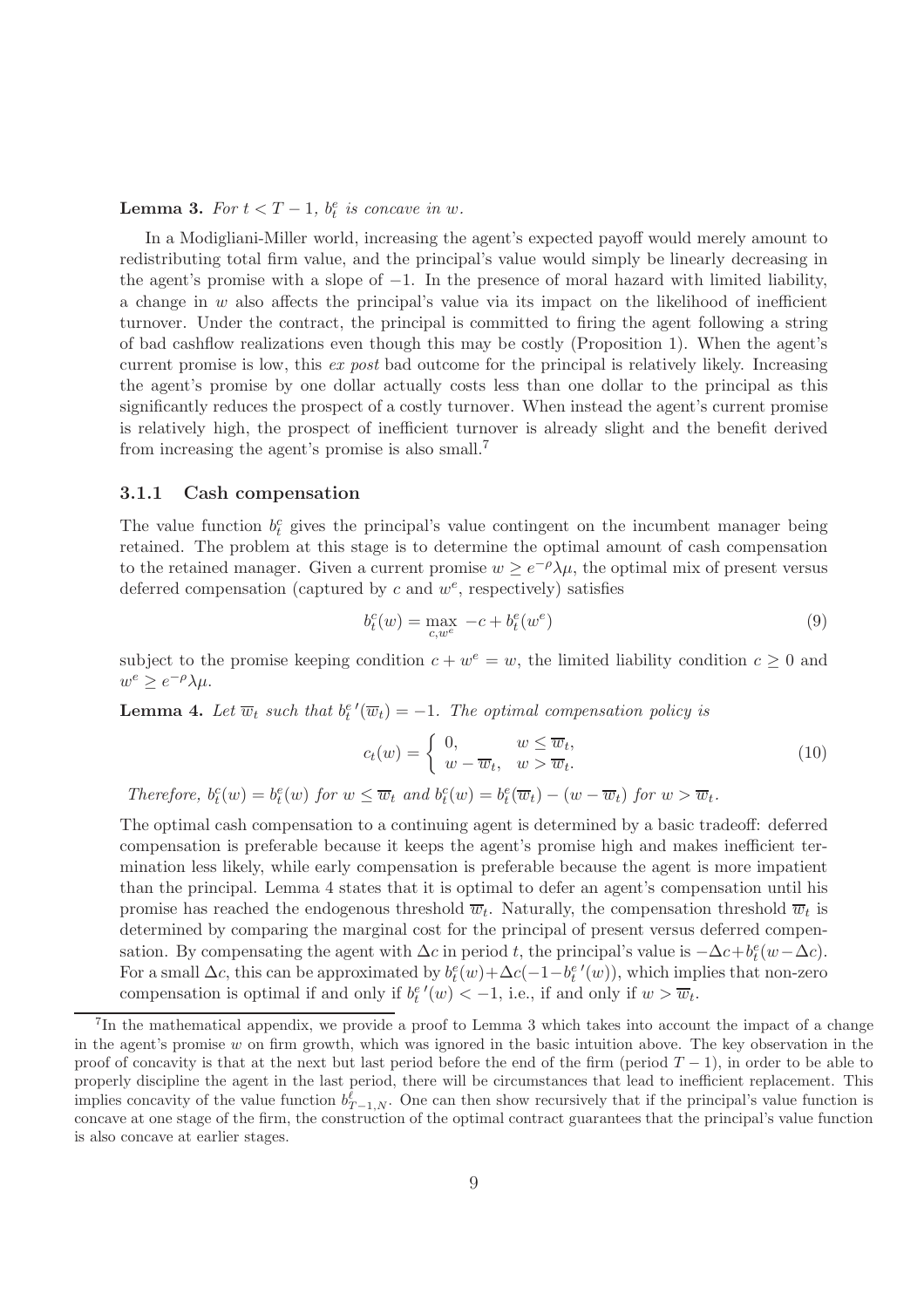#### 3.1.2 Replacement and growth

We now proceed with the construction of  $b_{t,\theta}^{\ell}$  for  $\theta = G, N$ . At this stage, given the realization of  $\theta$  and the manager's promise w, the contract specifies the dismissal probability  $p_{t,\theta}(w)$ , the updated continuation value  $w_{t,\theta}^c(w)$  that the incumbent manager gets upon being retained, and a possible severance pay  $s_{t,\theta}(w)$  awarded if he is not.

The replacement decision takes into account the continuation value that the principal would get upon replacing the incumbent manager. When there is no growth opportunity available  $(\theta = N)$ , the principal's scaled continuation value is

$$
\ell_{t,N} = e^{-r} b_{t+1}^y (w_0) - \kappa.
$$
\n(11)

If instead a growth opportunity is available  $(\theta = G)$ , the principal's continuation value upon hiring a new manager depends on whether the opportunity is taken up or not. We restrict our attention to situations where the cost of growth (captured by  $\chi$ ) is sufficiently small relative to the benefit of growth (captured by  $\gamma$ ), so as to rule out the uninteresting case where the firm would never grow under second best. Hence the principal's continuation value scaled by current size is

$$
\ell_{t,G} = e^{-r}(1+\gamma)b_{t+1}^y(w_0) - (\kappa + \chi) > \ell_{t,N},
$$
\n(12)

and  $p_{t,G}(w)$  can also be interpreted as the probability of growing conditional on a growth opportunity being available.

The optimal replacement/growth and severance policies are obtained by considering the following constrained maximization problem, separately for  $\theta = G$  and  $\theta = N$ :

$$
b_{t,\theta}^{\ell}(w) = \max_{p,s,w^c} p(\ell_{t,\theta} - s) + (1 - p)b_t^c(w^c)
$$
\n(13)

subject to the promise keeping condition  $ps + (1-p)w^c = w$ , the limited liability condition  $s \geq 0$ ,  $w^c \geq e^{-\rho}\lambda\mu$ , and  $p \in [0,1]$ . To analyze this problem, it is useful to introduce for  $\theta \in \{G, N\}$ ,

$$
\delta_{t,\theta} = \sup_{w \ge e^{-\rho} \lambda \mu} \frac{b_t^c(w) - \ell_{t,\theta}}{w},\tag{14}
$$

and

$$
\underline{w}_{t,\theta} = \begin{cases} \inf\{w \ge e^{-\rho}\lambda\mu \text{ s.t. } b_t^{c'}(w) \le \delta_{t,\theta}\}, & \text{if } \delta_{t,\theta} > -1, \\ \infty, & \text{otherwise.} \end{cases}
$$
(15)

Graphically,  $\delta_{t,\theta}$  and  $\underline{w}_{t,\theta}$  are determined by finding the line of maximum slope relating the termination point  $(0, \ell_{t,\theta})$  to the curve representing the value function  $b_t^c$ .<sup>8</sup> The slope of this line gives  $\delta_{t,\theta}$ , while  $\underline{w}_{t,\theta}$  is defined as the value of w at the intersection/tangency point if  $\delta_{t,\theta} > -1$ and  $\underline{w}_{t,\theta} = \infty$  otherwise. Note that  $\ell_{t,G} > \ell_{t,N}$  implies  $\delta_{t,G} < \delta_{t,N}$ . Furthermore, since  $\kappa > 0$ , the slope  $\delta_{t,N}$  is typically positive.

**Proposition 1.** For any realization of  $\theta \in \{G, N\}$ , the optimal replacement policy can be de*scribed as follows:*

<sup>8</sup>See Figures 3 and 4.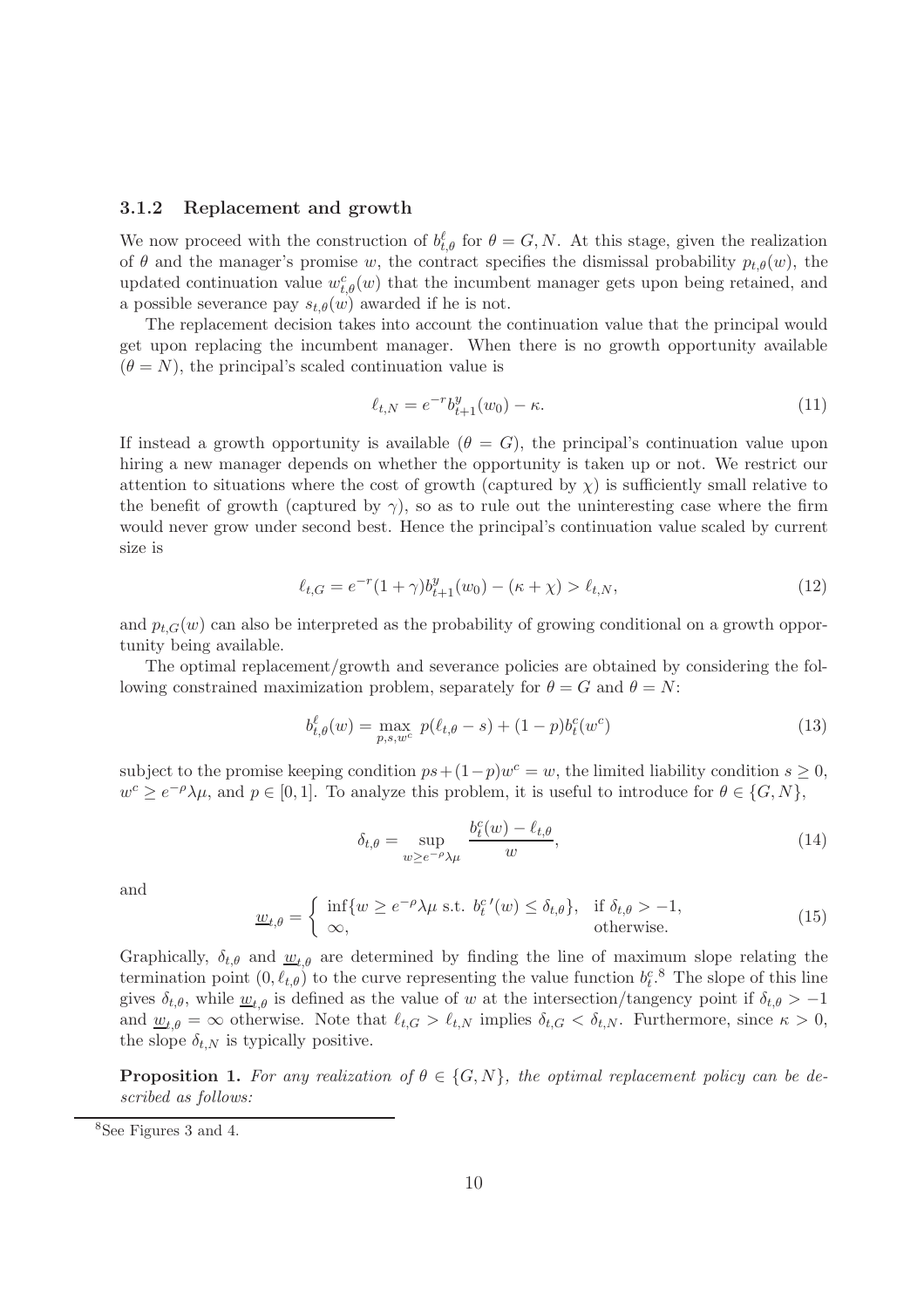(i) *if*  $\delta_{t,\theta} > -1$ , the probability of the incumbent agent being replaced is

$$
p_{t,\theta}(w) = \begin{cases} 1 - w/\underline{w}_{t,\theta}, & 0 \le w < \underline{w}_{t,\theta}, \\ 0, & w \ge \underline{w}_{t,\theta}. \end{cases}
$$
(16)

*The agent receives no severance pay upon being fired,*  $s_{t,\theta}(w) = 0$ ,  $\forall w < \underline{w_{t,\theta}}$ , and his *continuation promise upon being retained is*

$$
w_{t,\theta}^c(w) = \begin{cases} \frac{w_{t,\theta}}{w}, & 0 < w < \frac{w_{t,\theta}}{w}, \\ w, & w \ge \frac{w_{t,\theta}}{w}, \end{cases}
$$
(17)

*Hence*

$$
b_{t,\theta}^{\ell}(w) = \begin{cases} \ell_{t,\theta} + \delta_{t,\theta}w, & 0 \le w \le \underline{w}_{t,\theta}, \\ b_t^c(w), & w \ge \underline{w}_{t,\theta}. \end{cases}
$$
(18)

(ii) *if*  $\delta_{t,\theta} \leq -1$ , the incumbent manager is replaced with probability one independently of the *agent's promise,*  $p_{t,\theta}(w) = 1$  *for all*  $w \geq 0$ *. Upon being replaced, the manager receives*  $s_{t,\theta}(w) = w$ , and

$$
b_{t,\theta}^{\ell}(w) = \ell_{t,\theta} - w, \quad \forall w \ge 0.
$$
\n(19)

Proposition 1 shows that the two values  $w_{t,N}$  and  $w_{t,G}$  defined by Equation 15 are key determinants of the optimal replacement policy. The value of  $w_{t,N} < \infty$  serves as the dismissal threshold when no growth opportunity is available. If the manager's current promise lies above this threshold,  $w \geq \underline{w}_{t,N}$ , then he is retained for sure, as indicated by Equation 16. If rather the operating performance has been so poor that the manager's promise is below the threshold,  $w < w_{t,N}$ , then he is at risk of being fired. In effect, he is given a lottery whereby with some probability he is dismissed (although this is *ex post* inefficient) and receives no further payment from the firm, or alternatively he stays with the firm and is awarded a continuation promise increased to the threshold amount,  $w_{t,N}$ . The probability of dismissal in that case is chosen so that the lottery is fair (i.e., its expected value equals the agent's promise  $w$ ), and is therefore decreasing in w.

When a growth opportunity is available, the dismissal policy essentially depends on how good the growth opportunity is— which determines whether  $\delta_{t,G}$  is greater or lower than  $-1$ . In the case of modest growth opportunities, the logic of the dismissal decision is similar as above, except for the fact that it is made by comparing the agent's promise to the threshold  $w_{t,G}$ , which by construction satisfies  $w_{t,G} > w_{t,N}$ . In particular, an incumbent manager might be retained despite the availability of a growth opportunity, and the probability of this happening is increasing in the agent's promise. When instead the benefit of growing is large enough (so that  $\delta_{t,G} \leq 1$ , the incumbent manager is systematically replaced when a growth opportunity is available, independently of past performance.

#### 3.1.3 Contractual response to the arrival of a growth opportunity

We now close the derivation of the optimal contract by characterizing how the realization of a growth opportunity affects the agent's expected payoff. This involves solving the optimization problem entering in the definition of  $b_t^q$  $t<sub>t</sub><sup>q</sup>$ , as stated in (4).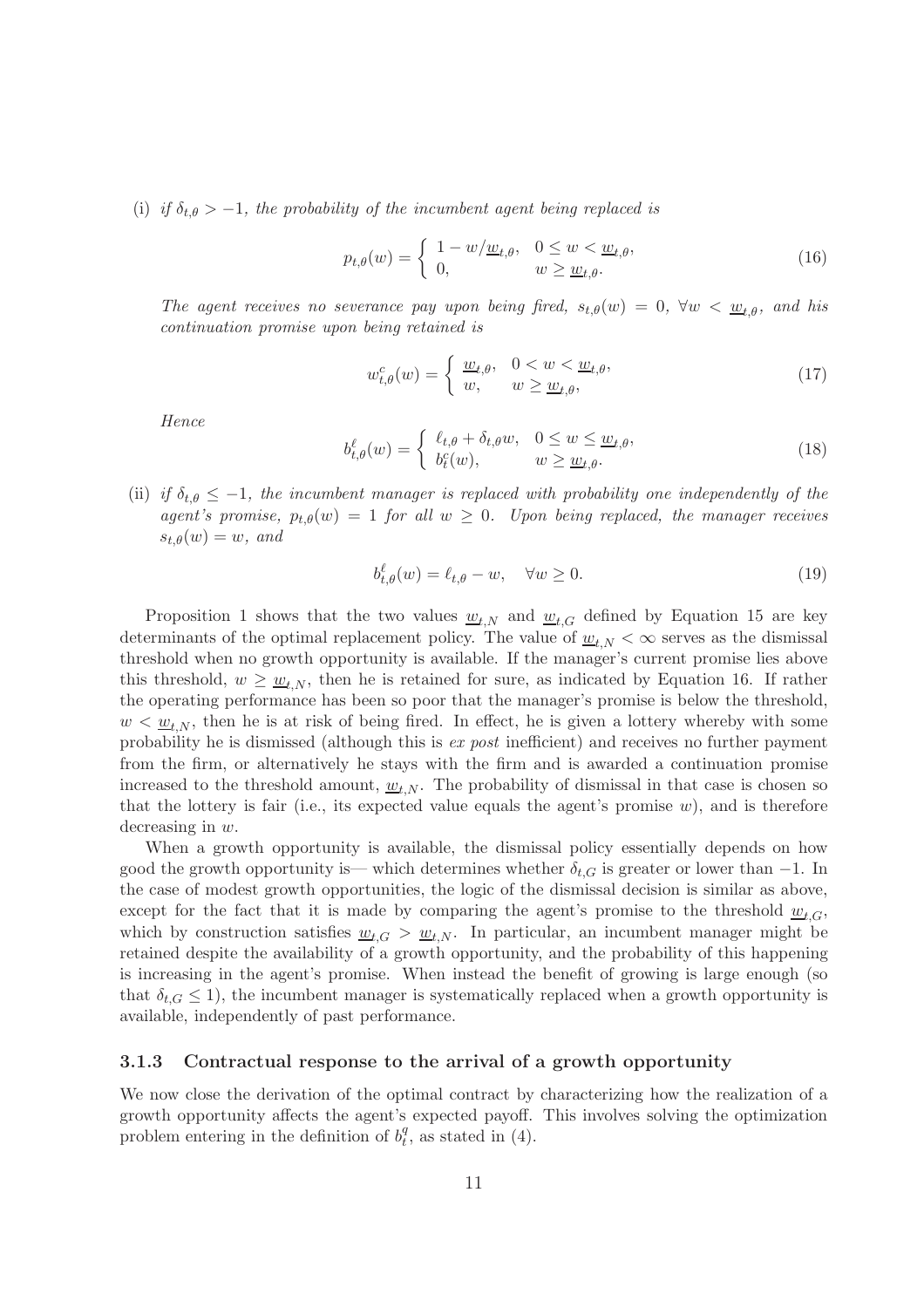Proposition 2. *For a given post-cashflow promise* w*, the contingent continuation promises*  $(w_G, w_N)$  *in period* t are characterized as follows:

- (a) If  $\delta_{t,G} > -1$ 
	- *(i)* if  $w < (1 q) \underline{w}_{t,G}$ ,  $w_G = 0$  and  $w_N = w/(1 q)$ ;
	- *(ii) if*  $(1-q)w_{t,G} \leq w \leq w_{t,G}$ ,  $w_G = (w (1-q)w_{t,G})/q$  and  $w_N = w_{t,G}$ ;
	- (*iii*) if  $\underline{w}_{t,G} \leq w \leq \overline{w}_t$ ,  $w_G = w_N = w$ ;
	- *(iv)* if  $w > \overline{w}_t$ , any combination of  $w_G$  and  $w_N$  such that  $w_G \geq \overline{w}_t$ ,  $w_N \geq \overline{w}_t$ , and  $qw_G + (1-q)w_N = w$  can be chosen.
- (b) If  $\delta_{t,G} \leq -1$ 
	- *(i)* if  $w \leq (1-q)\overline{w}_t$ ,  $w_G = 0$  and  $w_N = w/(1-q)$ ;
	- *(ii)* if  $w > (1 q)\overline{w}_t$ , any combination of  $w_G \geq 0$  and  $w_N$  such that  $w_N \geq \overline{w}_t$  and  $qw_G + (1-q)w_N = w$  can be chosen.

Proposition 2 describes how contingent promises  $(w_G, w_N)$  are optimally set, subject to the constraint of delivering in expectation to the agent his post-cashflow promise w. Part *(a)* of the proposition, illustrated in Figure 2, applies in situations where the agent is not systematically replaced when a growth opportunity is available. For low levels of the agent's post-cashflow promise, the promise is allocated entirely to the state of the world where no growth opportunity is available. This is clearly optimal since a higher promise in the no-growth state reduces the likelihood of inefficient turnover, while a lower promise in the growth state increases the probability that growth be pursued if a growth opportunity becomes available.<sup>9</sup> When w reaches  $(1-q)w_G$ , keeping the agent's promise in the no-growth state pegged at  $\underline{w}_{t,G}$  while allocating any marginal increase in the agent's promise to the growth state is optimal as the marginal cost of increasing the promise in the no-growth state is equal to the marginal cost of increasing the promise in the growth state— both being equal to  $\delta_{t,G}$ .<sup>10</sup> Thus for low levels of the post-cashflow promise w, the arrival of a growth opportunity is bad news for the incumbent manager. For higher levels w, the continuation promise  $w_{\theta}$  is independent of whether growth is available or not. The agent will be retained for sure, and by keeping the agent's promise at  $w$  the principal equalizes the marginal cost of the promise across the growth and no-growth states.<sup>11</sup> Part *(b)* of Proposition 2 applies when the agent is systematically replaced upon realization of a growth opportunity, in which case the marginal cost of an increase in  $w_G$  is constant and equal to  $-1$ . Then setting  $w_G = 0$  is always optimal, and strictly so as long as  $b_N^{\ell\prime}(w/(1-q)) \geq -1$ , i.e.,  $w \leq (1-q)\overline{w}_t$ .

We conclude with a couple of observations which follow directly from our analysis, by combining Propositions 1 and 2.

**Corollary 1.** For a given post-cashflow promise  $w > 0$ ,  $p_{t,G}[w_G(w)] \geq p_{t,N}[w_N(w)]$ .

<sup>&</sup>lt;sup>9</sup>In particular for  $(1-q)\underline{w}_{t,N} < w < (1-q)\underline{w}_{t,G}$ , allocating the promise entirely to the no-growth state remains optimal so as to ensure that any available growth opportunity is taken up with probability one.

<sup>&</sup>lt;sup>10</sup>Part *(a-ii)* of Proposition 2 implies that, conditional on surviving, the agent carries a promise of  $w_{t,G}$  into the compensation phase, independently of whether a growth opportunity realizes or not.

<sup>&</sup>lt;sup>11</sup>Part *(a-iv)* of Proposition 2 shows that for very high values of  $w > \overline{w}_t$ , any  $(w_G, w_N)$  such that  $b_G^{\ell'}(w_G) = b_N^{\ell'}(w_N)$  $-1$  is optimal. Figure 2 assumes that  $w_G = w_N = w$  in that region.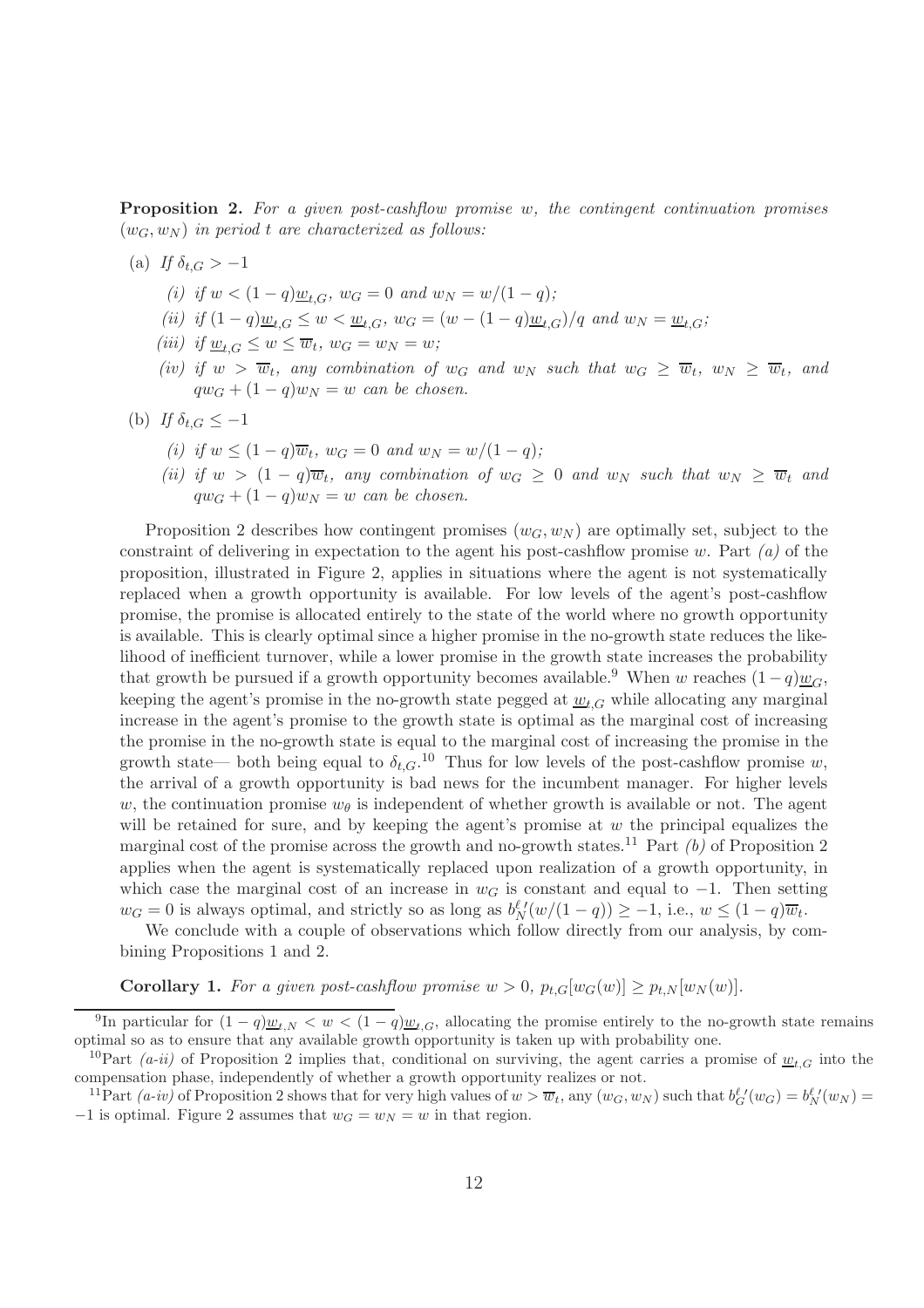This first result states that, *conditional* on a given performance history, the probability of turnover is weakly higher in the presence of a growth opportunity than in its absence.<sup>12</sup> A strict inequality holds unless  $w \geq w_{t,G}$  and  $\delta_{t,G} > -1$ . In addition, we have the following result:

Corollary 2. *There always exists an optimal contract under which the agent receives no severance pay upon being replaced.*

Corollary 2 establishes that severance pay plays no material role in the optimal dynamic contract.<sup>13</sup> Positive severance pay can never arise in the absence of a growth opportunity, or even upon realization of such an opportunity as long as  $\delta_{t,G} > -1$ . Indeed in both circumstances, part *(i)* of Proposition 1 applies. The only circumstance, although somewhat artificial, where severance pay could arise under an optimal contract is if  $\delta_{t,G} \leq -1$ , and the firm has had good recent performance so that the agent's post-cashflow promise is above  $(1-q)\overline{w}_t$ . In that case, combining part *(ii)* of Proposition 1 and case *(b-ii)* of Proposition 2, it appears that the principal is indifferent between giving a non-zero severance pay to the agent contingent on  $\theta_t = G$ , or zero severance and a higher continuation payoff contingent on  $\theta_t = N$ .

### 3.2 Discussion of the optimal contract

Having formally derived the optimal contract in our setting, it is useful to summarize it informally and to discuss how it can be implemented in practice. The optimal contract between the firm and its manager sets out the conditions under which the manager will be compensated during his tenure at the firm and also those which will lead to his leaving the firm. These terms and conditions are chosen to maximize the value of payoffs to the firm's owners subject to incentivizing the manager to truthfully report realized cashflows. Compensation and replacement/retention decisions are made over time as a function of the value of payments promised to the manager (scaled by current firm size),  $w_t$ , which evolves under the influence of the firm's operating performance (a manager's promise is increasing in the firm's performance under his tenure) and growth opportunity realizations. The contractual features in force in period  $t$  are summarized by three threshold values— the *dismissal thresholds*,  $\underline{w}_{t,N}$  and  $\underline{w}_{t,G}$ , and the *bonus threshold*,  $\overline{w}_t$ .

Since the replacement decision is made after the availability of a growth opportunity (or lack thereof) has been observed, dismissal thresholds are conditioned on such opportunity being available or not. The dismissal threshold  $\underline{w}_{t,N}$  determines the replacement decision when there is no growth opportunity available. If the manager's current promise  $w_t$  lies above this threshold, he knows that he will be retained. If instead the firm's performance under his tenure has been so poor that his current promise is below  $\underline{w}_{t,N}$ , then he is at risk of being fired with no further payments from the firm. If he survives this, he stays with the firm and is awarded a continuing promise that is increased to the dismissal threshold amount. The intuition for why there is zero severance pay in this case is that by reducing the payment upon dismissal to zero the principal

<sup>&</sup>lt;sup>12</sup>In particular, in the case  $\delta_{t,G} > -1$ , part  $(a-i)$  of Proposition 2 along with Proposition 1 imply that when the agent's post-cashflow promise w is below  $(1-q)\underline{w}_t$ , the probability of replacing the agent to take up an available growth opportunity is equal to one.

<sup>&</sup>lt;sup>13</sup>The analysis of Section 6 shows that this result hinges crucially on the contractibility of growth opportunity realizations (Corollary 3).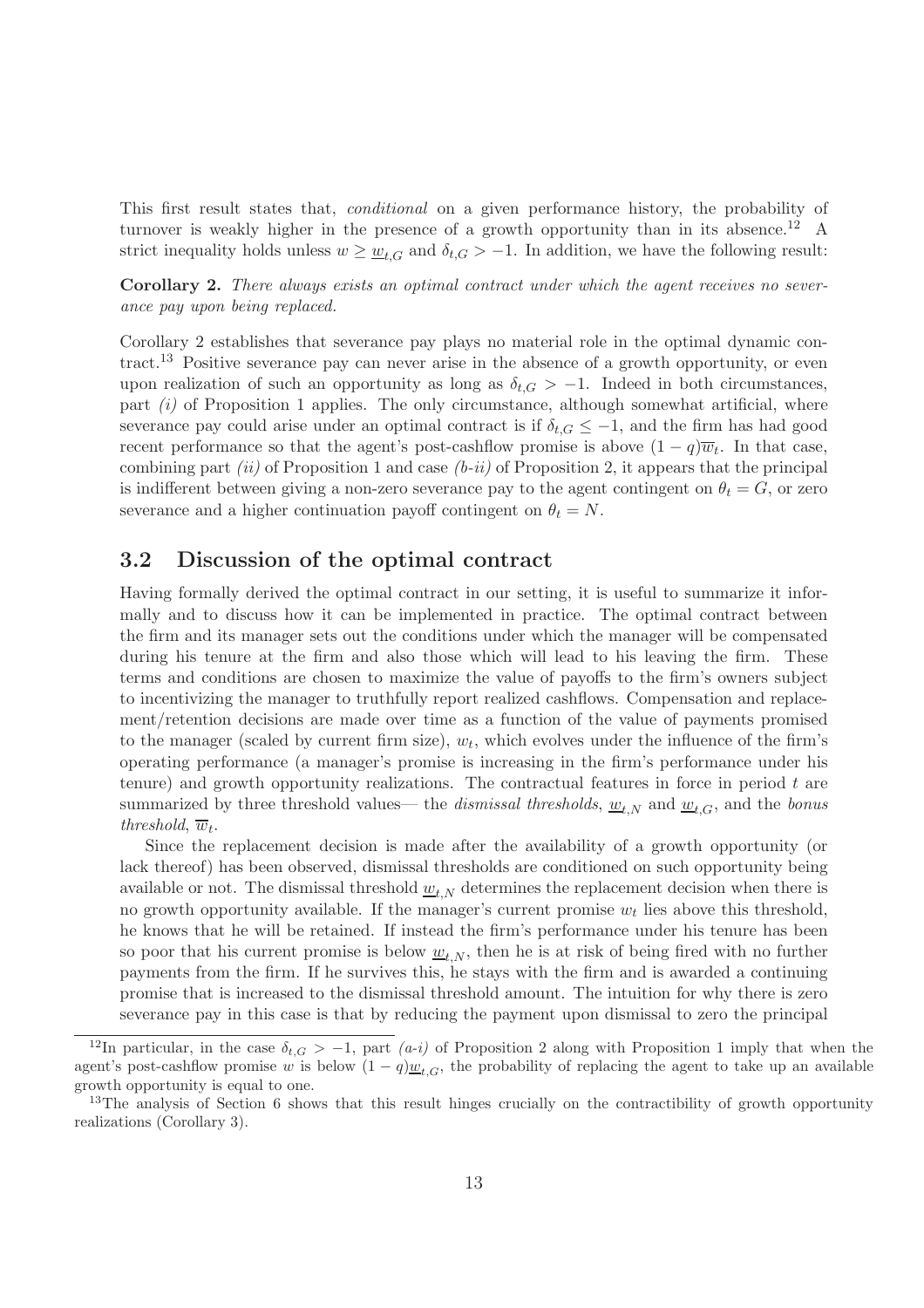is able to increase the promise to the agent if he survives the dismissal threat, thus reducing the agency problem faced by the firm subsequently. The probability of dismissal is chosen so that the lottery is fair and is decreasing in the agent's promise.

When a rather modest growth opportunity is available, the dismissal decision follows a similar logic, although it is made by comparing the agent's promise to the dismissal threshold  $\underline{w}_{t,G}$ , which is higher than that without growth. Again, if the manager's promise is below the threshold  $w_{tG}$  he is given a fair lottery in which, if he is dismissed, he leaves the firm with no further compensation, and if he survives, his expected discounted payoff is increased to  $w_{t,G}$ . If the manager's promise is above the threshold  $\underline{w}_{t,G}$  he knows he is safe. Notice however that retaining the incumbent in the face of a growth opportunity is inefficient, i.e., the firm passes up a positive NPV project. A form of agency-induced managerial *entrenchment* can therefore arise in our setting following periods of sustained good performance.<sup>14</sup> When instead the benefit of growing is large, the incumbent manager is always replaced for the sake of growth, independently of past performance  $(\underline{w}_{t,G} = \infty)$ . Conditional on performance history, the risk of dismissal is always weakly higher upon realization of a growth opportunity than if no such opportunity materializes.

In any period, if the agent has survived the replacement phase, he may be entitled to cash compensation, as determined by the bonus threshold  $\overline{w}_t$ . If the adjusted promise  $w_t$  of a surviving agent lies above  $\overline{w}_t$ , a bonus is awarded in that period equal to the excess  $w_t - \overline{w}_t$ , and the agent's continuing promise is reduced to the threshold amount  $\overline{w}_t$ . Otherwise, if  $w_t \leq \overline{w}_t$ , the agent receives no compensation in that period and continues with his promise  $w_t$ , which is adjusted to  $e^{\rho}w_t$  at the beginning of the next period as a fair compensation to the agent for his payoff being delayed.

The promise that the agent takes into a period undergoes two adjustments prior to the replacement and compensation phases. First, upon the report of the cashflow for the period, the agent's promise is adjusted linearly as described in Equation 7, the cashflow sensitivity being set so as to provide the right incentives for the agent not to divert. Then depending on whether a growth opportunity realizes or not, the promise is further adjusted as described in Proposition 2. By allocating a given post-cashflow promise w between the 'no-growth' state  $(\theta = N)$  and the 'growth' state  $(\theta = G)$ , the principal is effectively determining the probabilities of inefficient and efficient turnover. In circumstances where the firm faces moderate growth opportunities, when the cashflow performance has been poor and  $w$  is low, it is optimal to allocate the promise entirely to the no-growth state, so as reduce the chances of a costly turnover while increasing those of efficient turnover. Past the point where a costly turnover is avoided for sure, it is when the marginal cost of increasing the promise in the no-growth state becomes equal to that of increasing the promise in the growth state (due to a reduction in the probability of taking up an available growth opportunity) that the principal starts allocating some of the promise to the times where a growth opportunity realizes. For higher values of the post-cashflow promise, the continuation promises are independent of the growth opportunity realization, as the agent will be retained for sure and the firm will not grow in any state of the world. In circumstances where the benefit of growing is so large that the incumbent manager is systematically dismissed upon

<sup>&</sup>lt;sup>14</sup>This possibility (which only arises in our model when  $\delta_{t,G} > -1$ ) is in contrast with the result of Casamatta and Guembel (2010) who find that moral hazard, combined with reputational concerns and managerial legacies, leads to managerial entrenchment after *poor* performance. In a setting where managers privately observe shocks to their productivity, Garrett and Pavan (2012) also find that the optimal contract allows some form of entrenchment in the sense that retention decisions become more permissive with time.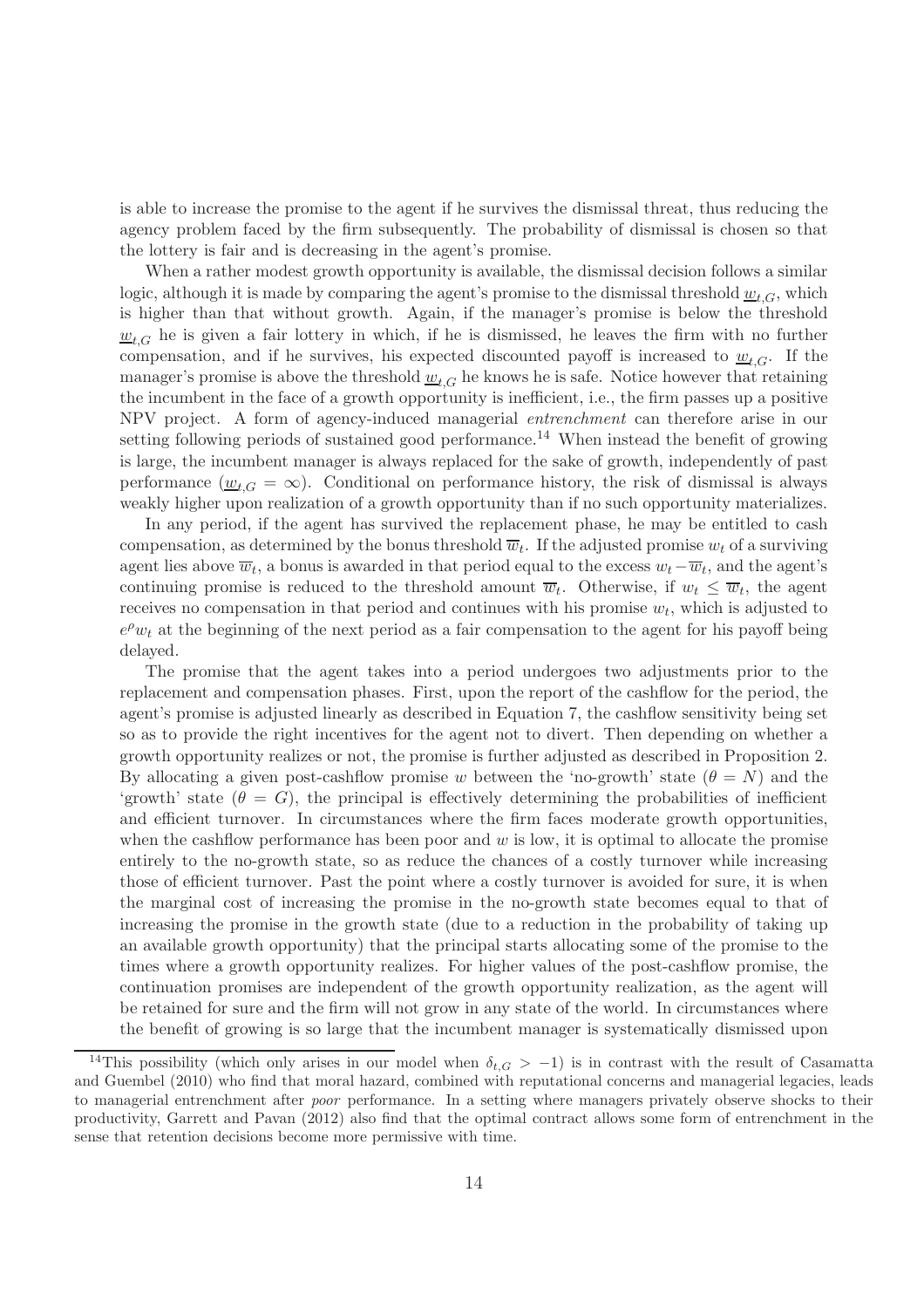realization of a growth opportunity, it is always (at least weakly) optimal for the principal to allocate the promise entirely to the no-growth state, so as to reduce the likelihood of inefficient turnover.

The optimal contract calls for zero severance pay to a dismissed manager under most circumstances (in particular if a manager is not dismissed upon growth), and positive severance is always at least weakly dominated by no severance (Corollary 2). Severance is suboptimal because agents are risk neutral and severance payments have no agency cost-reducing benefit once the agent leaves the firm. By reducing the severance and increasing the promise to the agent in the case he is retained, the agent can be made as well off but the principal can be made better off because the prospect of a subsequent costly liquidation is made more remote. Our zero-severance result relies crucially on the assumption that growth opportunities are both exogenous and contractible. We show in Section 6 that growth-induced turnover can result in positive severance with risk neutral agents if the principal has to incentivize the agent to truthfully report the arrival of a growth opportunity.

The optimal contract we have just described can be implemented fairly directly using standard employment contracts, and there is some evidence that features of our optimal contracts are used in practice. Our contract specifies an indefinite term with both the manager and the firm having the right to terminate at will.<sup>15</sup> Actual employment contracts are often written in this way.<sup>16</sup> In practice, it is not unheard of that following a period of poor performance when the manager was thought to be under threat of dismissal, the firm instead retains the manager and gives him an improved compensation package as a vote of confidence. This is analogous to the award of deferred compensation of  $\underline{w}_{\theta} - w$  when the manager survives a dismissal threat. The bonus calculation in the optimal contract is very much like the typical contract that was found by Murphy (2001) in his study of the bonus contracts of large U.S. firms. The key parameters he identifies are the performance target, the pay-performance-sensitivity (pps), and the bonus threshold. In our contracts, these are  $\mu$ ,  $\lambda$ , and  $\overline{w}_t$  respectively.

Finally, our analysis implies that it is useful to distinguish two categories of firms depending upon the quality of their growth prospects. The tenure of an incumbent manager will be heavily dependent upon the type of firm he is running. A *high growth* firm is one that will undertake growth any time it has an opportunity to do so, thus generating a lot of growth-induced turnover. Other firms, which for simplicity we call *low growth* firms even though in practice they may grow quite fast, do not always take up an available growth opportunity.<sup>17</sup> While *high growth* firms fully realize their growth potential, *low growth* firms optimally waste part of theirs. In the face of a growth opportunity, a firm of the latter type will retain its incumbent manager and forsake growth when the firm's performance history under the manager's tenure has been good.<sup>18</sup> The reason is that when the manager has accumulated a high promised compensation, the cost

<sup>&</sup>lt;sup>15</sup>Our setup could easily be extended to incorporate a positive reservation value for the agent. With zero reservation value and limited liability, inducing the agent to remain in the contract is never an issue.

<sup>&</sup>lt;sup>16</sup>Of course, some employment laws may constrain this, e.g., by imposing a mandatory notice period which may vary with the tenure.

<sup>&</sup>lt;sup>17</sup>Proposition 1 shows that the distinction between the two types of firms depends crucially on whether the value of δt,G in Equation 14 is higher (*low growth* firms) or lower (*high growth* firms) than −1. In Section 4.3, we provide a mapping of *high growth* vs. *low growth* firms in the parameter space in the stationary limit of the model.

<sup>18</sup>This result contrasts with DeMarzo and Fishman (2007a) who find that investment is increasing in the agent's promise because the return on investment is high then.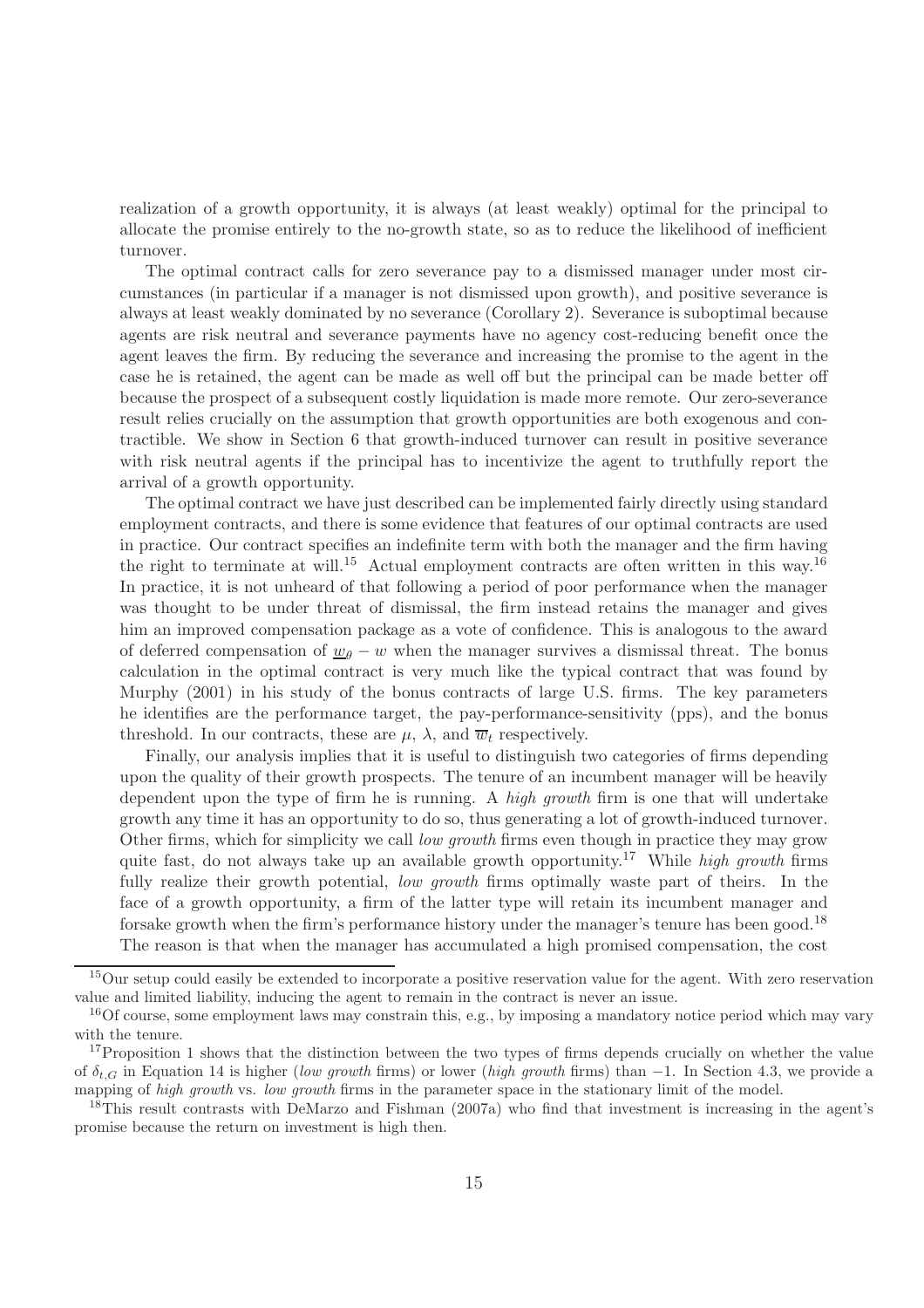of taking up the growth opportunity (which would include an expensive severance package) is prohibitive. For lower values of  $w$ , the probability of taking a growth opportunity is decreasing in  $w$ . That is, the better the recent operating performance, the less likely that the firm will take up a growth opportunity.

# 4 Optimal stationary contract

We now consider our model in the stationary limit where  $T \to \infty$ . This is a useful simplification because the key features of the optimal contract, adjusting for changes of scale as the firm grows, will be constant over the life of the firm. This allows us to better understand the relationship between these contract features and the deep underlying characteristics of the firm, in particular, the severity of managerial moral hazard and the frequency of growth opportunities.

To do this, we solve numerically for the value functions and associated replacement, growth, and compensation policies by iterating backward until convergence for a large value of T. We assume size-adjusted cashflows are independently, identically and uniformly distributed on  $\{0, 1, 2, ..., 20\}$ , with mean  $\mu = 10$ . The moral hazard parameter is  $\lambda = 0.9$ . Discount rates for the principal and the agent are such that  $e^r - 1 = 6.5\%$  and  $e^{\rho} - 1 = 7\%$ . The cost of firing and replacing a manager is equal to 2% of annual mean cashflow ( $\kappa = 0.2$ ), while the cost of scaling-up is set to 20% of annual mean cashflow  $(\chi = 2)$ . We set the scale adjusted reservation compensation for a new manager at  $w_0 = 14$ . Other parameter values to be specified are q and  $\gamma$ , capturing the likelihood and the magnitude of growth opportunities, respectively.

## 4.1 High growth and low growth firms

Our analysis in Section 3.1 shows that the optimal stationary contract is entirely summarized by three time-independent threshold values  $\underline{w}_N$ ,  $\underline{w}_G$  and  $\overline{w}$ . Consider first the case where  $q = 0.1$ and  $\gamma = 0.25$ . In this case, the optimal stationary thresholds are  $w_N = 8.42$ ,  $w_G = \infty$  and  $\overline{w} = 26.06$ . The fact that  $w_G = \infty$  indicates that it is optimal to grow and replace the agent with probability 1 whenever a growth opportunity is available. That is, this is a *high growth* firm. Figure 3 represents the corresponding stationary value functions. The fact that the value function  $b_G^{\ell}$  decreases linearly with slope  $-1$  and lies above  $b^c$  for all values of w indicates graphically that this is a case of high growth. The agent's compensation threshold  $\overline{w} = 26.06$  means that an agent who enters the job with an expected discounted payoff of  $w_0 = 14$  must experience a sustained run of good cashflow realizations before receiving any cash compensation.

Suppose instead  $\gamma = 0.1$ , while all other parameters are kept the same. The optimal stationary thresholds become  $\underline{w}_N = 8.42$ ,  $\underline{w}_G = 18.06$  and  $\overline{w} = 33.29$ . Having reduced the rate at which the firm can grow upon arrival of a growth opportunity, we now have a firm which does not systematically take up efficient growth opportunities when available, and never does so if  $w$  is above the threshold  $\underline{w}_G = 18.06$ . This is a *low growth* firm. Figure 4 shows the stationary value functions in this case. Note that  $b_G^{\ell}$  initially decreases linearly with slope greater than  $-1$  and is tangent to  $b^c$  at  $\underline{w}_G = 18.06$ . The bonus threshold in the low growth benchmark firm is higher than in the high growth benchmark (33.29 versus 26.06). Later when we simulate the model we will see that on average compensation will arrive much later for the agent in this lower growth case.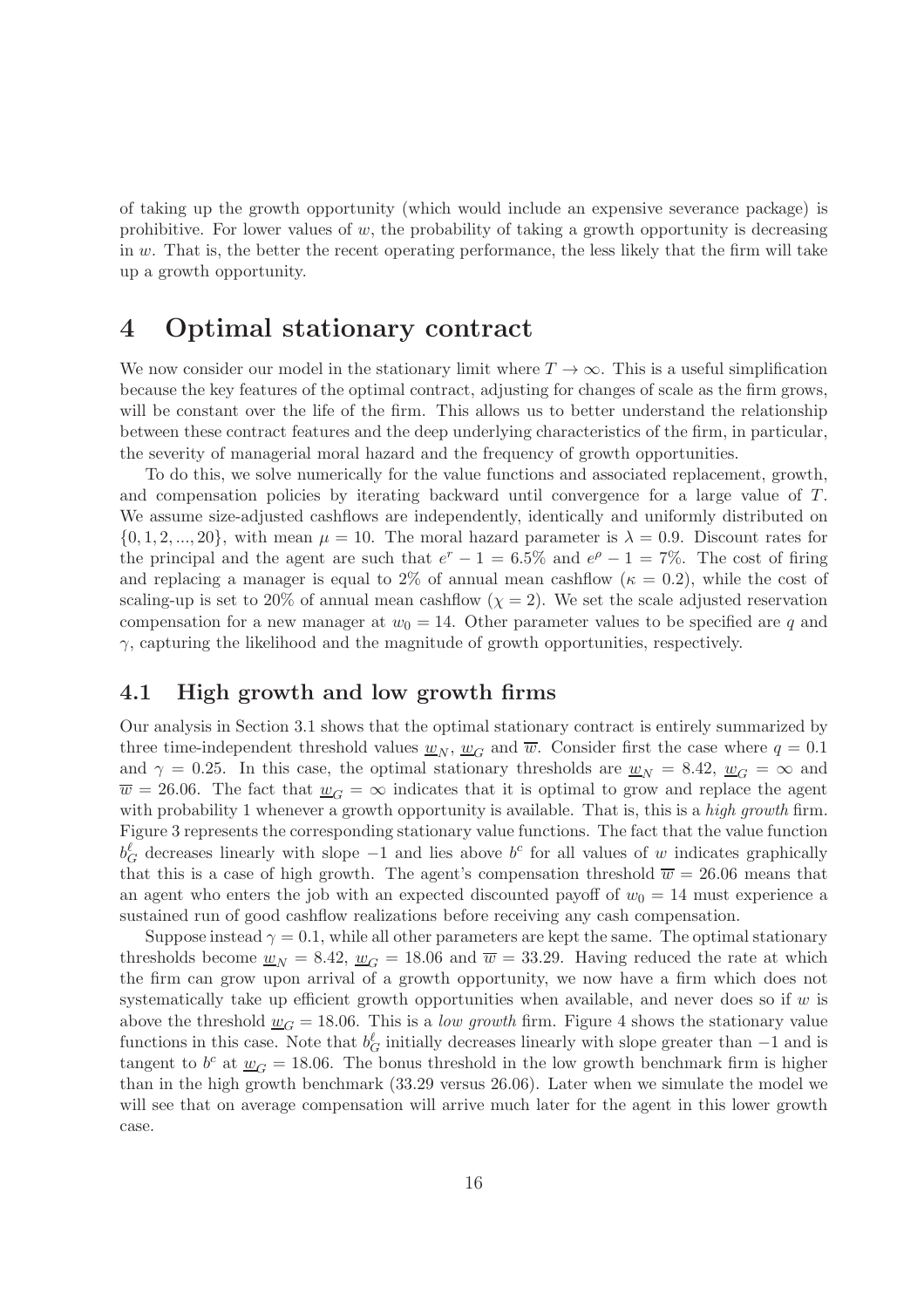### 4.2 Sensitivity of contract terms

The realized earnings and growth performance of firms are the result of managers' and owners' responses to cashflow shocks and to the arrival of growth opportunities, and these reactions will be shaped by the terms of the contract as set out in the pay-performance sensitivity and in the thresholds,  $w_N$ ,  $w_G$  and  $\overline{w}$ . Thus understanding how these thresholds are affected by changes in the deep parameters of the model is an important step toward understanding how the earnings and growth experience of firms is determined.

Figure 5 depicts the three thresholds as functions of the severity of moral hazard,  $\lambda$ , and the frequency of growth opportunities, q, for a firm with a finite  $w_G$ , that is, for a low growth firm. The dismissal threshold in the absence of growth opportunities is given analytically by  $\underline{w}_N =$  $e^{-\rho}\lambda\mu$ . That is, the non-growth dismissal threshold is linearly increasing in  $\lambda$  and independent of q. Intuitively, in the face of increased moral hazard, the principal will increase the dismissal threshold, thereby increasing the risk of disciplinary dismissal.

Next consider the impact of  $\lambda$  on the bonus threshold,  $\overline{w}$ . It is increasing in  $\lambda$  reflecting an increased benefit of deferred compensation. This is because the inefficient termination threshold is higher and the pay-performance sensitivity increases, implying that it takes a shorter run of poor performance for the no-growth dismissal threat to be active.

An increase in  $\lambda$  also results in a higher dismissal threshold  $w_G$ . This is beneficial to the principal as it implies that the probability that the firm will take an available growth opportunity increases, and in case an available growth opportunity is not taken up, the surviving agent's promise is reset to a higher level,  $w = w_G$ , which makes subsequent inefficient liquidation less likely. This also contributes to shift the distribution of promises to the right, making it more likely that an agent's promise will reach the (higher) compensation threshold, a necessary condition for the initial promise  $w_0$  to be fulfilled.

We turn next to the impact of q on  $\overline{w}$  and  $w_G$ , again for low growth firm. A higher q causes a fall in the bonus threshold,  $\overline{w}$ , implying that cash payouts will be made following a shorter run of good performance. This follows because, a higher  $q$  implies higher unconditional probability of early termination, with no severance pay. Thus in order to deliver the reservation value,  $w_0$ , ex ante, the cash compensation needs to be paid earlier. Furthermore, for the same reason, in order to increase the probability of getting to the bonus threshold the growth dismissal threshold,  $w_G$ , decreases because this decreases the probability of dismissal, conditional on  $\theta = G$ .

Finally, for high-growth firms, by definition  $\underline{w}_G = \infty$ . The sensitivities of  $\underline{w}_N$  and  $\overline{w}$  are similar to those in the the low-growth case and for similar reasons. Again, in our framework,  $\underline{w}_N = e^{-\rho}\lambda\mu$ . The bonus threshold  $\overline{w}$  is increasing in  $\lambda$  and decreasing in q, as is the case for low-growth firms.  $\overline{w}$  falls with an increase in q because the marginal benefit of deferred compensation decreases as  $q$  increases. This is because as  $q$  increases it is more likely that a growth opportunity will arrive soon, in which case it will be taken up for sure— and the likelihood of inefficient replacement is therefore reduced.

#### 4.3 What makes a firm grow fast?

Our baseline examples in Section 4.1 show that two firms that differ only in the size of the growth opportunity will have very different contracts for top management. These differences translate into very different policies toward growth opportunities with high-growth firms undertaking all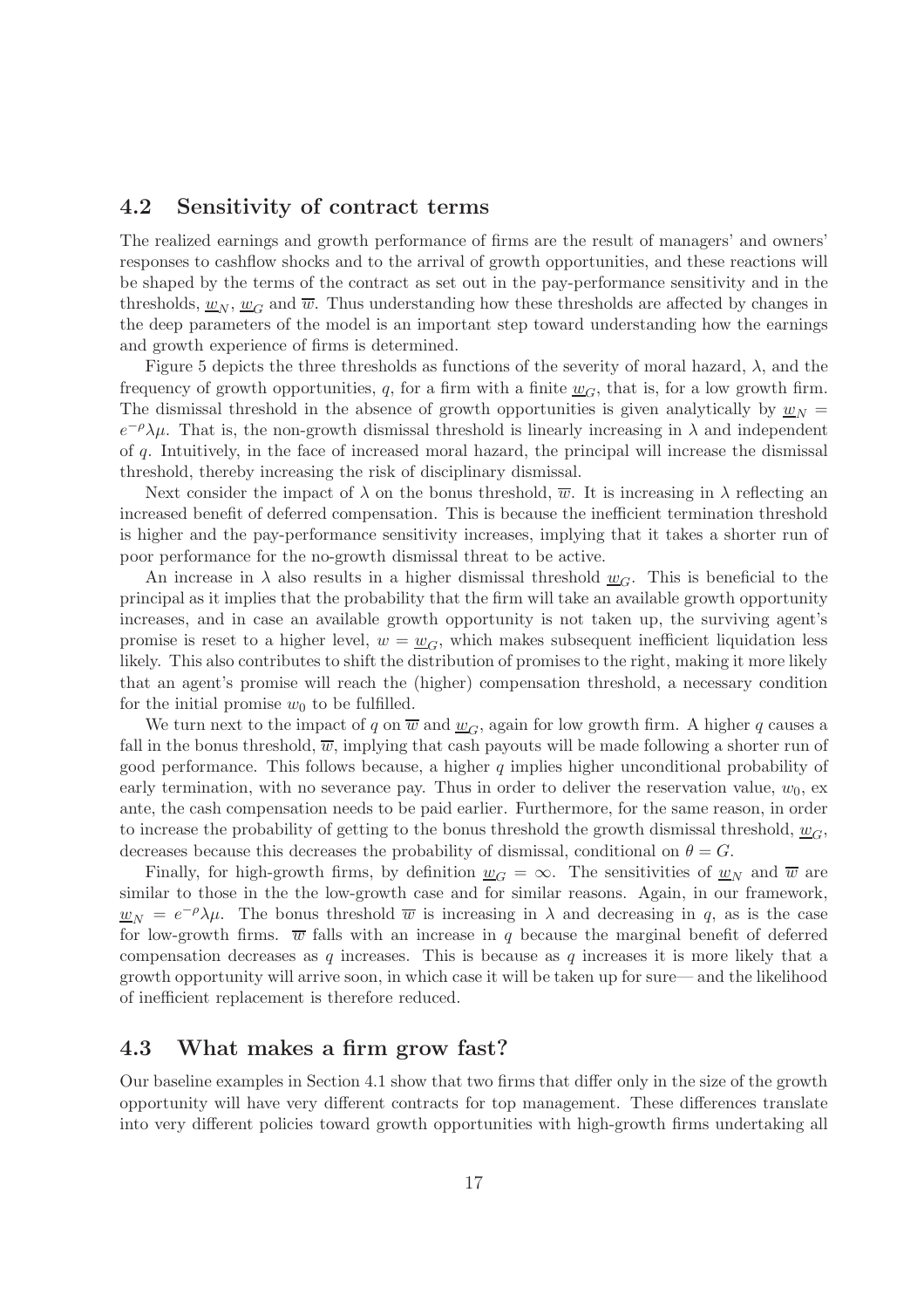opportunities that present themselves and low-growth firms undertaking opportunities only if incumbent management is not performing well.

It is also the case that differences only in agency costs may result in very different growth experiences. To see this, consider an example of two firms that have the same size of their growth opportunities ( $\gamma = .125$ ), the same probability of having a stochastic growth opportunity  $q = 10\%$ , and only differ in the degree of moral hazard  $\lambda$ . All other parameters are as in our baseline cases. In this example, our model predicts that the firm with  $\lambda = 0.5$  grows at an average rate of 1.25%. This is because it is a high-growth firm that undertakes all the growth opportunities that arise. Meanwhile, the firm with  $\lambda = 1.0$  grows at an average rate of around  $0.41\%$ <sup>19</sup> Stated otherwise, suppose the two firms start out life with identical scale of operations. Fifty years on (i.e., at  $t = 50$ ), the expectation is that the firm with low agency problems will have a scale (measured by the mean cashflow rate) that is 52% larger than the firm with more severe agency problems.<sup>20</sup>

This holds for other parameters as well. That is, we may have two firms that differ only slightly in their deep parameters, with one a high-growth firm and the other a low-growth firm. Figure 6 depicts regions of the parameter space corresponding to high-growth firms and lowgrowth firms. All parameters are set as in the second baseline case (low-growth firm) of Section 4.1 except for the two parameters depicted in the diagram.

To summarize, small differences in parameters can result in dramatically different growth and turnover behavior. Growing firms need a sustained flow (high q) of good opportunities (high  $\gamma$ ) for improving their technology and expanding markets. They need to manage transitions well (low  $\kappa$ , low  $\chi$ ). And they need to keep agency problems under control, for example, through increased monitoring (low  $\lambda$ ).

# 5 Turnover, compensation timing, agency costs

## 5.1 Simulating the model

We now simulate the model to understand its implications for management turnover and the relative importance of deferred compensation. Simulations also allow us to assess the importance of the agency costs due to the contracting imperfections present in this framework.

Specifically we draw repeatedly a sequence of cashflows and growth opportunity realizations, keeping track of compensation, growth and termination decisions commanded by the optimal contract. We then characterize these histories using a variety of summary statistics. We focus on three statistics that are of particular interest. First we calculate the average longevity or 'tenure' of managers, which is inversely related to the replacement frequency. Second we calculate the unconditional probabilities of efficient termination (i.e. fire the agent to undertake growth) and inefficient termination (i.e. fire the agent without growing) as the corresponding realized sample frequencies. Third, to measure the extent to which the optimal contract relies on deferred compensation, we calculate the average duration of the agent's compensation conditional on the agent receiving non-zero compensation during his tenure in the firm. This is calculated as the

<sup>&</sup>lt;sup>19</sup>The latter statement is based on simulations.

<sup>&</sup>lt;sup>20</sup>Note that an improvement in corporate governance, if it induces a fall in  $\lambda$ , can potentially eliminate agency-induced entrenchment.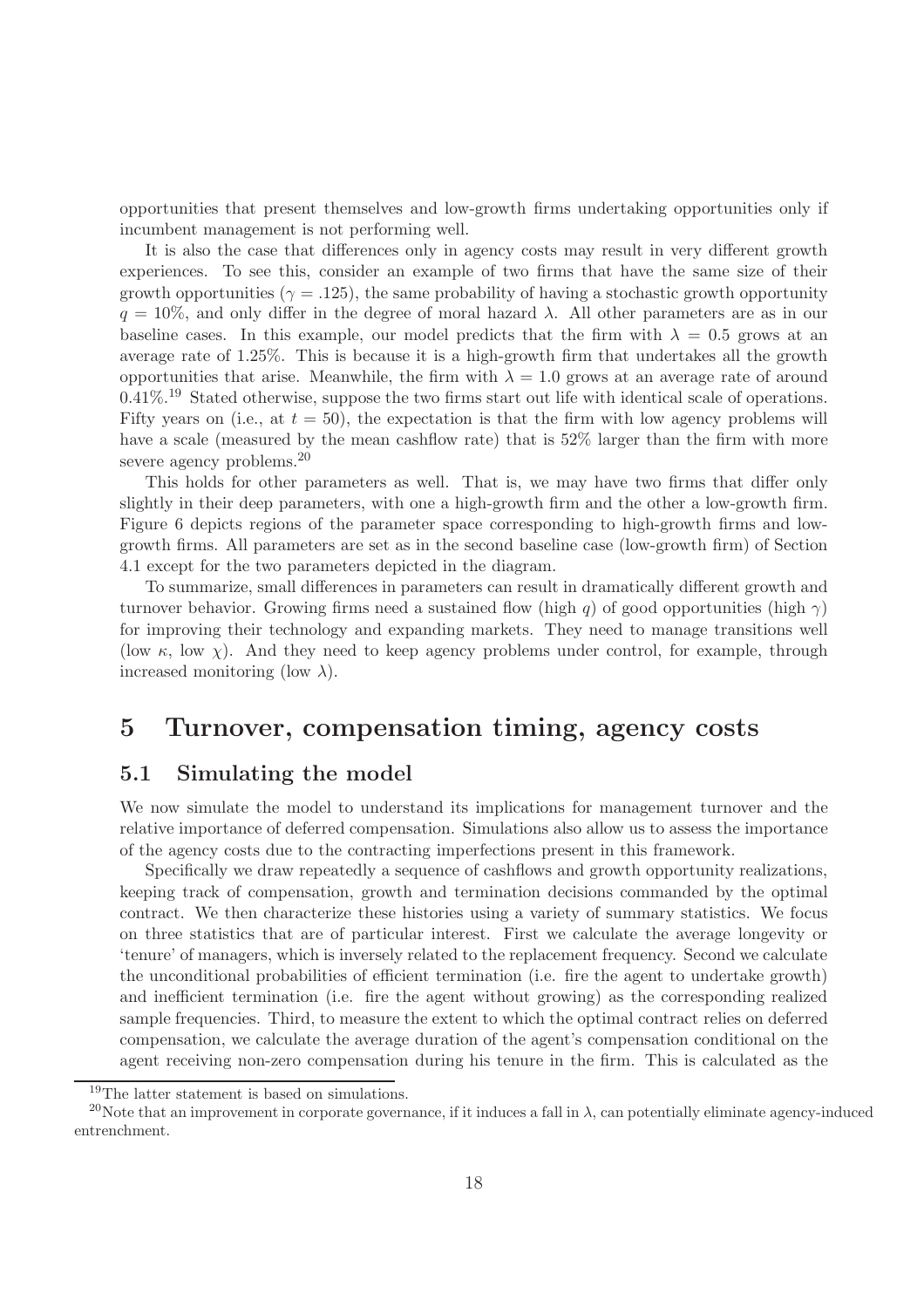weighted average of the tenure years at which the agent receives positive payments, with weights calculated as the ratio of discounted payment to the sum of discounted payments.

For example, consider the results for the benchmark cases given in Section 4.1. For the *high growth* firm with  $\gamma = 0.25$ , average tenure of an agent is 8.6 years. The average probability of efficient termination is 10% per year, reflecting the fact that for a *high growth* firm any available growth opportunity is undertaken. The probability of inefficient termination is about 1.57% per year. And the average duration of compensation is 7.1 years.

In contrast for the *low growth* firm with  $\gamma = 0.1$ , the average tenure is 109 years.<sup>21</sup> The probability of inefficient termination is 0.25% which is lower than the probability of efficient termination (0.66%). The average duration of compensation is 20.4 years. Comparing results for the two cases, we see that *high growth* firms receive compensation earlier on average than do agents in *low growth* firms.

### 5.2 Comparative statics

In this section, we further explore predictions from our model in terms of its comparative statics with respect to some key parameters. Specifically, we solve our model for alternative values of these parameters and then simulate the model assuming the same realizations for underlying cashflow shocks and growth opportunities. We record the histories of management turnover, whether turnover takes place for growth or for disciplinary reasons, and the compensation histories for each of the firm's managers. The parameters we vary are  $q$ , the probability of having a stochastic growth opportunity, and  $\lambda$ , the severity of agency problems. The default values of these parameters take on when the other parameter is varied are  $q = 0.1$  and  $\lambda = 0.9$ . Other parameters are as in Section 4.1.

#### 5.2.1 Management turnover

In our model managers are replaced either to facilitate growth or because a history of poor operating results leads to dismissal. The exact conditions under which managers are replaced are sensitive to both the growth prospects of the firm and to the severity of agency problems faced by the firm.

Representing the quality of the growth prospects by the frequency of arrival of growth opportunities, q, we show the sensitivity to this parameter of average manager tenure. This is depicted in the left panel of Figure 7 for a high growth firm with  $\gamma = 0.25$ . From the figure we see that as the probability of growth opportunity in a year rises from 5% to 25% the average tenure of the agent declines from 15 years to about 4 years. A similar negative sensitivity to increases in q holds for low growth firms (e.g., with  $\gamma$  < 0.1), with the difference that, for a given q, the average tenure is much higher.

Thus tenure falls and turnover rises for firms with better growth prospects. To our knowledge this hypothesis has not been submitted to direct empirical testing. However, there is some indirect evidence which is supportive of the hypothesis. Specifically, Mikkelson and Partch (1997) compare top management turnover intensity in two successive five-year periods with very

 $21$ The model could be easily extended to obtain a more realistic turnover rate, e.g., by introducing stochastic death, legal retirement age, or time-variation in managers' reservation values.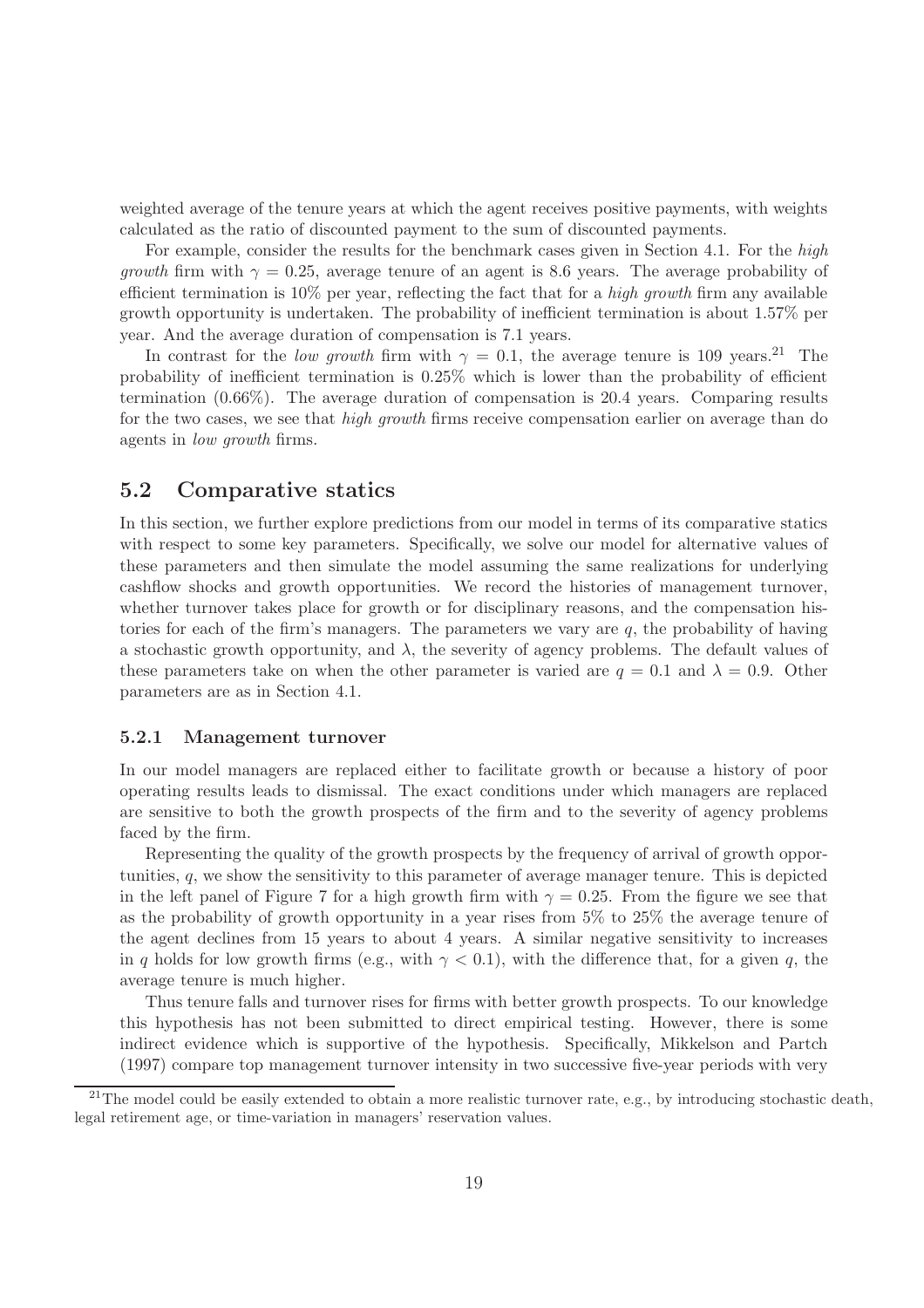different mergers and acquisitions activity. They find that in the active take-over period of 1984- 1988, 33% of firms in the sample underwent complete management changes (i.e., replaced all of the president, CEO and Chairman); whereas this intensity was only 17% in the subsequent period 1989-1993 when take-over activity was low. Interestingly their notion of complete management corresponds better to our model which associates turnover and major changes of direction than does most of the literature which has focused exclusively on CEO turnover. While they do not specifically make a link of management turnover and firm growth, the two periods they cover coincide with very different experiences of firm growth. On the aggregate level, average annual total factor productivity growth in the U.S. was 1.35% in the 1984-88 period, whereas between 1989 and 1993 it was only 0.61%.<sup>22</sup>

In the right panel of Figure 7 we see the consequences of increasing the severity of managerial moral hazard. As the rent extraction efficiency  $(\lambda)$  of the agent rises the average longevity declines. This is a reflection of the fact that the optimal contract relies more heavily on the threat of termination in the face of more severe moral hazard. A similar pattern is found for low growth firms as well.

#### 5.2.2 Efficient and inefficient replacement probabilities

As already noted, turnover may occur for growth or for discipline. These two kinds of managerial turnover are affected differently by changes in the firm's underlying characteristics. To distinguish these effects, we calculate the average frequency of these two types of turnover in the simulated histories and plot these as functions of q and  $\lambda$  in Figure 8. The top row pertains to the high growth case, with  $\gamma = 0.25$  as above. In high growth firms the unconditional probability of replacement for reasons of growth are higher than the probability of disciplinary replacement. Since all growth opportunities are taken up in these firms, this frequency increases linearly in  $q$ .

The effect of more severe agency problems on dismissal frequencies in high growth firms is given in the upper right panel of Figure 8. Since all growth opportunities are taken up, changes in  $\lambda$  have no effect on the efficient dismissal probability. The probability of inefficient dismissal is slightly increasing in  $\lambda$ . This reflects an increased reliance on the termination threat when moral hazard is more severe.

The sensitivities of dismissal probabilities for low growth firms are given in the bottom row of Figure 8. As for high growth firms, the probability of efficient dismissal increases when growth arrives more frequently, i.e., as q increases. In the right panel, the probability of inefficient replacement increases with  $\lambda$ , reflecting greater reliance on the dismissal threat (increased  $w_N$ ). The decline in the unconditional probability of efficient dismissal, seen in the figure, comes from a shift to the right of the distribution of promises under the optimal contract.

#### 5.2.3 Compensation duration

To assess the consequence of changing parameters for the reliance on deferred compensation, we calculate the realized duration of compensation from bonuses during agents' tenure. These sensitivities are given in Figure 9. From the top row we see that for both high and low growth firms an increase in  $q$  reduces the duration of compensation. That is, when growth opportunities

 $^{22}$ This is also reflected in the evolution of U.S. annual non-residential investment spending, which increased by  $28\%$ and 12.5% over the two sample periods, respectively (based on annual U.S. National Income Statistics).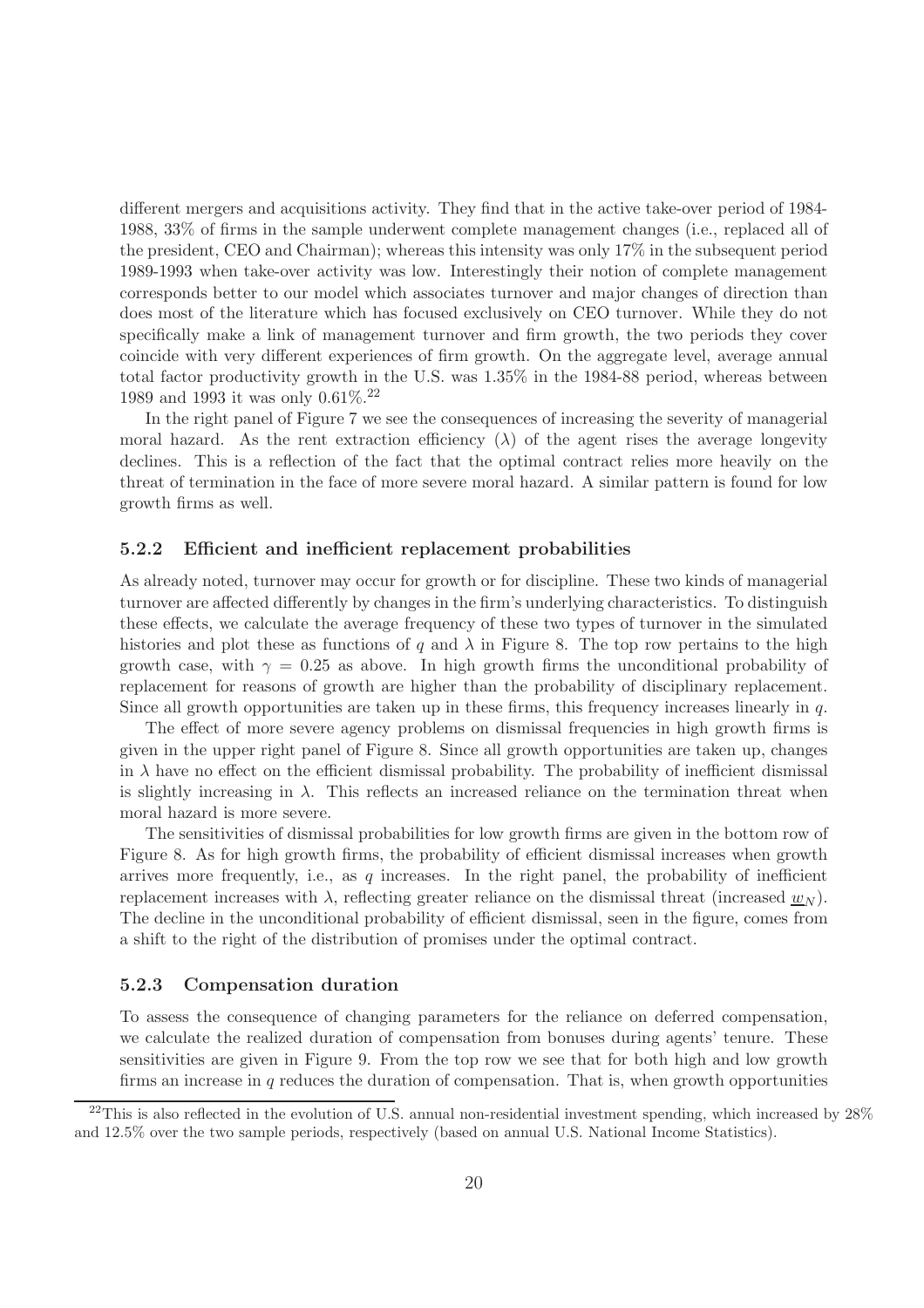arrive more frequently, firms optimally rely on more front-loading of compensation. The effect works through the lower bonus threshold for both high-growth and low-growth firms.

The second row of Figure 9 shows the effect of increasing  $\lambda$ . For both high growth firms and low growth firms the average duration of compensation rises as  $\lambda$  rises. The reason for this is that a higher  $\lambda$  increases bonus threshold,  $\overline{w}$ . Managers receive compensation only after a sustained run of good performance.

Again, to our knowledge, there are no empirical studies that directly test whether these effects on the timing of compensation hold. However, Kaplan and Minton (2008) find evidence of an acceleration of CEO turnover since 1990, especially after 2000, a period that also saw very rapid increases in the amount of top management compensation. They argue that the observed increases in CEO pay are compensation for shorter tenure. This is consistent with our theory in which high growth will be associated with shorter tenure and more front-loading of compensation.

### 5.3 Second-best value and agency costs

The second-best value of the firm in our framework can be computed as the expected present value of all cashflows that accrue to the principal and to all managers who successively run the firm under optimal contracts as set out in Section 3. Two subtleties should be noted in calculating this second best value. First, cashflows to agents are discounted at the agents' discount rate,  $\rho$ ; whereas, the firm discounts cashflows at rate r. Since  $\rho > r$ , the promise to an agent is worth less to the agent than it costs the firm. Second, the calculation of agent cashflows includes payments to *all* agents, both current and future. Thus in the stationary case we can write the size-adjusted, beginning-of-period second-best value of the firm as

$$
v(w) = b^y(w) + w + f(w),
$$
\n(20)

where  $f(w)$  denotes the expected present value of payoffs to future agents as a function of the current agent's promised value,  $w^{23}$  To assess the extent of agency costs, the total value of the firm under the optimal contract  $v(w)$  can be compared to the beginning-of-period, first-best value of the firm,  $\mu + v^*$ , for  $v^*$  defined in (2).

Figure 10 depicts firm value and its components under the second best optimal contact for the *high growth* ( $\gamma = 0.25$  in the top panel) and *low growth* firms ( $\gamma = 0.1$  in the bottom panel) as set out in Section 4.1. The left panel gives the value for the principal and the incumbent agent,  $b(w) + w$ . The middle panel gives the present value of compensation to future agents who are not party to the current contract but who are affected by the current contract and the current promise to the incumbent agent,  $f(w)$ . The right panel gives the sum of all these components, that is, the second best value of the firm,  $v(w)$ . In the left panels of Figure 10 we see that for both high and low growth firms the combined value to the principal and the incumbent manager is increasing and concave in the promise to this manager. This reflects the relaxation of agency problems affecting the two parties to the current contract, and this is an effect already seen in previous dynamic agency models. Interestingly, the total second-best firm value, taking into account the effect on future managers, is not increasing and concave in  $w$ . This is seen in the right panel of Figure 10 where, for both high-growth and low-growth firms,  $v(w)$  becomes

<sup>&</sup>lt;sup>23</sup>The last term,  $f(w)$ , does not appear in the earlier contributions to the literature on optimal long-term contracts where there is a single agent and the 'liquidation' value of the firm is exogenous.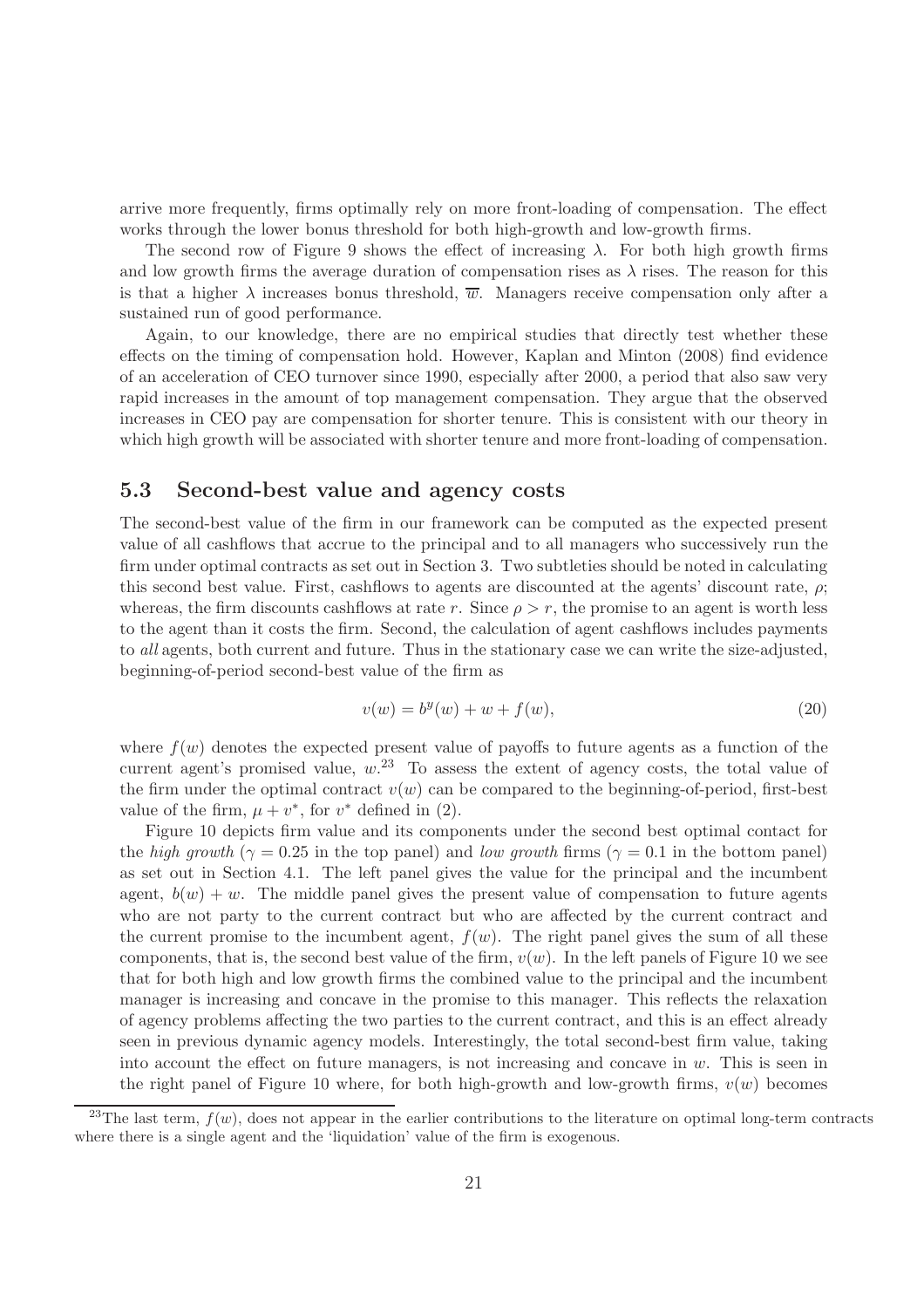decreasing beyond a certain point. This can happen because, as depicted in the central panel of Figure 10, the present value of payoffs to future agents,  $f(w)$ , is decreasing in the current promise. In the case of low growth firms there are two separate effects. A higher promise  $w$ tends to decrease the probability that the incumbent will be replaced for disciplinary reasons. And it also reduces the probability of replacing the agent in order to undertake growth. Both effects contribute to delaying the hiring of the next and subsequent managers, thereby reducing the present value of their future compensation. In the case of high growth firms, by definition, growth opportunities are undertaken whenever they appear, independently of  $w$ . Thus only the first effect is present. This is the reason that the value  $f(w)$  is less sensitive to changes in w in the high growth case than in the low growth case. Note that as w increases from 10 to 30,  $f(w)$ declines by about 5 for the high-growth firm and by about 9 for the low-growth firm.

The second-best values in Figure 10 can be compared to the corresponding first best values  $(\mu + v^*)$  of 260.4 and 189.4, respectively. Agency costs amount to roughly 5% of first-best value for the high growth case and about 13% in the low growth case. That is, agency costs represent about fifteen months of expected cashflows for the high-growth firm and about thirty months of expected cashflows for the low-growth firm. In our framework, the total loss of value induced by the non-contractibility of cashflows has four distinct causes. First, as in previous studies of agency in a dynamic setting, under the optimal contract the firm will dismiss managers for disciplinary reasons following a series of poor cashflow realizations even though this is ex post inefficient. Second, there is an inefficiency due to the reliance on deferred compensation when managers are more impatient than firms,  $\rho > r$ . Third, under the optimal contract the firm will sometimes retain an incumbent manager and pass-up growth opportunities even though growth is efficient under first best. This is the component of agency costs due to managerial entrenchment, or 'under-investment'. Finally, there is a more subtle form of agency costs, which is due to the fact that at the time of agreeing a contract with an incoming manager the firm does not take into account the spill-over effect on the timing of future managers' hiring.

Specifically, if the current agent will be succeeded by future agents at stochastic stopping times  $\tau_i$ ,  $i = 1, 2, 3, \dots$ , the expected present values of the amounts they will receive,  $\mathbb{E}[e^{-\rho \tau_i} \Phi_{\tau_i} w_0]$ , is affected by the retention policy currently in place since it affects the distribution of stopping times. In low growth firms especially, by not taking into account the value of payoffs to future agents, the optimal second-best contract results in excessive retention relative to the optimal constrained planner solution. As noted in the Introduction, this effect is absent in the previous literature.

To get a sense of the possible significance of omitting this spill-over effect, we have solved for the constrained planner's problem, where the objective includes the expected discounted payoffs to future managers. This can be done along the lines of Section 3.1 with the continuation values  $\ell_{t,N}$  and  $\ell_{t,G}$  augmented by  $e^{-\rho}w_0$  and  $e^{-\rho}(1+\gamma)w_0$ , respectively. When we do so for the low-growth benchmark case above, we obtain a total firm value of about 188, i.e., just 1% less than the first-best value and significantly greater than the second-best value. The main reason for this large increase in value is that for the parameters chosen under the constrained optimal planner's solution all investment opportunities are taken up, i.e., with this change in policy the firm becomes a high-growth firm. However, even when applying the same comparison to the firm that is high-growth under the second-best policy, the improvement in firm value is noticeable. It goes from about 247.3 under the second best policy to 258.4 under the constrained planners' policy which is again less than 1% less than first-best.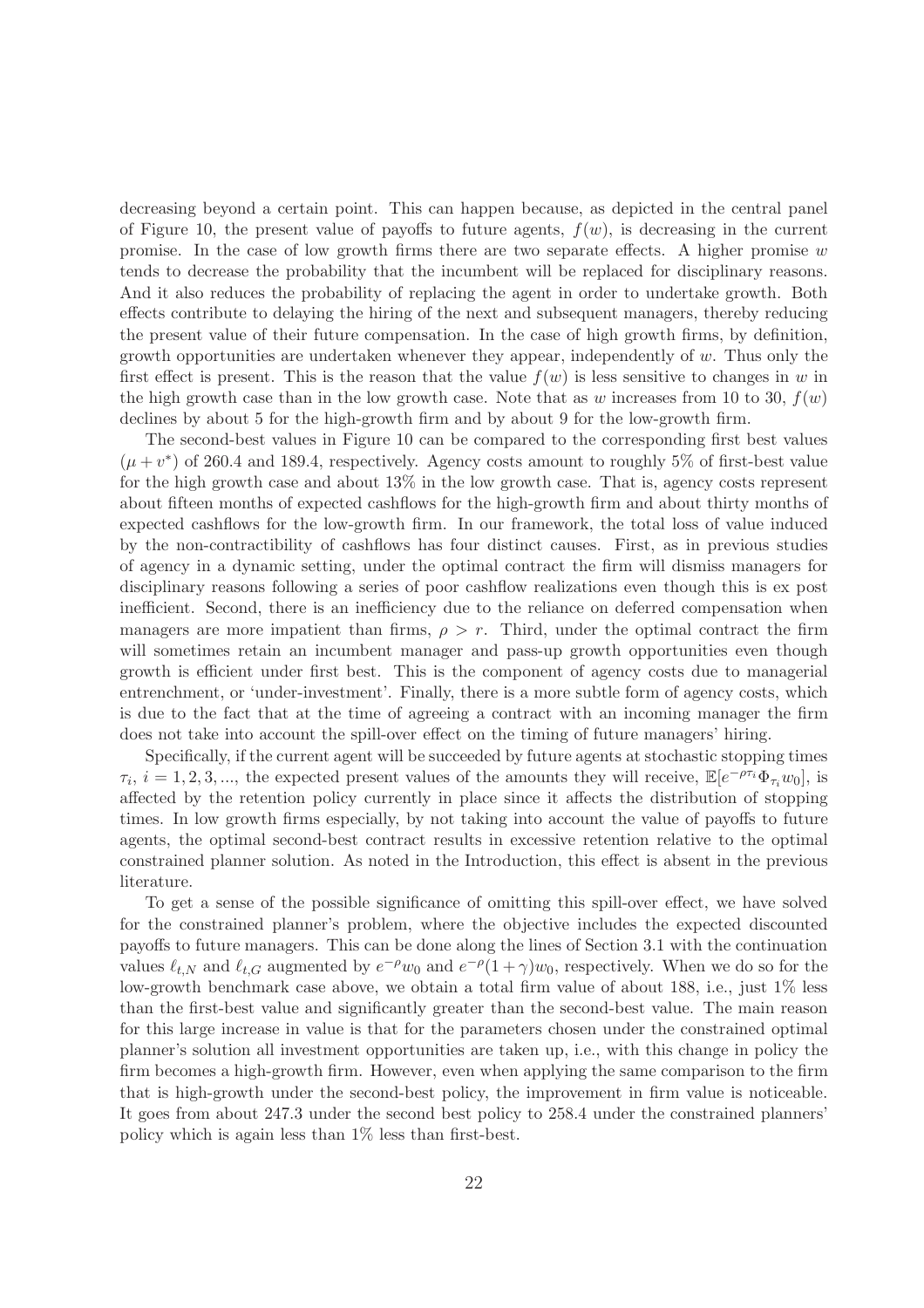## 6 When growth opportunities are non-verifiable

In this section, we consider an extension of our baseline model where the incumbent manager is privately informed about the arrival of a growth opportunity, i.e.,  $\theta$  is only observable by the manager.<sup>24</sup> This corresponds to situations where the incumbent manager knows what transformations could improve the firm's future prospects, but is also aware that he would be unable to implement these transformations himself. Analyzing the optimal second-best contract in this extended environment clarifies the extent to which our no-severance result in Section 3 relies on the contractibility of growth opportunities.

We are looking for the optimal contract that implements truth telling, i.e., under which the incumbent truthfully reports not only cashflows but also the arrival of a growth opportunity. The additional truth telling constraint enters in the definition of the value function  $b_t^q$  ${}_{t}^{q}(w)$  given  $b_{t,G}^{\ell}$  and  $b_{t,N}^{\ell}$ . Namely, we now have

$$
b_t^q(w) = \max_{w_G, w_N} q b_{t,G}^{\ell}(w_G) + (1-q) b_{t,N}^{\ell}(w_N),
$$

subject to promise keeping  $qw_G + (1 - q)w_N = w$ , limited liability  $w_\theta \geq 0$ , and

$$
w_G \ge w_N. \tag{21}
$$

The inequality constraint (21) guarantees that the agent has no incentive to conceal the arrival of a growth opportunity lest it should result in his dismissal. It should be noted that the contingent continuation promises  $(w_G, w_N)$  as described in Proposition 2 typically violate incentive compatibility. Instead, we have the following result:

**Proposition 3.** When the realization of  $\theta_t$  is only observable by the manager, the continuation *promises*  $(w_G, w_N)$  *under the optimal contract satisfy* 

$$
w_G = w_N = w \tag{22}
$$

 $for any given post-cashflow~promise~w,~and~b_t^q$  $t^q_t(w) = \mathbb{E}_{\theta}[b_{t,\theta}^{\ell}(w)]$ . All other aspects of the recursive *representation of the optimal contract are obtained along the lines of Section 3.*

The principal would rather have set  $w_G \leq w_N$  if the truth telling constraint (21) was removed, hence that constraint holds as an equality under the optimal contract. An immediate implication of Proposition 3 is the following:

Corollary 3. *When only managers can observe the realization of a growth opportunity, the managers of high growth firms (i.e., when*  $\delta_G < -1$ ) are replaced with probability one upon realization *of a growth opportunity and receive a severance pay equal to their post-cashflow promise.*

Corollary 3 shows that positive severance can become an essential part of the optimal contract when growth opportunities are non-contractible. This is in contrast with the no-severance result obtained in the baseline model (Corollary 2). Note however that positive severance pay only

<sup>&</sup>lt;sup>24</sup>Effectively, the incumbent has private information about how the firm's expected productivity under his tenure compares relative to what it could be under new management. This feature is also present in Inderst and Mueller (2010), and Garrett and Pavan (2012).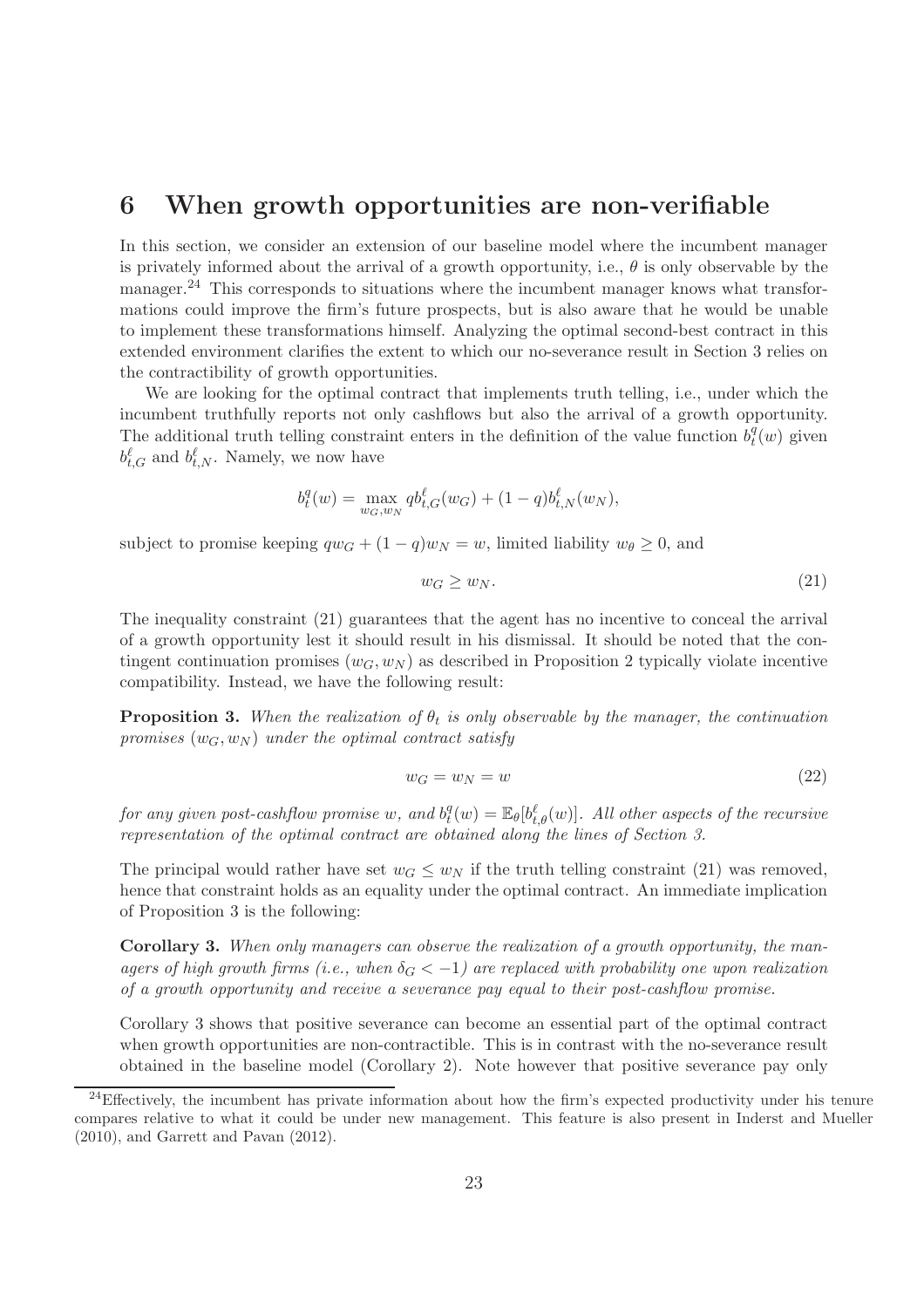arises in high growth firms. In low growth firms, dismissed managers leave the firm with zero severance under any circumstance. It should also be noted that the optimal contract does not set some fixed severance amount ex ante. Instead, severance is contingent on performance history and increases with past performance.

We believe this result is particularly significant since in our model both the principal and the manager have risk neutral preferences. As discussed in Spear and Wang (2005), it is reasonable to expect severance pay to arise when managers are risk averse. Thus risk aversion and the noncontractibility of cash flows would represent two distinct and potentially self-reinforcing reasons for severance pay. The existing empirical literature on severance has not attempted to explore these issues. The study by Yermack (2006) provides evidence that the payment of severance packages to departing CEOs is a widespread practice. He interprets his findings as providing support for a "damage control" view of severance pay (as a means of avoiding dismissed managers making trouble for the firm under the management of their successors) as well as for "bonding theories" of severance pay (as a means of providing insurance to the managers for their human capital). One version of the latter theory is that of Inderst and Mueller (2010) who show that severance may be part of the optimal contract to discourage managers from concealing adverse information about their productivity. Our analysis suggests a related but alternative explanation to why departing managers are paid severance in the context of growth. When the incumbent CEO has privileged information about the creation of growth opportunities he might be tempted to hide the news about a value-improving transformation of the firm that would require a new manager. Severance serves to give him a stake in welcoming such growth.

To disentangle these alternative explanations, future empirical work will need to find adequate controls for risk aversion, the contractibility or not of growth opportunities, the significance of potential growth opportunities, and whether or not a growth opportunity was present when severance was paid. At the firm level, sorting observed turnover cases into those occurring in a growing firm and those absent growth should reveal clear differences in the frequency and the size of severance awards. At the industry level, and all else equal, the corresponding testable implication of the model is that fast growing industries should provide higher severance awards to their departing managers than slow growing industries.

# 7 When the incumbent can grow the firm

Our analysis so far proceeded under the maintained assumption that in order to pursue an opportunity to grow, the incumbent manager had to be replaced. In this section, we consider an environment where upon the arrival of a growth opportunity, the firm can grow either with a new manager or with the incumbent manager. Growth opportunities are contractible. The analysis clarifies under which circumstances our conclusions from the baseline model hold, and how they need to be modified in other cases.

We let  $\chi^i$  denote the (size-adjusted) cost of taking the growth opportunity with the incumbent manager, and  $\chi^n$  the cost of growing with a new manager.<sup>25</sup> The derivation of the optimal contract follows the same logic as in Section 3.1, except for the construction of  $b_G^{\ell}$ . The key

<sup>&</sup>lt;sup>25</sup>We assume that  $\gamma\mu/(e^r-1) > \min(\chi^i, \chi^n + \kappa)$ , so that the first-best policy in steady state involves taking all growth opportunities. Under first best, the firm grows with new managers if and only if  $\chi^n + \kappa < \chi^i$ .

 $^{26}$ For notational convenience, we drop all time subscripts in this section.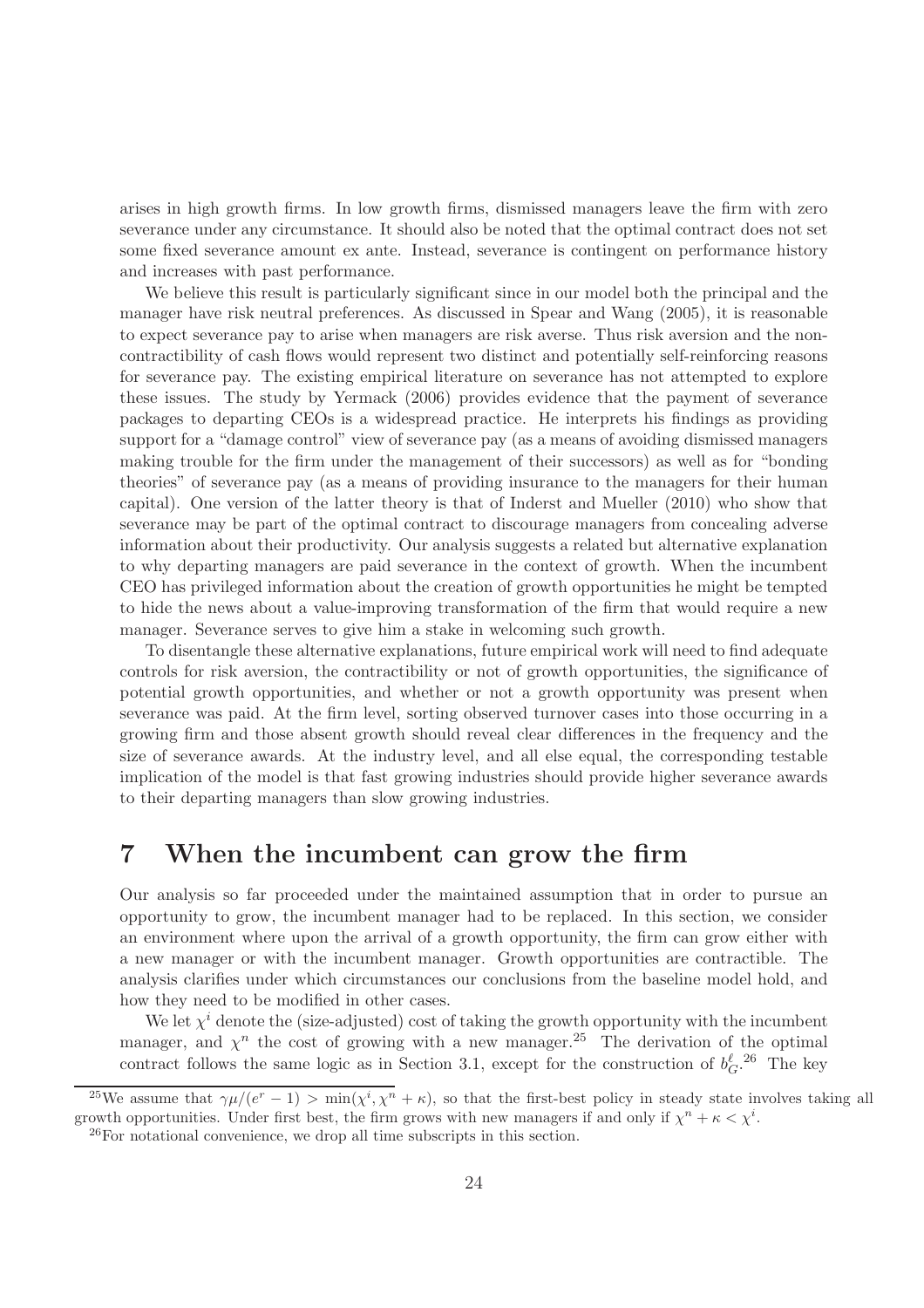novel feature of the optimal contract in the extended environment is that, whenever the firm retains an incumbent manager at a time a growth opportunity is available, it now needs to choose optimally whether to grow or not. Formally, we define

$$
\bar{b}_{G}^{\ell}(w) = \max_{p,s,w^c} p(\ell_G - s) + (1 - p)b^c(w^c)
$$
\n(23)

subject to the promise keeping condition  $ps + (1-p)w^c = w$  the limited liability condition  $s \geq 0$ ,  $w^c \geq e^{-\rho} \lambda \mu$ , and  $p \in [0, 1]$ . We also define

$$
\hat{b}^{\ell}_G(w) = \max_{p,s,w^c} p(\ell_G - s) + (1 - p)[(1 + \gamma)b^c(w^c) - \chi^i]
$$
\n(24)

subject to the alternative promise keeping condition  $ps + (1 - p)(1 + \gamma)w^c = w$ . The value function  $\bar{b}^{\ell}_{G}$  corresponds to the case where upon retaining its incumbent manager the firm does not take up the growth opportunity. The value function  $\hat{b}^{\ell}_G$  corresponds to the alternative case where, if retained, the incumbent manager does implement the growth opportunity.<sup>27</sup> Note that  $\ell_G$ , the continuation value upon replacement contingent on  $\theta = G$ , is generally defined as<sup>28</sup>

$$
\ell_G = \max\{e^{-r}(1+\gamma)b^y(w_0) - \kappa - \chi^n; \ e^{-r}b^y(w_0) - \kappa\}.
$$
\n(25)

Whenever the cost of growing with a new manager  $\chi^n$  is sufficiently small (relative to  $\gamma$ ), if a new manager is hired at a time a growth opportunity is available, growth is implemented  $(\ell_G > \ell_N)$ . For high values of  $\chi^n$ , the firm never grows with a new manager  $(\ell_G = \ell_N)$ .

#### 7.1 When the incumbent never grows the firm

We start our analysis of the extended model by noting that under some circumstances the firm will never grow with an incumbent manager and that in this case the results of Sections 3-5 go through. Indeed if it is prohibitively costly to grow with an incumbent manager  $(\chi^i$  very large), a firm would never choose to do so and would only ever grow with new managers — as long as the costs of doing so (captured by  $\chi^n$ ) are reasonably low. Our analysis of the baseline model directly applies to such configurations.

**Proposition 4.** When  $\chi^i$  is large, the firm never grows with an incumbent manager  $(b_G^{\ell} = \bar{b}_G^{\ell})$ . *If moreover*  $\chi^n$  *is relatively small, all the results of Section 3 apply.* 

## 7.2 When the incumbent sometimes grows the firm

In the remainder of this section, we turn our attention to situations where the cost of growing with the incumbent  $\chi^i$  is sufficiently low relative to the gains from growth, so that it can be optimal for the firm to sometimes grow with an incumbent manager.<sup>29</sup> Our next proposition

<sup>&</sup>lt;sup>27</sup>Note that in that case, the probability of managerial replacement  $p_G(w)$ , which appears as p in (24), no longer coincides with the probability of growing conditional on  $\theta = G$ .

<sup>&</sup>lt;sup>28</sup>In levels, we have  $L_G(\Phi) = \max\{e^{-r}B^y[(1+\gamma)\Phi, w_0] - \Phi(\kappa + \chi^n); e^{-r}B^y(\Phi, w_0) - \Phi\kappa\}$  and  $\hat{B}_G^{\ell}(\Phi, w)$  is obtained by maximizing  $p\{L_G(\Phi) - \Phi s\} + (1-p)\{B^c[(1+\gamma)\Phi, w^c] - \chi^i\Phi\}$  over severance  $s \geq 0$  adjusted for current size  $\Phi$ , dismissal probability  $p \in [0,1]$ , and continuation promise  $w^c \geq 0$  adjusted for expanded size  $(1+\gamma)\Phi$ . The promise keeping condition is  $p\Phi s + (1-p)(1+\gamma)\Phi w^c = \Phi w$ . The definitions of the continuation value  $\ell_G$  and value function  $\hat{b}^{\ell}_G$  both adjusted for current firm size, follow from homogeneity.

<sup>&</sup>lt;sup>29</sup>We focus on situations where  $\hat{b}^{\ell}_G > \bar{b}^{\ell}_G$  everywhere, ignoring situations that could potentially arise where  $\hat{b}^{\ell}_G(w)$  $\overline{b}_{G}^{\ell}(w)$  if and only if w is above some threshold.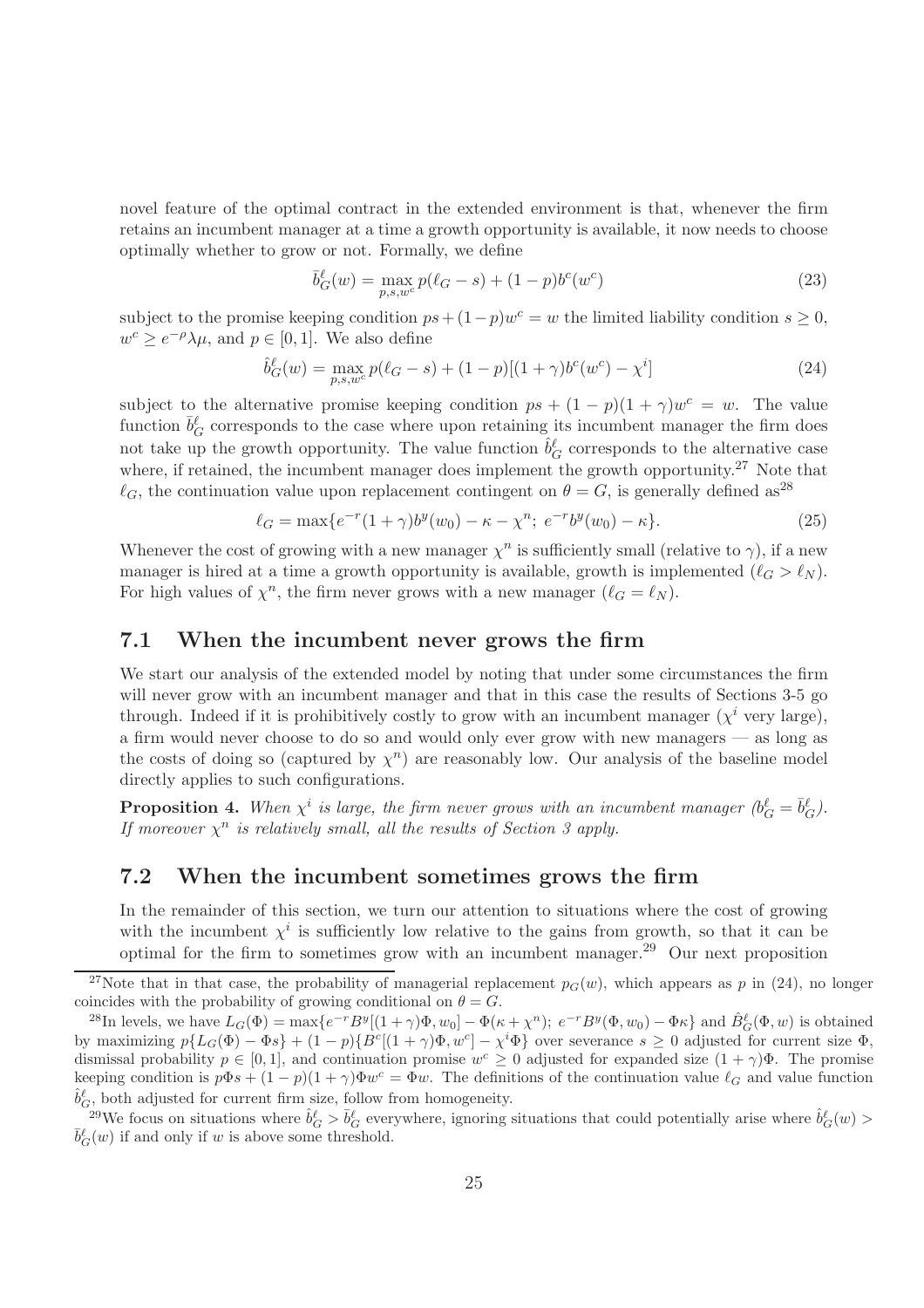describes the construction of the value function  $b_G^{\ell}$  and the associated replacement and severance policies conditional on  $\theta = G$  in such configurations. Note that the value function  $b_N^{\ell}$  along with the policy functions  $p_N(w)$ ,  $s_N(w)$  and  $w_N^c(w)$  are obtained along the lines of Proposition 1, as before.

**Proposition 5.** When  $\chi^i$  is low, the firm sometimes grows with incumbent managers. Taking *the continuation value function*  $b^c$  *as given, let*  $\underline{w}_G \equiv (1 + \gamma)e^{-\rho}\lambda\mu$  *and* 

$$
\hat{b}^c(w) \equiv (1+\gamma)b^c\left(\frac{w}{1+\gamma}\right) - \chi^i, \qquad w \ge \underline{w}_G. \tag{26}
$$

*The probability of managerial turnover conditional on*  $\theta = G$  *is* 

$$
p_G(w) = \begin{cases} 1 - (w/\underline{w}_G), & 0 \le w < \underline{w}_G, \\ 0, & w \ge \underline{w}_G. \end{cases}
$$
 (27)

*Severance pay conditional on*  $\theta = G$  *is*  $s_G(w) = 0$ ,  $\forall w$ *, and the continuation value to the retained manager (scaled by next period size) is*

$$
w_G^c(w) = \begin{cases} \frac{w_G}{1 + \gamma}, & 0 < w < \frac{w_G}{1}, \\ w/(1 + \gamma)}, & w \ge \frac{w_G}{1}.\end{cases}
$$
\n(28)

*Finally*

$$
b_G^{\ell}(w) = \hat{b}_G^{\ell}(w) = \begin{cases} \ell_G + \delta_G w, & 0 \le w < \underline{w}_G, \\ \hat{b}^c(w), & w \ge \underline{w}_G, \end{cases}
$$
(29)

where the slope of  $\hat{b}^{\ell}_G$  for  $w < \underline{w}_G$  is given by  $\delta_G \equiv \frac{\hat{b}^c(\underline{w}_G)-\ell_G}{w_G}$  $\frac{w_G-\epsilon_G}{w_G}$ .

Proposition 5 shows that when  $\chi^i$  is sufficiently low, if a growth opportunity arises after a period of sustained good performance, the incumbent manager is retained and grows the firm for sure (Eq. 27). If instead the recent performance of the firm has been relatively poor, the incumbent manager is at risk of being dismissed. If he survives this threat, he is allowed to grow the firm. If not, he leaves the firm with zero severance. Whether or not new management grows the firm depends on their ability to implement the transformations that are required. If  $\chi^n$  is high, the firm installs the new manager but passes up the available growth opportunity. When  $\chi^n$ is relatively low, growth is implemented for sure, either with or without the incumbent. Note however, that growing with a new manager is inefficient relative to first best when  $\chi^n + \kappa > \chi^i$ .

Figure 11 depicts stationary value functions  $b_G^{\ell}$  and  $b_N^{\ell}$  for parameter values such that Proposition 5 applies, i.e., the firm grows with the incumbent manager if a growth opportunity arises after sustained good performance.<sup>30</sup> Threshold values are  $\underline{w}_N = 8.41$ ,  $\underline{w}_G = 9.25$ , and  $\overline{w} = 44.93$ . In that example  $\ell_G > \ell_N$ , i.e., if turnover occurs at times a growth opportunity is available, the firm will grow with its new manager. Moreover,  $\delta_N = 0.77 > \delta_G = 0.69$ , which captures the fact that replacement is slightly more inefficient ex-post in the absence of growth.

To close the analysis, we characterize the adjustment of an agent's expected payoff to the arrival of a growth opportunity — which determines whether managers benefit or not from the

<sup>&</sup>lt;sup>30</sup>Here we assume  $\chi^{i} = \chi^{n} = 2$ ,  $\kappa = 7.5$ ,  $\gamma = 0.1$ ,  $q = 0.2$ , and the other parameters are as in the benchmark case of Section 4.1, i.e.,  $\lambda = 0.9$ ,  $e^r - 1 = 6.5\%$ ,  $e^{\rho} - 1 = 7\%$ ,  $\mu = 10$  and  $w_0 = 14$ .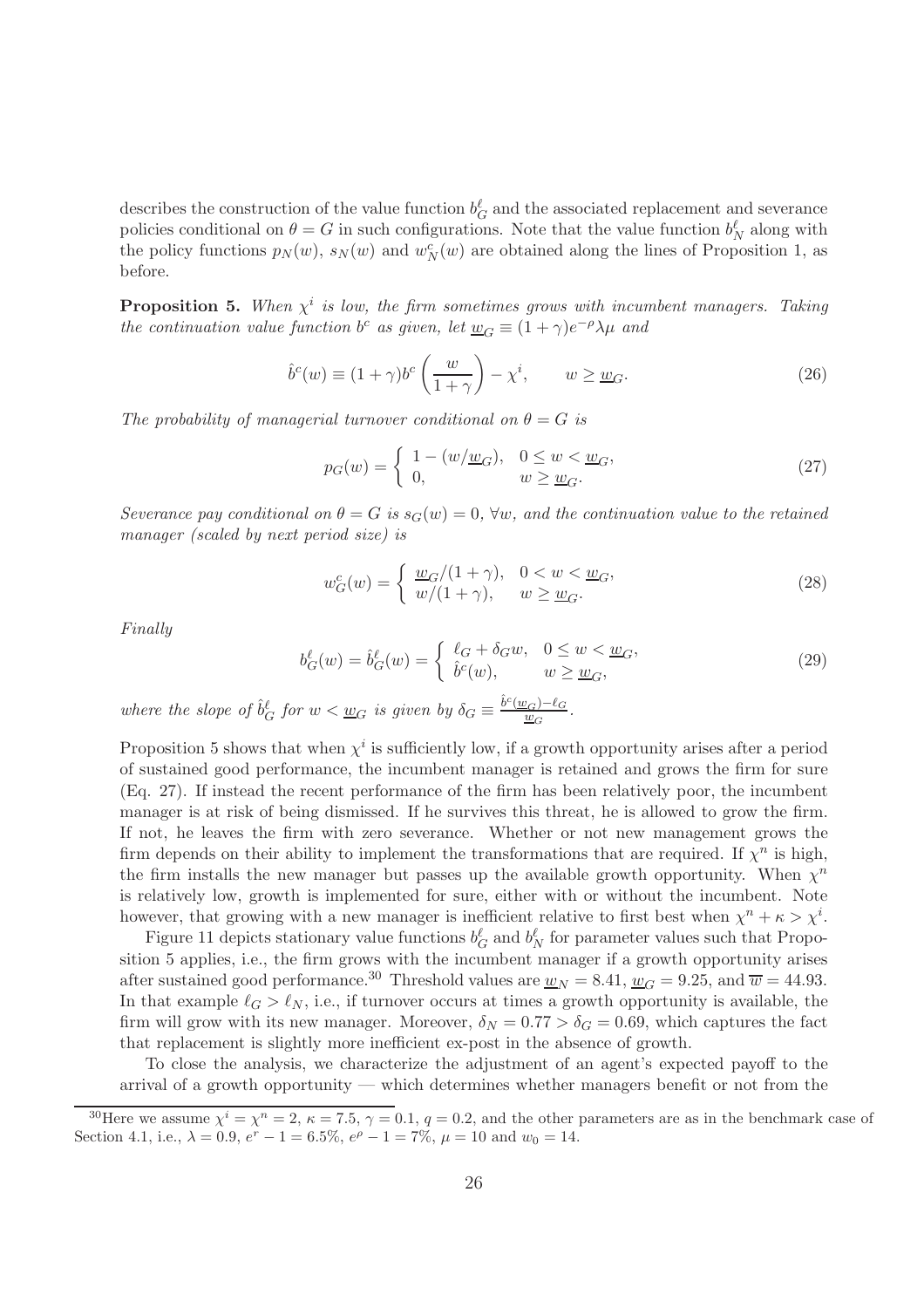arrival of a growth opportunity. The next proposition is analogous to Proposition 2, accounting for the fact that the marginal benefit of an increased promise to the manager conditional on the arrival of a growth opportunity is typically increased when the incumbent sometimes ends up implementing growth.

Proposition 6. *For a given post-cashflow promise* w*, the contingent continuation promises*  $(w_G, w_N)$  *in period* t are characterized as follows.

- (a) *for low*  $\chi^n$  *so that*  $\delta_N > \delta_G$ ,
	- (i) if  $w < (1 q) \underline{w}_N$ ,  $w_G = 0$  and  $w_N = \frac{w}{1 q}$  $\frac{w}{1-q}$ ;
	- (ii) *if*  $(1 q)w_N \leq w < qw_G + (1 q)w_N$ ,  $w_G = \frac{w (1 q)w_N}{q}$  and  $w_N = w_N$ ;
	- (iii) *if*  $q\underline{w}_G + (1-q)\underline{w}_N \leq w \leq (1+\gamma q)\overline{w}$ ,  $w_G = \frac{1+\gamma}{1+\gamma q}$  $\frac{1+\gamma}{1+\gamma q}w$  and  $w_N = \frac{1}{1+\gamma q}w;$
	- (iv) *if*  $w > (1 + \gamma q)\overline{w}$ *, any combination of*  $w_G$  *and*  $w_N$  *such that*  $w_G \geq (1 + \gamma)\overline{w}$ *,*  $w_N \geq \overline{w}$ *, and*  $qw_G + (1-q)w_N = w$  *is optimal.*
- (b) *for high*  $\chi^n$  *so that*  $\delta_N < \delta_G$ ,
	- (i) *if*  $w < q w_G$ ,  $w_G = w/q$  *and*  $w_N = 0$ ;
	- (ii) *if*  $q\underline{w}_G \leq w \leq q\underline{w}_G + (1-q)\underline{w}_N$ ,  $w_G = \underline{w}_G$  and  $w_N = \frac{w-q\underline{w}_G}{1-q}$ ;

*and* (iii) *and* (iv) *of case* (a) *apply for higher values of* w*.*

The general logic that runs through Proposition 6 is the same as in Proposition 2, namely that in the optimal contract the principal puts his promise to the agent where it counts most. Figure 12 illustrates this logic under the assumption that the cost of growing with the new manager  $\chi^n$  is low, so that  $\delta_N > \delta_G$  and part *(a)* of Proposition 6 applies. For the purpose of this example, we take  $w_N = 10$ ,  $w_G = 14$ ,  $q = .25$ , and  $\gamma = .4$ . For low values of w, the entire promise is allocated to the no-growth state so as to minimize the chances of a relatively inefficient turnover in the absence of growth. However, once the post-cashflow promise  $w$  has risen sufficiently so that  $w_N(w) = \underline{w}_N$ , the agent will be retained for sure in the no-growth state. The concern then becomes to avoid inefficient turnover upon growth, and therefore any marginal increase in  $w$  is allocated to the growth state while keeping the no-growth promise pegged at  $\underline{w}_N$ . Finally when the post-cashflow promise has risen to  $q\underline{w}_G + (1-q)\underline{w}_N$ , the incumbent will be retained for sure. Above that threshold, any promise to the agent is delivered in the form of continuation promises  $(w_G, w_N)$  that equalize the marginal cost to the principal across the growth and no-growth states,  $b_G^{\ell}{}'(w_G) = b_N^{\ell}{}'(w_N).$ 

Figure 13 illustrates Proposition 6 under the assumption of high  $\chi^n$  so that  $\delta_G > \delta_N$  and part *(b)* applies. In this configuration, turnover when  $\theta = G$  is most inefficient, and for low values of  $w$ , the post-cashflow promise is allocated entirely to the growth state until it is sure that the incumbent will be retained for sure if a growth opportunity realizes. Then for higher  $w$ the incumbent's no-growth promise takes on positive values, and so forth. Notice that in case *(b)* where new managers are relatively bad at growing the firm, the arrival of a growth opportunity is good news for the incumbent, in contrast with what we found in the benchmark model.

Together with the dismissal thresholds  $w_G$  and  $w_N$ , the updating of the agent's promise conditional on  $\theta$  outlined in Proposition 6 determines how the probability of managerial turnover is affected by the realization of a growth opportunity, for a given cashflow history. Figure 14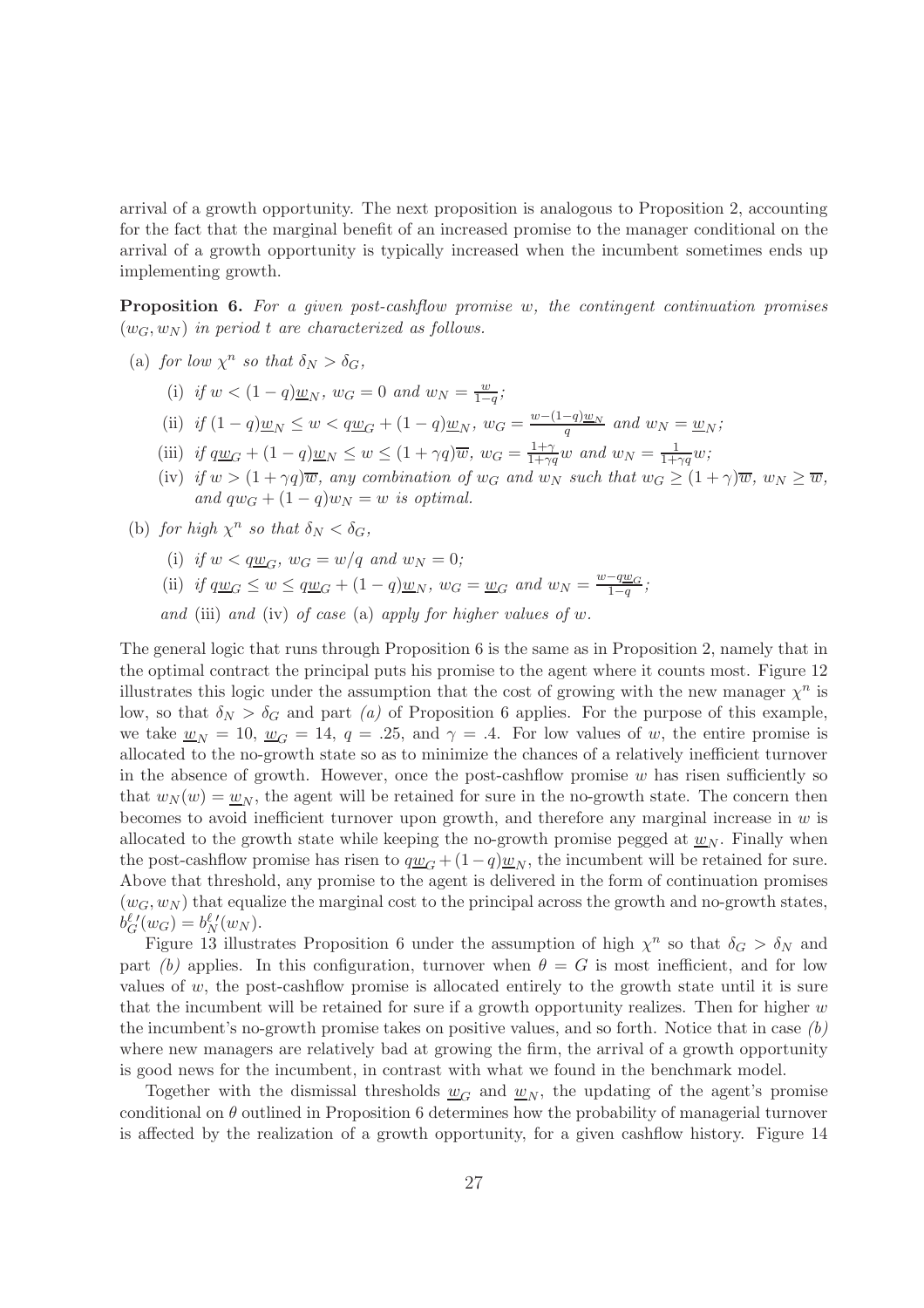exhibits dismissal probabilities conditional on post-cashflow promise and on the realization or not of a growth opportunity. Note that in situations where the incumbent is at a comparative advantage at growing the firm (bottom panel of Figure 14), for low values of the post-cashflow promise, the arrival of a growth opportunity reduces the probability of dismissal. This is in contrast with the baseline model (Corollary 1).

### 7.3 Numerical example

To conclude this section, we illustrate by way of a simple numerical example the turnover, growth and compensation policies under the optimal contract, for the same parameter values as in Figure  $11<sup>31</sup>$  The example illustrates under which circumstances the firm finds it optimal to grow with the incumbent manager, and how managerial turnover is affected by past and current cashflow realizations and the availability of a growth opportunity.

Table 1 presents the evolution of the contractual promise to the incumbent manager for a particular path of scale adjusted cashflows and growth opportunity realizations. At the beginning of the episode we consider, at  $t = 6$ , the manager is still running the firm at its initial size (normalized to one), and has accumulated a high promise as a consequence of sustained good performance. His promise  $w_N^{\ell}$  is much higher than the dismissal threshold  $(34.16 > 8.41)$ , but not high enough to warrant a bonus (34.16  $\lt$  44.93). Thus he continues into period  $t = 7$  carrying a promise that has been augmented from previous period to take into account the manager's rate of time preference,  $\rho$ . A good cashflow realization leads to an upward adjustment of the agent's promise, and when a growth opportunity then presents itself, the promise is increased still further. Given the high promise level, the manager is retained and is allowed to grow the firm. Notice that his scale-adjusted promise is reduced (from  $w_G^{\ell} = 42.75$  to  $w^c = 38.86$ ) to reflect that in the future he will be running a larger firm and therefore will be facing a high expected cashflow implying higher compensation.<sup>32</sup> Subsequently, the firm is operated at a scale of 1.1 and following another good cashflow in period  $t = 8$  the agent has accumulated a sufficiently high promise to be awarded a bonus.

After period  $t = 8$ , the firm goes through several periods of sustained poor performance, and the manager starts period  $t = 14$  with an expected discounted payoff  $w<sup>y</sup> = 12$ . After another poor cashflow realization, his promise falls at a low point of  $w^q = 6.60$ . Inefficient termination is looming, and case  $(a-i)$  of Proposition 6 applies. If a growth opportunity arrived, the agent would be dismissed with certainty with zero severance; on the other hand, with a contingent continuation promise  $w_N^{\ell}$  raised to 7.33 the manager has a higher chance of surviving the dismissal stage in case no growth opportunity arises, i.e., the most inefficient form of turnover is made less likely. In our example, no growth opportunity arises in period  $t = 14$ , but the agent's promise is still below the dismissal threshold  $\underline{w}_N = 8.41$ , and therefore he is at risk of being fired with no severance (with 13% chance). The challenged manager survives the dismissal threat and finds his promise increased to the no-growth dismissal threshold.

<sup>&</sup>lt;sup>31</sup>As noted above, under these parameters replacement is more inefficient ex-post in the absence of a growth opportunity  $(\delta_N > \delta_G)$ , and part *(a)* of Proposition 6 applies.

 $32$ When the firm takes up a growth opportunity with an incumbent manager, his expected discounted payoff remains unchanged. The adjustment to the promise, which appears in Eq. (28), is merely due to the fact that the end-of-period promise  $w^c$  is scaled by next-period size, whereas  $w_G^{\ell}$  is scaled by current size.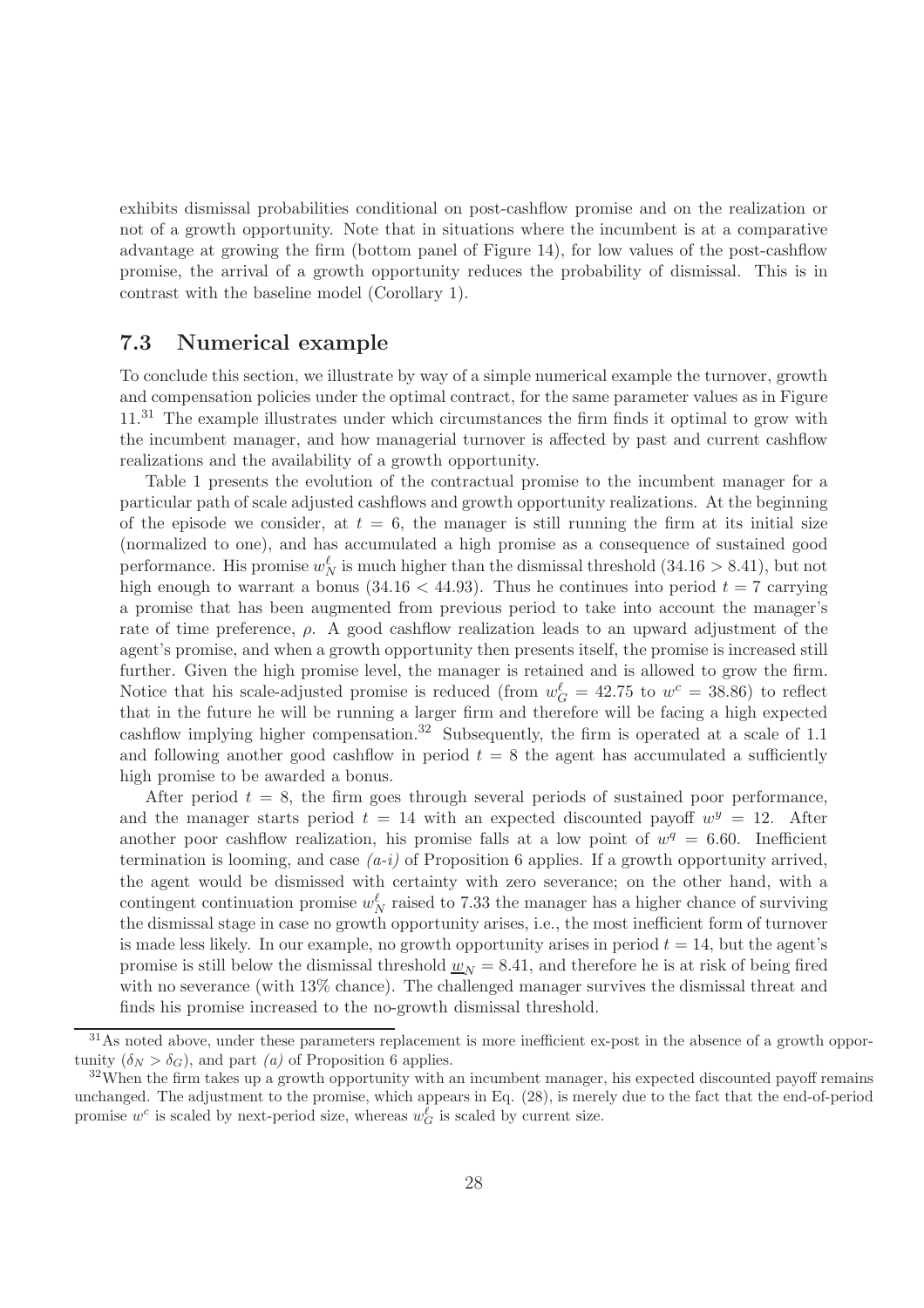The firm performance in the next period  $(t = 15)$  is not good enough for the manager to be sure to keep his position  $(w^q < q\underline{w}_G + (1-q)\underline{w}_N = 8.49)$ . Case  $(a\text{-}ii)$  of Proposition 6 now applies since  $w^q > (1 - q) \underline{w}_N = 7.57$ . If no growth opportunity had materialized in that period, the manager would have been safe  $(w_N^{\ell} = \underline{w}_N)$ . However, given the realization of a second growth opportunity, he is again at risk of being fired (with 43% chance). The manager is dismissed and leaves the firm without severance pay after a tenure of 15 periods. A new manager is hired to run the firm at a size of 1.21 (indeed  $\chi^n$  is relatively low, and it is therefore more beneficial for the firm to take up growth with its new manager than passing it up).

To summarize the insights from Section 7, in our model extended to allow for the endogenous choice of whether an incumbent or a new manager will grow the firm, we first find that when the cost of growing with the incumbent manager  $(\chi^i)$  are sufficiently high, we recover all the results of the benchmark model where we assumed only a new manager is able to grow the firm (Proposition 4). Conversely, when the costs of growing with the incumbent are sufficiently low, then the incumbent may grow the firm, but only if his past performance has been sufficiently good (Proposition 5).

# 8 Conclusion

In this paper we explore the relationship between managerial incentive provision and growth in a dynamic agency model of the firm. In contrast with previous studies, we consider a long-lived firm with stochastic growth opportunities run by a sequence of managers over time. In this setting managerial turnover may occur not only to discipline management but also to facilitate growth.

Our framework produces new insights on managerial compensation, turnover, and firm growth. We show how optimal contracts in firms with growth opportunities can be implemented with a system of deferred compensation credit and bonuses that are similar to those found in practice. Firms with very good growth prospects tend to rely less on back-loading of compensation than firms with poor growth prospects. When growth opportunities are contractible, granting severance pay to dismissed managers is (at least weakly) suboptimal under the optimal contract because it has no agency cost-reducing benefit once the agent leaves the firm. However growth-induced turnover can result in positive severance if the principal needs to incentivize the manager to truthfully report the arrival of a growth opportunity. The growth trajectory of a firm depends on the severity of agency problems as well as the quality of its growth opportunities. When growth entails a change of management, growth can be forsaken after periods of good performance. When instead incumbent managers are able to implement growth, they only do so when past performance has been sufficiently good. When past performance has been poor, firms grow with new managers. Finally, we identify a new component of agency costs which relates exclusively to managerial turnover, which is due to the spillover effect of the length of an existing managerial contract onto the present value of all future contracts signed by the firm.

Our framework can be extended in multiple ways to study more extensively how growth opportunities affect managerial turnover and compensation. While in our framework the rate at which growth opportunities arise is exogenous, it would be interesting to explore optimal incentive provision when incumbents need to be given proper incentives to increase the likelihood of growth. Managers may also need to allocate their efforts between producing cashflows from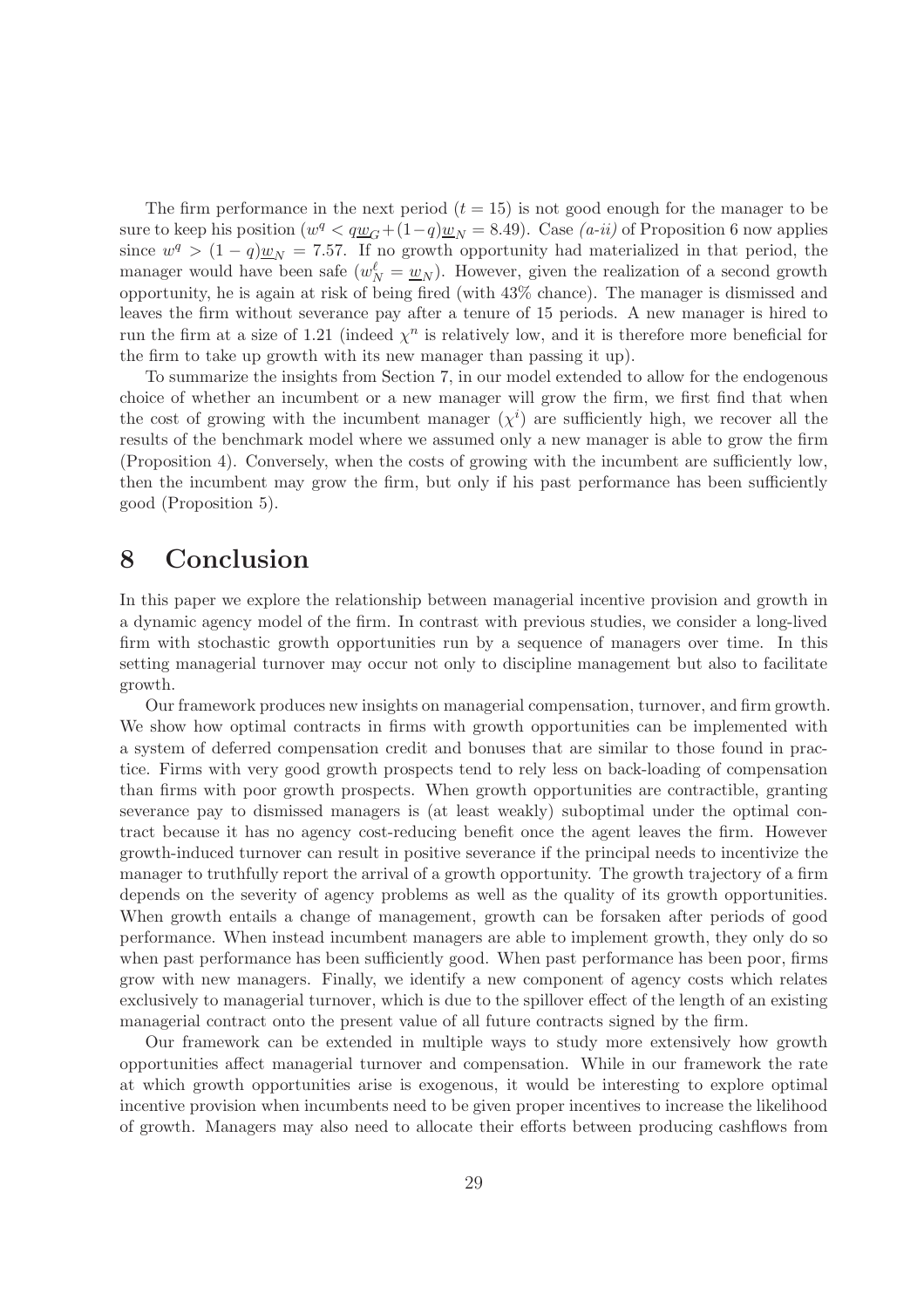assets in place and developing new opportunities for growth. There may be a trade-off between these two types of activities in that they may both require top management time but also because they use different management skills.

Another possible extension of our analysis may be to incorporate time-variation in the arrival rate and quality of firms' growth opportunities, so as to better capture firms' life-cycles— from small start-ups to larger more mature firms. This extension may provide further guidance in bringing the model to the data for the study of managerial turnover, CEO compensation and firm growth, by distinguishing firms at different stages of growth.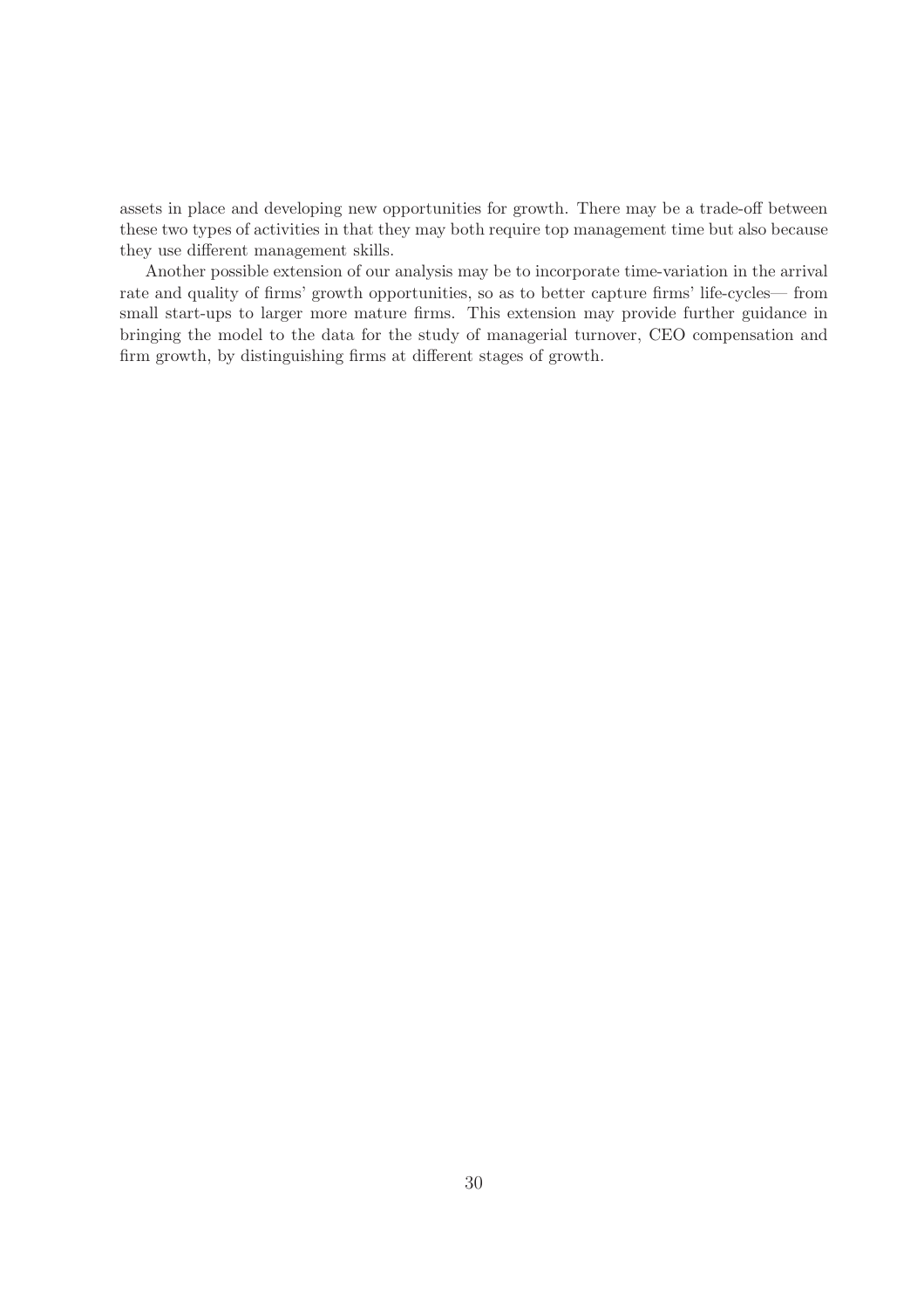# A Proofs

Proof of Lemma 1: Non scale-adjusted value functions are defined recursively as follows. Given  $B_{t+1,G}^{\ell}(\Phi, w)$  and  $B_{t+1,N}^{\ell}(\Phi, w)$ , we have

$$
B_{t+1}^q(\Phi, w) = \max_{w_G, w_N \ge 0} q B_{t+1,G}^\ell(\Phi, w_G) + (1-q) B_{t+1,N}^\ell(\Phi, w_N),
$$
\n(30)

subject to  $qw_G + (1-q)w_N = w$ . Then

$$
B_{t+1}^y(\Phi, w) = \max_{\{w^q(y)\}_{y \in \mathcal{Y}}} \Phi \mu + \mathbb{E}_y \{ B_{t+1}^q[\Phi, w^q(y)] \}
$$
(31)

subject to promise-keeping condition  $\mathbb{E}_y[w^q(y)] = w$ , limited liability  $w^q(y) \geq 0$ , and incentivecompatibility constraint

$$
w^{q}(y) \ge w^{q}(\tilde{y}) + \lambda(y - \tilde{y}), \quad \forall y \in \mathcal{Y}, \forall \tilde{y} \in [0, y].
$$
\n(32)

Note that the limited liability and incentive-compatibility constraints imply that  $B_{t+1}^y$  is only defined for  $w \geq \lambda \mu$ . Now, given  $B_{t+1}^y$ , we can define

$$
B_t^e(\Phi, w) = e^{-r} B_{t+1}^y(\Phi, e^{\rho} w), \qquad w \ge e^{-\rho} \lambda \mu
$$
\n(33)

Next

$$
B_t^c(\Phi, w) = \max_{C, w^e \ge 0} -C + B_t^e(\Phi, w^e)
$$
\n(34)

subject to  $C + \Phi w^e = \Phi w$ . Note that the first argument in functions  $B^c$  and  $B^e$  is the beginningof-next-period size, which has already been determined, and cash compensation  $C$  is not sizeadjusted. We can also define

$$
L_{t,N}(\Phi) = e^{-r} B_{t+1}^y(\Phi, w_0) - \kappa \Phi,
$$
\n(35)

$$
L_{t,G}(\Phi) = e^{-r} B_{t+1}^y((1+\gamma)\Phi, w_0) - (\kappa + \chi)\Phi,
$$
\n(36)

and

$$
B_{t,\theta}^{\ell}(\Phi, a) = \max_{p,S,w} p(L_{t,\theta}(\Phi) - S) + (1 - p)B_t^c(\Phi, w^c)
$$
\n(37)

subject to  $pS + (1-p)\Phi w^c = \Phi w$ ,  $S \geq 0$ ,  $p \in [0,1]$ , and  $w^c \geq e^{-\rho}\lambda\mu$ . The homogeneity result and the definition of the scale-adjusted value functions as they appear in Section 3.1 follows directly from the observation that in the last period  $B_7^q$  $T^q(\Phi, w) = -\Phi w$ . Then given the homogeneity of  $B_7^q$  $T$ , the homogeneity of  $B_T^y$  $T<sub>T</sub><sup>y</sup>$  follows, and homogeneity of earlier value functions obtains recursively.

**Proof of Lemma 3:** Our goal is to show how the concavity of  $b_t^e$  arises for  $t < T - 1$ . For that purpose, we need to go through the detailed construction of the value functions within period  $T-1$ . Our starting point is that in the last period  $b_7^y$  $y(T(w) = \mu - w, \text{ for } w \ge \lambda \mu, \text{ which in turn})$ implies  $b_{T-1}^e(w) = e^{-r}\mu - e^{\rho-r}w$ , for  $w \ge e^{-\rho}\lambda\mu$ . Since the slope of  $b_{T-1}^e$  is strictly below  $-1$ ,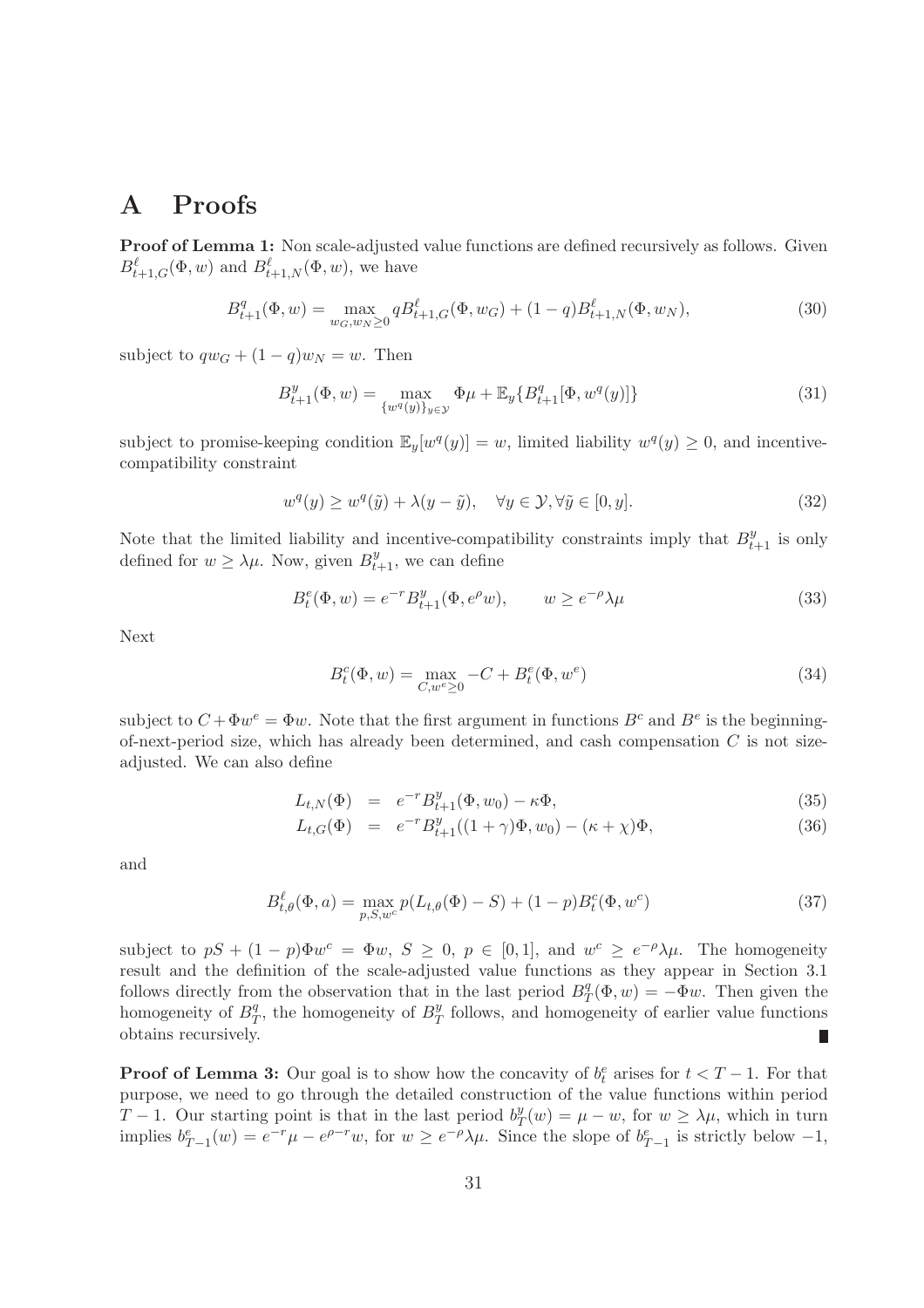the solution of the constrained maximization problem in (9) involves setting  $w^e = e^{-\rho}\lambda\mu$  and  $c = w - e^{-\rho} \lambda \mu$ . Therefore,

$$
b_{T-1}^c(w) = e^{-\rho} \lambda \mu + (1 - \lambda)e^{-r} \mu - w, \qquad w \ge e^{-\rho} \lambda \mu.
$$
 (38)

We can now analyze  $b_{T-1,N}^{\ell}$ . The relevant continuation value upon replacement is

$$
\ell_{T-1,N} = e^{-r} b^y(w_0) - \kappa = e^{-r} \mu - (e^{-r} w_0 + \kappa). \tag{39}
$$

Note that  $w_0 \ge \lambda \mu$  implies that  $\ell_{T-1,N} < e^{-\rho} \lambda \mu + (1-\lambda)e^{-r} \mu$ , which in turn implies that  $\delta_{T-1,N} > -1$  and  $b_{T-1,N}^{\ell}$  is piecewise linear and globally concave, with a kink at  $\underline{w}_{T-1,N} = e^{-\rho} \lambda \mu$ . The same characterization applies to  $b_{T-1,G}^{\ell}$  if  $\delta_{T-1,G} > -1$ ; otherwise  $b_{T-1,G}^{\ell}$  is simply linearly decreasing with slope −1. Furthermore, note that  $\ell_{G,T-1} > \ell_{N,T-1}$  implies  $\delta_{T-1,G} < \delta_{T-1,N}$ . Consider now the constrained optimization problem in (4). Given our previous characterization of  $b_{T-1,N}^{\ell}$  and  $b_{T-1,G}^{\ell}$ , we know the maximum is reached (though not necessarily uniquely) by setting  $w_G = 0$  and  $w_N = w/(1-q)$ . Therefore we can write

$$
b_{T-1}^q(w) = q\ell_{G,T-1} + (1-q)b_{T-1,N}^\ell\left(\frac{w}{1-q}\right). \tag{40}
$$

This further implies that  $b_7^q$  $T_{T-1}$  is piecewise linear and globally concave, with slope  $\delta_{T-1,N} > -1$ for  $w < (1 - q)w_{T-1,N}$  and slope  $-1$  for  $w > (1 - q)w_{T-1,N}$ , with a kink at  $(1 - q)w_{T-1,N}$ . We now turn to the function  $b^y_7$  $_{T-1}^y$  as defined in 5. Using Lemma 2, we can write

$$
b_{T-1}^y(w) = \mu + \int b_{T-1}^q(w + \lambda(y - \mu))dF(y), \tag{41}
$$

where  $F$  denotes the cumulative probability distribution of size-adjusted cashflows. Consider two promises  $w_A$  and  $w_B$  greater or equal to  $\lambda \mu$ , and for  $\alpha \in (0,1)$ , define  $w_C = \alpha w_A + (1-\alpha)w_B$ . Note that

$$
\alpha \int b_{T-1}^q (w_A + \lambda (y - \mu)) dF(y) + (1 - \alpha) \int b_{T-1}^q (w_B + \lambda (y - \mu)) dF(y)
$$
  
= 
$$
\int [\alpha b_{T-1}^q (w_A + \lambda (y - \mu)) + (1 - \alpha) b_{T-1}^q (w_B + \lambda (y - \mu))] dF(y)
$$
  

$$
\leq \int b_{T-1}^q [\alpha (w_A + \lambda (y - \mu)) + (1 - \alpha) (w_B + \lambda (y - \mu))] dF(y)
$$
  
= 
$$
\int b_{T-1}^q [(\alpha w_A + (1 - \alpha) w_B) + \lambda (y - \mu)] dF(y).
$$

Therefore  $\alpha b_{T-1}^y(w_A) + (1-\alpha)b_T^y$  $y_{T-1}^y(w_B) \leq b_T^y$  $y_{T-1}(w_C)$ , and  $b_T^y$  $y_{T-1}$  is concave. Further inspection shows that  $b^y_{\tau}$  $y_{T-1}^{y}$  is strictly concave for  $w < (1-q)\underline{w}_{T-1,N} + \lambda \mu$ , and decreases linearly with slope  $-1$  above that threshold. The concavity of  $b_{T-2}^e$  follows directly. That concavity is preserved in earlier periods can be established using similar arguments.

**Proof of Proposition 1:** We drop time subscripts for notational convenience. Taking  $\ell_{\theta}$ ,  $b^{c}(.)$ and  $w_{\theta} \geq 0$  as given, we consider the constrained optimization problem

$$
b_{\theta}^{\ell}(w_{\theta}) = \max_{p_{\theta}, s_{\theta}, w_{\theta}^c} p_{\theta}(\ell_{\theta} - s_{\theta}) + (1 - p_{\theta})b^c(w_{\theta}^c)
$$
(42)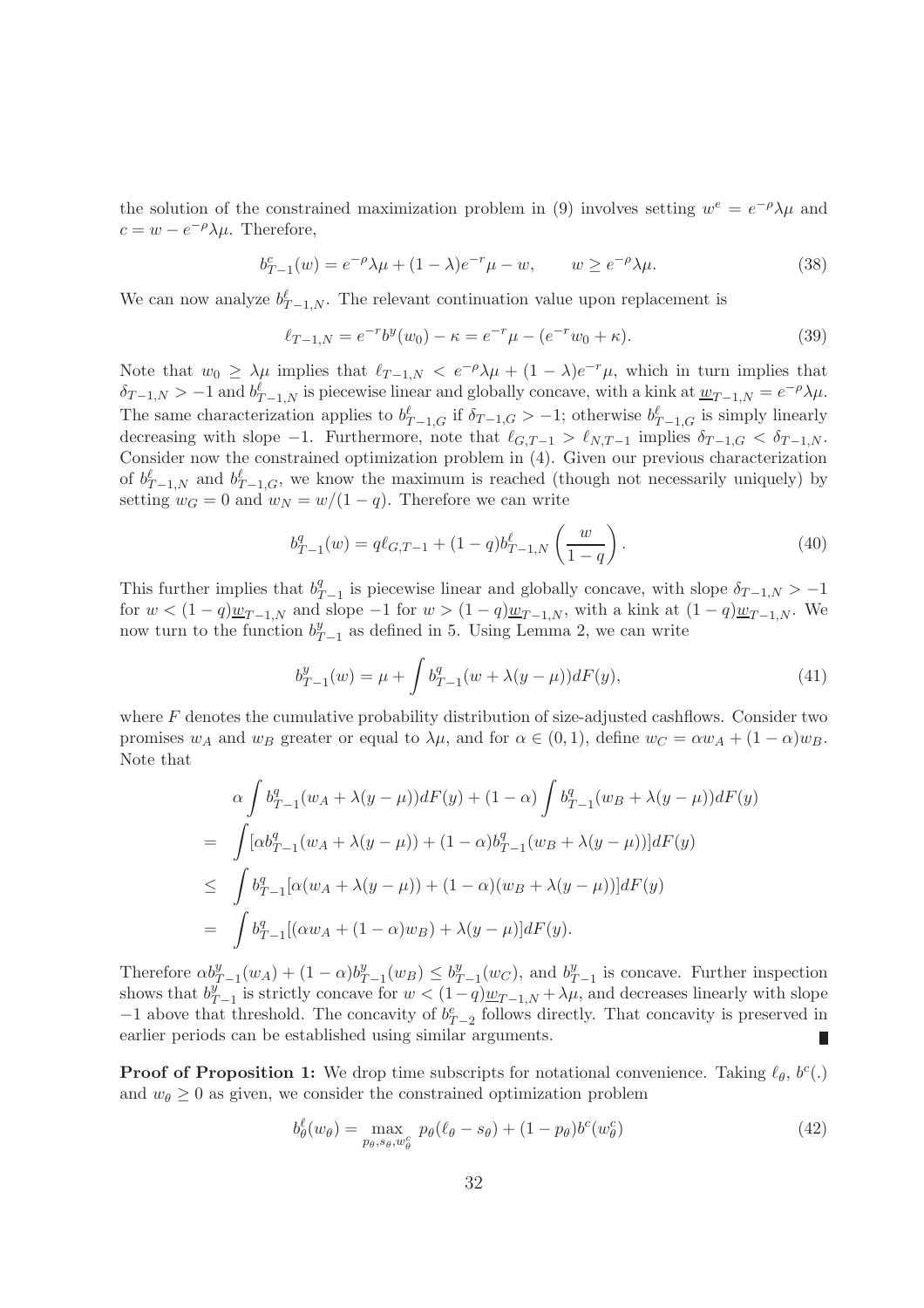subject to the promise keeping condition  $p_\theta s_\theta + (1 - p_\theta) w_\theta^c = w_\theta$ , the limited liability condition  $s_{\theta} \geq 0$ ,  $w_{\theta}^{c} \geq e^{-\rho} \lambda \mu$ , and  $p_{\theta} \in [0, 1]$ .

One candidate solution consists in setting  $p_{\theta} = 1$ . Promise keeping then requires that  $s_{\theta} = w_{\theta}$ , and the value taken by the objective in (42) is  $\ell_{\theta} - w_{\theta}$ . Other candidate solutions involve setting  $p_{\theta} < 1$ . For  $w_{\theta} < e^{-\rho}\lambda\mu$ , the set of possible value for  $p_{\theta}$  is bounded below by  $1 - w_{\theta}/(e^{-\rho}\lambda\mu) > 0$ . For values of  $p_\theta$  below this threshold, the promise keeping constraint and the constraints  $s_\theta \geq 0$ ,  $w_{\theta}^{c} \geq e^{-\rho}\lambda\mu$  cannot all be satisfied. Given  $p_{\theta} \in [\max\{1 - w_{\theta}/(e^{-\rho}\lambda\mu), 0\}, 1] \equiv \mathcal{P}(w_{\theta})$  and for  $0 \leq s_{\theta} \leq [w_{\theta} - (1 - p_{\theta})e^{-\rho}\lambda\mu]/p_{\theta}$ , we define

$$
f(s_{\theta}|w_{\theta}, p_{\theta}) \equiv p_{\theta}(\ell_{\theta} - s_{\theta}) + (1 - p_{\theta})b^{c}\left(\frac{w_{\theta} - p_{\theta}s_{\theta}}{1 - p_{\theta}}\right)
$$

The upper bound on  $s_{\theta}$  guarantees that  $w_{\theta}^{c} = (w_{\theta} - p_{\theta} s_{\theta})/(1 - p_{\theta})$  remains above  $e^{-\rho}\lambda\mu$ . Differentiating  $f(.|w_\theta, p_\theta)$  with respect to  $s_\theta$  shows that the sign of  $f'(s_\theta|w_\theta, p_\theta)$  coincides with the sign of  $-1-b^{\prime\prime}(w_{\theta}^c)$ . Lemma 4 implies that  $f'(0|w_{\theta}, p_{\theta}) \leq 0$ , and  $f'(0|w_{\theta}, p_{\theta}) < 0$  if  $w_{\theta}/(1-p_{\theta}) < \overline{w}$ . When  $p_{\theta} < 1$ , it is therefore (at least weakly) optimal to set  $s_{\theta} = 0$  and  $w_{\theta}^c = w_{\theta}/(1 - p_{\theta})$ , and the objective in (42) is then equal to

$$
p_{\theta} \ell_{\theta} + (1-p_{\theta}) b^{c} \left( \frac{w_{\theta}}{1-p_{\theta}} \right) \equiv h(p_{\theta}|w_{\theta}).
$$

Differentiating with respect to  $p_{\theta}$  gives

$$
h'(p_{\theta}|w_{\theta}) = \ell_{\theta} - b^{c}\left(\frac{w_{\theta}}{1-p_{\theta}}\right) + \frac{w_{\theta}}{1-p_{\theta}}b^{c'}\left(\frac{w_{\theta}}{1-p_{\theta}}\right).
$$

Whenever the optimal choice of  $p_\theta$  results in an interior solution, the first-order optimality condition  $h'(p_\theta|w_\theta) = 0$  is satisfied, which can be rewritten as

$$
b^{c'}\left(\frac{w_{\theta}}{1-p_{\theta}}\right) = \frac{b^{c}\left(\frac{w_{\theta}}{1-p_{\theta}}\right) - \ell_{\theta}}{\frac{w_{\theta}}{1-p_{\theta}}}.
$$
\n(43)

.

Now, given  $\ell_{\theta}$  and  $b^{c}(.)$ , consider the auxiliary problem

$$
\delta_{\theta} = \sup_{w \ge e^{-\rho} \lambda \mu} \frac{b^c(w) - \ell_{\theta}}{w}.
$$

Graphically, this problem involves finding the value of  $w \geq e^{-\rho}\lambda\mu$  for which the slope of the line relating the points with coordinates  $(0, \ell_{\theta})$  and  $(w_{\theta}, b^{c}(w_{\theta}))$  is maximal. The first-order optimality condition is

$$
b^{\prime\prime}(w) = \frac{b^{\prime\prime}(w) - \ell_{\theta}}{w}.\tag{44}
$$

There are three possible configurations.

1. For high values of  $\ell_{\theta}$ , such that  $\ell_{\theta} \geq b^{c}(\overline{w}) + \overline{w}$ , then  $(b^{c}(w) - \ell_{\theta})/w < b^{c}(w)$  for any  $w \geq e^{-\rho} \lambda \mu$ . There is no finite optimum and  $\delta_{\theta} \leq -1$ .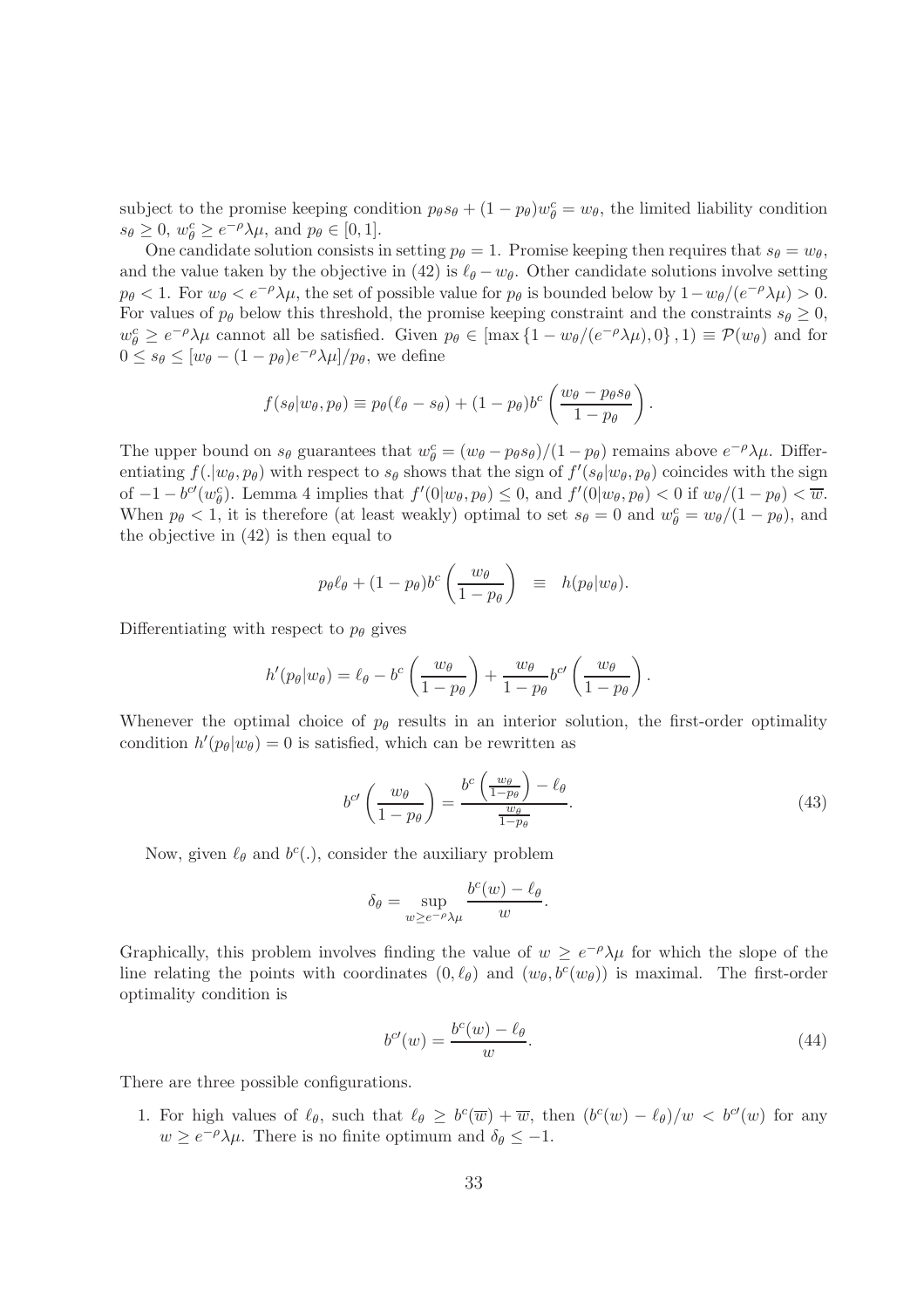- 2. For low values of  $\ell_{\theta}$ , such that  $[b^c(e^{-\rho}\lambda\mu) \ell_{\theta}]/(e^{-\rho}\lambda\mu) > b^{c\prime}(e^{-\rho}\lambda\mu)$ , the optimum is reached at the corner  $w = e^{-\rho}\lambda\mu$  and  $\delta\theta > -1$ . In this configuration, Eq. (15) implies  $\underline{w}_{\theta} = e^{-\rho} \lambda \mu.$
- 3. For intermediate values of  $\ell_{\theta}$ , there exists a unique, interior optimum, and  $\delta_{\theta} > -1$ . In this configuration, the value  $\underline{w}_{\theta}$  defined by Eq. (15) satisfies  $e^{-\rho}\lambda\mu \le \underline{w}_{\theta} < \overline{w}$  and

$$
b^{c\prime}(\underline{w}_{\theta}) = \frac{b^{c}(\underline{w}_{\theta}) - \ell_{\theta}}{\underline{w}_{\theta}}.
$$
\n(45)

Graphically, this condition says that the line going through the points with coordinates  $(0, \ell_{\theta})$  and  $(\underline{w}_{\theta}, b^c(\underline{w}_{\theta}))$  is tangent to the curve representing the function  $b^c(w)$ .

Suppose configuration 3 prevails. By inspection of (43) and (45), we see that whenever the optimal choice of  $p_{\theta}$  is interior, it satisfies  $w_{\theta}/(1-p_{\theta}) = \underline{w}_{\theta}$ , i.e.,

$$
p_{\theta} = 1 - \frac{w_{\theta}}{w_{\theta}},\tag{46}
$$

$$
s_{\theta} = 0, \tag{47}
$$

$$
w_{\theta}^{c} = \underline{w}_{\theta}.\tag{48}
$$

The value taken by the objective in (42) at this candidate solution is

$$
\left(1-\frac{w_{\theta}}{\underline{w}_{\theta}}\right)\ell_{\theta}+\frac{w_{\theta}}{\underline{w}_{\theta}}b^{c}(\underline{w}_{\theta})=\ell_{\theta}+\frac{b^{c}(\underline{w}_{\theta})-\ell_{\theta}}{\underline{w}_{\theta}}w_{\theta}=\ell_{\theta}+\delta_{\theta}w_{\theta}>\ell_{\theta}+w_{\theta}.
$$

For  $w_{\theta} \leq \underline{w}_{\theta}$ ,  $1 - (w_{\theta}/\underline{w}_{\theta})$  belongs to the interior of  $\mathcal{P}(w_{\theta})$ , and since  $\ell_{\theta} + \delta_{\theta}w_{\theta} > \ell_{\theta} + w_{\theta}$ , the solution to (42) involves setting  $(p_{\theta}, s_{\theta}, w_{\theta}^c)$  per (46)-(48). For  $w_{\theta} > w_{\theta}$  however, setting  $p_{\theta} = 1 - w_{\theta}/\underline{w}_{\theta}$  would violate the condition  $p_{\theta} \geq 0$ . The best choice of  $p_{\theta} < 1$  in that case is  $p_{\theta} = 0$ . Indeed,  $h'(0|w_{\theta})$  has the sign of  $b^{c'}(w_{\theta}) - (b^{c}(w_{\theta}) - \ell_{\theta})/w_{\theta}$ , which is negative. Hence for  $w_{\theta} > \underline{w}_{\theta}$ , the optimization problem in (42) boils down to either setting  $p_{\theta} = 1$  and  $s_{\theta} = w_{\theta}$ , or setting  $p_{\theta} = 0$  and  $w_{\theta}^c = w_{\theta} - i.e., b_{\theta}^{\ell}(w_{\theta}) = \max{\{\ell_{\theta} - w_{\theta}, b^c(w_{\theta})\}}$ . Since  $\delta_{\theta} > -1$ , we have

$$
b^{c}(w_{\theta}) = b^{c}(\underline{w}_{\theta}) + \int_{\underline{w}_{\theta}}^{w_{\theta}} b^{c'}(w) dw = \ell_{\theta} - \delta_{\theta} \underline{w}_{\theta} + \int_{\underline{w}_{\theta}}^{w_{\theta}} b^{c'}(w) dw
$$
  
>  $\ell_{\theta} - \underline{w}_{\theta} + \int_{\underline{w}_{\theta}}^{w_{\theta}} b^{c'}(w) dw$   
>  $\ell_{\theta} - w_{\theta},$ 

where the last inequality follows from  $b^{c'}(w) \ge -1$ . It is therefore optimal to set  $p_{\theta} = 0$  and  $w_{\theta}^c = w_{\theta}.$ 

Suppose configuration 2 prevails. Consider first values of  $w_{\theta}$  such that  $w_{\theta} \leq \underline{w}_{\theta}$ , i.e.,  $w_{\theta} \leq$  $e^{-\rho}\lambda\mu$ . Recall that  $p_{\theta}$  must satisfy  $p_{\theta} \geq 1 - w_{\theta}/(e^{-\rho}\lambda\mu)$ . Moreover the fact  $[b^{c}(e^{-\rho}\lambda\mu) - b^{c}(e^{-\rho}\lambda\mu)]$  $\ell_{\theta}/(e^{-\rho}\lambda\mu) > b^{c\prime}(e^{-\rho}\lambda\mu)$  implies that  $h'(p_{\theta})$  evaluated at this corner is strictly negative. The best candidate solution with  $p_\theta < 1$  can be written as per (46)-(48), noting that in the present configuration  $\underline{w}_{\theta} = e^{-\rho} \lambda \mu$ . Since the value taken by the objective at this candidate solution,  $\ell_{\theta} + \delta_{\theta} w_{\theta}$ , is greater than  $\ell_{\theta} - w_{\theta}$ , this is the solution to (42). For  $w_{\theta} > \underline{w}_{\theta}$ , the same reasoning as above proves that it is optimal to set  $p_{\theta} = 0$  and  $w_{\theta}^c = w_{\theta}$ .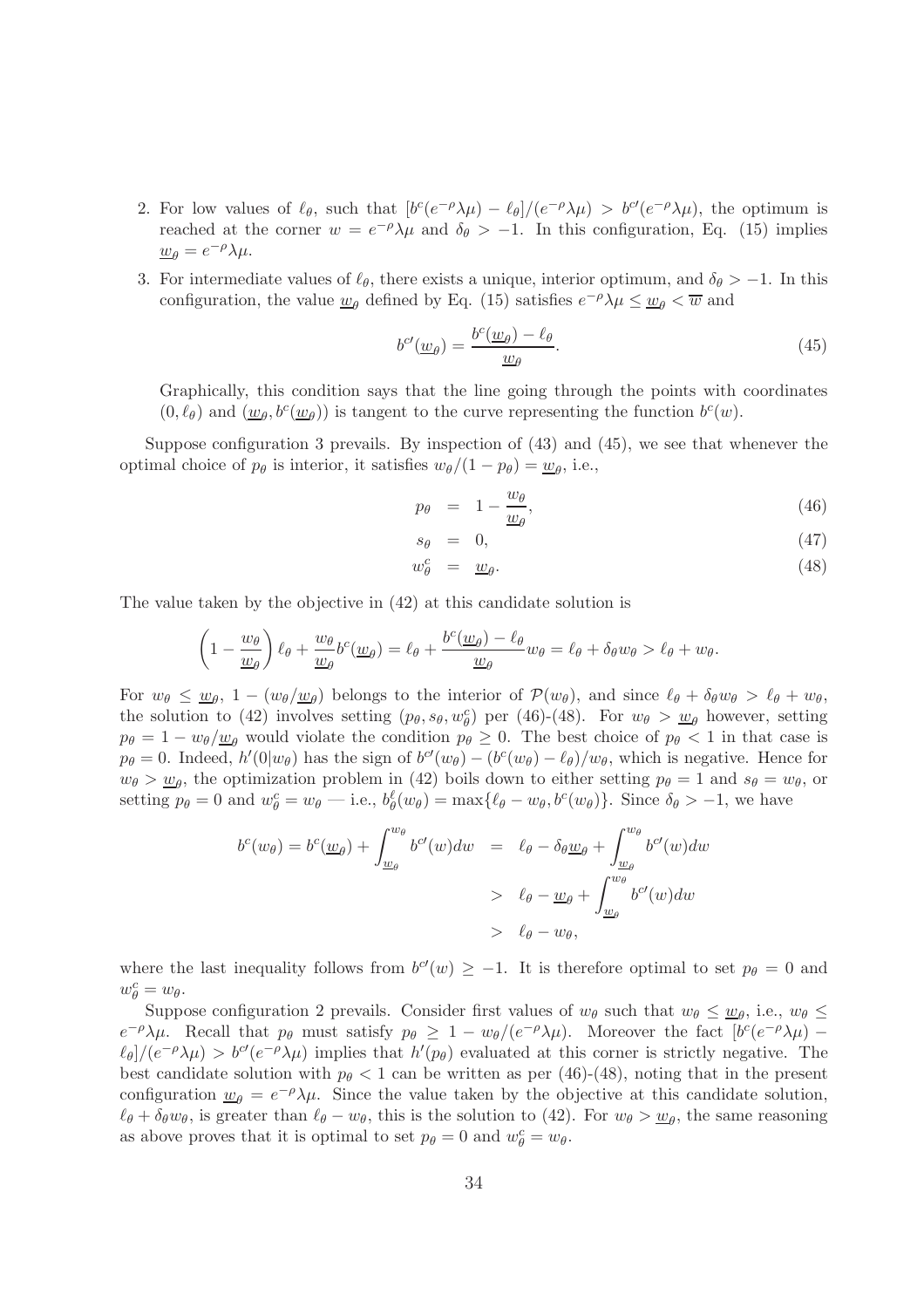Suppose configuration 1 prevails. The fact that  $(b^c(w) - \ell_{\theta})/w < b^{c'}(w)$  for any  $w \ge e^{-\rho} \lambda \mu$ implies that for any  $w_{\theta}$  and for any  $p_{\theta} \in \mathcal{P}(w_{\theta}), h'(p_{\theta}|w_{\theta}) > 0$ . Moreover  $h(p_{\theta}|w_{\theta})$  goes to  $\ell_{\theta} - w_{\theta}$ as  $p_{\theta}$  goes to 1. It is therefore optimal to set  $p_{\theta} = 1$  and  $s_{\theta} = w_{\theta}$ , for any value of  $w_{\theta}$ .

Part (i) of Proposition 1 summarizes the optimal solution in configurations 2 and 3, whereas part (ii) describes the solution in configuration 1.

Proof of Proposition 2: We drop time subscripts for notational convenience and define the function  $V_w(w_G) = qb_G^{\ell}(w_G) + (1-q)b_N^{\ell}[w_N(w_G, w)]$ , where

$$
w_N(w_G, w) = \frac{1}{1 - q}(w - qw_G). \tag{49}
$$

For any  $w \geq 0$ , we consider the problem

$$
\max_{w_G \in \left[0, \frac{w}{q}\right]} V_w(w_G). \tag{50}
$$

Note that  $V'_w(w_G)$  has the sign of  $b^{\ell'}_G(w_G) - b^{\ell'}_N[w_N(w_G, w)]$ . Consider first the case where  $\delta_G$  > -1 and  $\underline{w}_G$  <  $\infty$ , as depicted in Figure 4. For  $w$  <  $(1-q)\underline{w}_G$ ,  $V'_w(0)$  < 0; indeed  $w_N(0, w) = w/(1-q) < u_G$  and therefore  $b_N^{\ell'}(w_N(0, w)) > \delta_G$ . Hence we have the corner solution  $w_G = 0$  and  $w_N = w/(1 - q)$ . For  $w \ge (1 - q)w_G$ , the first-order optimality condition  $V'_w(w_G) = 0$  is satisfied at  $w_G = w$ . Indeed  $w_N(w, w) = w$ , and  $b_G^{\ell'}(w) = b_N^{\ell'}(w)$  since  $b_G^{\ell'}(w)$ and  $b_N^{\ell}$  both coincide with  $b^c$  in that range. Setting  $w_G = w_N = w$  is the unique solution when  $w \in [(1-q)\underline{w}_G, \overline{w}]$  since  $V_w$  is strictly concave over that range. However for  $w > \overline{w}$ , the maximum of  $V_w$  is reached at any  $w_G \geq \overline{w}$  such that  $w_N(w_G, w) \geq \overline{w}$ . This comes from the fact that  $b^c$  is linear over that region. Consider now the case where  $\underline{w}_G = \infty$  and  $b_G^{\ell}$  decreases linearly with slope -1. This case is as depicted in Figure 3. For  $w < (1-q)\overline{w}$ ,  $V_w'(0) < 0$ ; indeed  $w_N(0, w) < \overline{w}$  and therefore  $b_N^{\ell'}(w_N(0, w)) > -1$ . Hence we have the corner solution  $w_G = 0$ and  $w_N = w/(1-q)$ . However for  $w > (1-q)\overline{w}$ , the maximum of  $V_w$  is reached at any  $w_G \ge 0$ such that  $w_N (w_G, w) \geq \overline{w}$ . Г

Proof of Corollary 3: By definition of a high growth firm, part *(b)* of Proposition 1 applies for  $\theta = G$ , i.e.,  $s_G(w_G) = w_G$  and we know from Proposition 3 that  $w_G = w$ .

Proof of Proposition 5: Consider the constrained optimization problem in  $(24)$ . For given  $w > (1 + \gamma)e^{-\rho}\lambda\mu$ , the objective function evaluated at the candidate solution  $p = 0$ ,  $s = 0$  and  $w^c = w/(1+\gamma)$  is equal to  $\hat{b}^c(w)$ , where  $\hat{b}^c$  is defined in (26). Note that the lower bound of the domain of  $\hat{b}^c$  follows directly from the lower bound of the domain of  $b^c$ . All achievable payoffs are within the convex hull of  $(0, \ell_G)$  and the payoff frontier  $\hat{b}^c$ . Г

Proof of Proposition 6: The argument of the proof relies crucially on the slopes of the value functions  $b_G^{\ell}$  and  $b_N^{\ell}$ . Under the assumption that  $\chi^i$  is low so that  $b_G^{\ell} = \hat{b}_G^{\ell}$ , we note that for  $w > w_G$ ,  $b^{\ell}_{G}(w) = \hat{b}^{c\prime}(w) = b^{c\prime}(w/(1+\gamma))$ . Then we apply the same logic as in the proof of Proposition 2.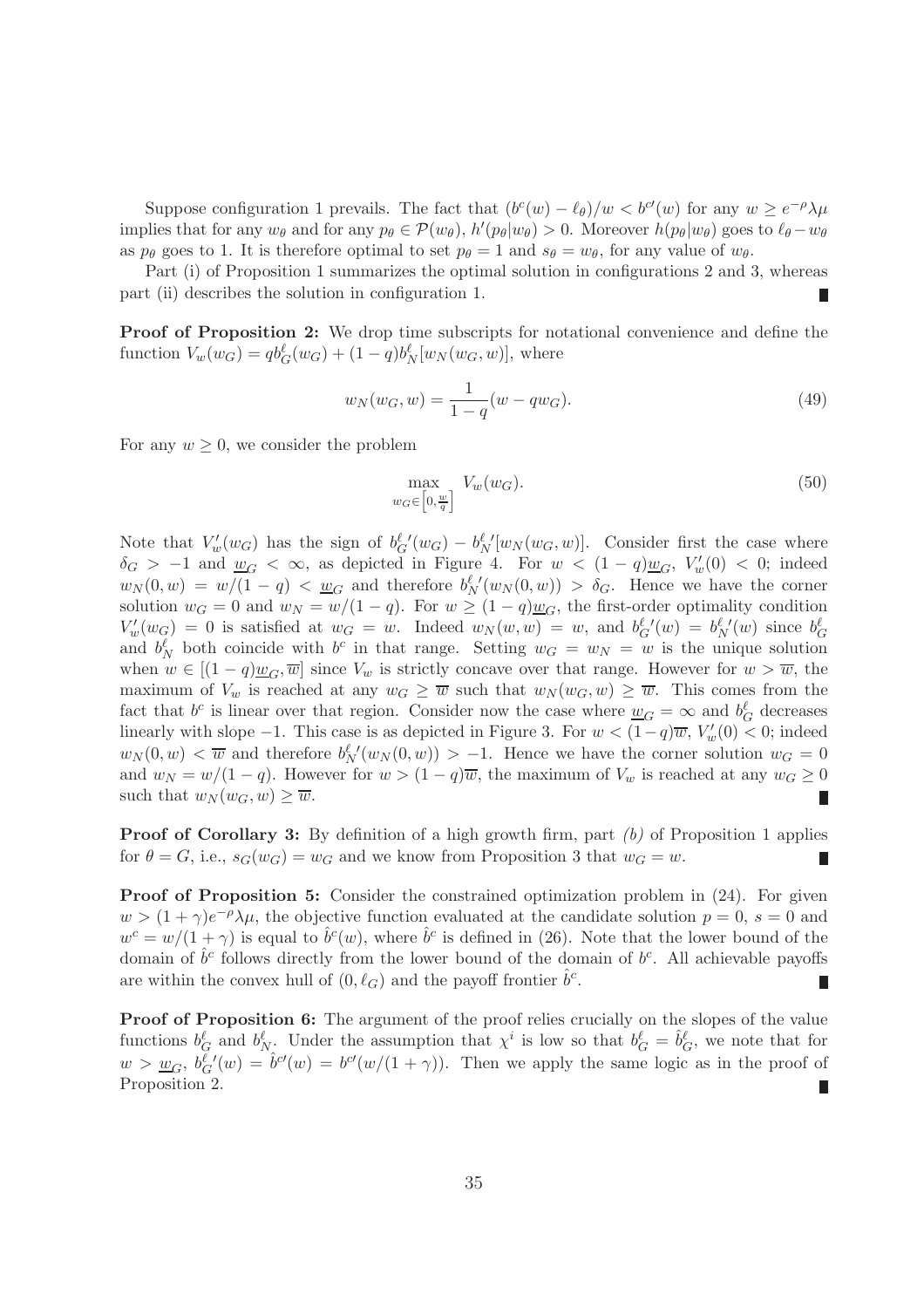## References

- Anderson, R.W. and K. Nyborg, 2011, "Financing and Corporate Growth Under Repeated Moral Hazard," *Journal of Financial Intermediation* 20, 1-24 .
- Biais, B., T. Mariotti, G. Plantin and J.C. Rochet, 2007, "Dynamic Security Design: Convergence to Continuous Time and Asset Pricing Implications," *Review of Economic Studies* 74, 345-390.
- Biais, B., T. Mariotti, J.C. Rochet and S. Villeneuve, 2010, "Large Risks, Limited Liability and Dynamic Moral Hazard," *Econometrica* 78, 73-118.
- Casamatta, C. and A. Guembel, 2010, "Managerial Legacies, Entrenchment and Strategic Inertia," *Journal of Finance*. 65, 2403-2436.
- Clementi G.L. and H. Hopenhayn, 2006, "A Theory of Financing Constraints and Firm Dynamics," *Quarterly Journal of Economics* 121, 229-265.
- DeMarzo, P. and M. Fishman, 2007a, "Agency and Optimal Investment Dynamics," *Review of Financial Studies* 22, 859-892.
- DeMarzo, P. and M. Fishman, 2007b, "Optimal Long-term Financial Contracting," *Review of Financial Studies* 20, 2079-2128.
- DeMarzo, P., M. Fishman, Z. He, and N. Wang, 2012, "Dynamic Agency Theory meets the Q-Theory of Investment," forthcoming, *Journal of Finance*.
- DeMarzo, P. and Y. Sannikov, 2006, "Dynamic Agency and the Q-theory of Investment," *Journal of Finance* 61, 2681-2724.
- Eisfeldt, A. and C. Kuhnen, 2012, "CEO Turnover in a Competitive Assignment Framework," Anderson School of Management, UCLA, working paper.
- Garrett, D. and A. Pavan, 2012, "Managerial Turnover in a Changing World." Northwestern University, working paper.
- He, Z., 2008, "Optimal Executive Compensation when Firm Size Follows Geometric Brownian Motion", *Review of Financial Studies*. 22, 859-892.
- Inderst, R. and H. Mueller, 2010, "CEO Replacement Under Private Information," *Review of Financial Studies* 23, 2935-2969.
- Jenter, D. and K. Lewellen, 2011, "CEO Preferences and Acquisitions," mimeo.
- Kaplan, S.N. and B.A. Minton , 2008, "How Has CEO Turnover Changed?" Chicago Booth, working paper.
- Kaplan, S., B. Sensoy and P. Stromberg, 2008, "Should Investors Bet on the Jockey or the Horse?," *Journal of Finance* 64(1), 75-115.
- Malenko, A. 2012, "Optimal Design of Internal Capital Markets," mimeo MIT Sloan.
- Martin, K.J. and J.J. McConnell 1991 "Corporate Performance, Takeovers and Management Turnover," *Journal of Finance*. 46, 671-687.
- Mikkelson, W.H. and M.M Partch 1997, "The Decline of Takeovers and Disciplinary Managerial Turnover," *Journal of Financial Economics.* 44, 205-228.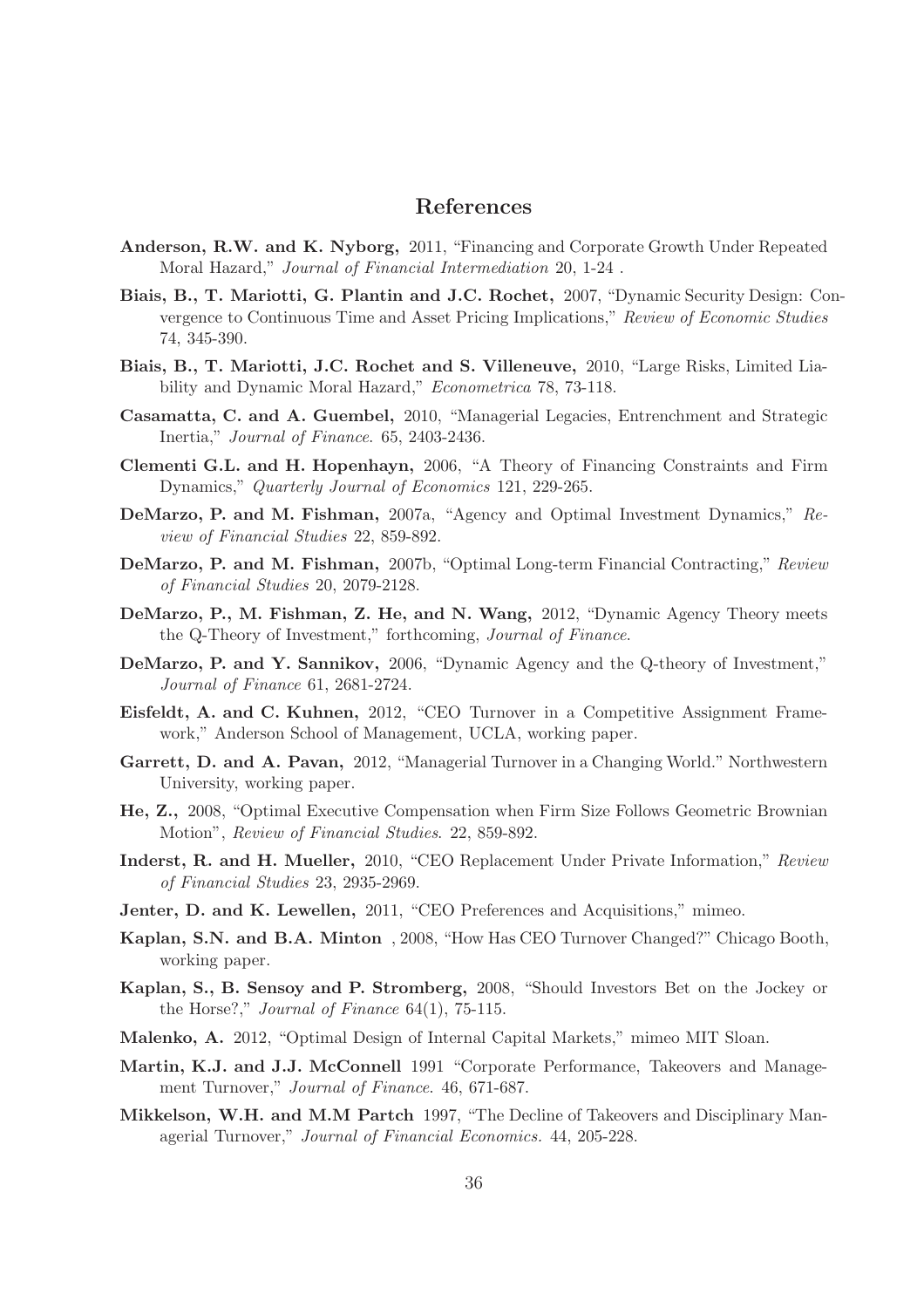- Murphy, K.J. 1985 "Corporate Performance and Managerial Remuneration: An Empirical Analysis" *Journal of Accounting and Economics* 7, 11-42.
- Murphy, K.J. 2001 "Performance Standards in Incentive Contracts," *Journal of Accounting and Economics*. 30, 245-278.
- Penrose, E, 1959, *The Theory of the Growth of the Firm.* Oxford: Basil Blackwell.
- Philippon, T. and Y. Sannikov, 2010, "Real Options in a Dynamic Agency Model," mimeo NYU.
- Quadrini, V, 2004, "Investment and Liquidation in Renegotiation-Proof Contracts with Moral Hazard," *Journal of Monetary Economics* 51, 713-751.
- Roberts, D.J. 2004, *The Modern Firm: Organizational Design for Performance and Growth, the Inaugural Clarendon Lectures in Management Studies*. Oxford: Oxford University Press.
- Spear, S. and C. Wang, 2005, "When to Fire a CEO: Optimal Termination in Dynamic Contracts," *Journal of Economic Theory* 120, 239-256.
- Williamson, O. 1966, "Profit, Growth and Sales Maximization," *Economica*. 33, 1-16.
- Yermack, D. , 2006, "Golden Handshakes: Separation Pay for Retired and Dismissed CEOs," *Journal of Accounting and Economics* 41, 237-256.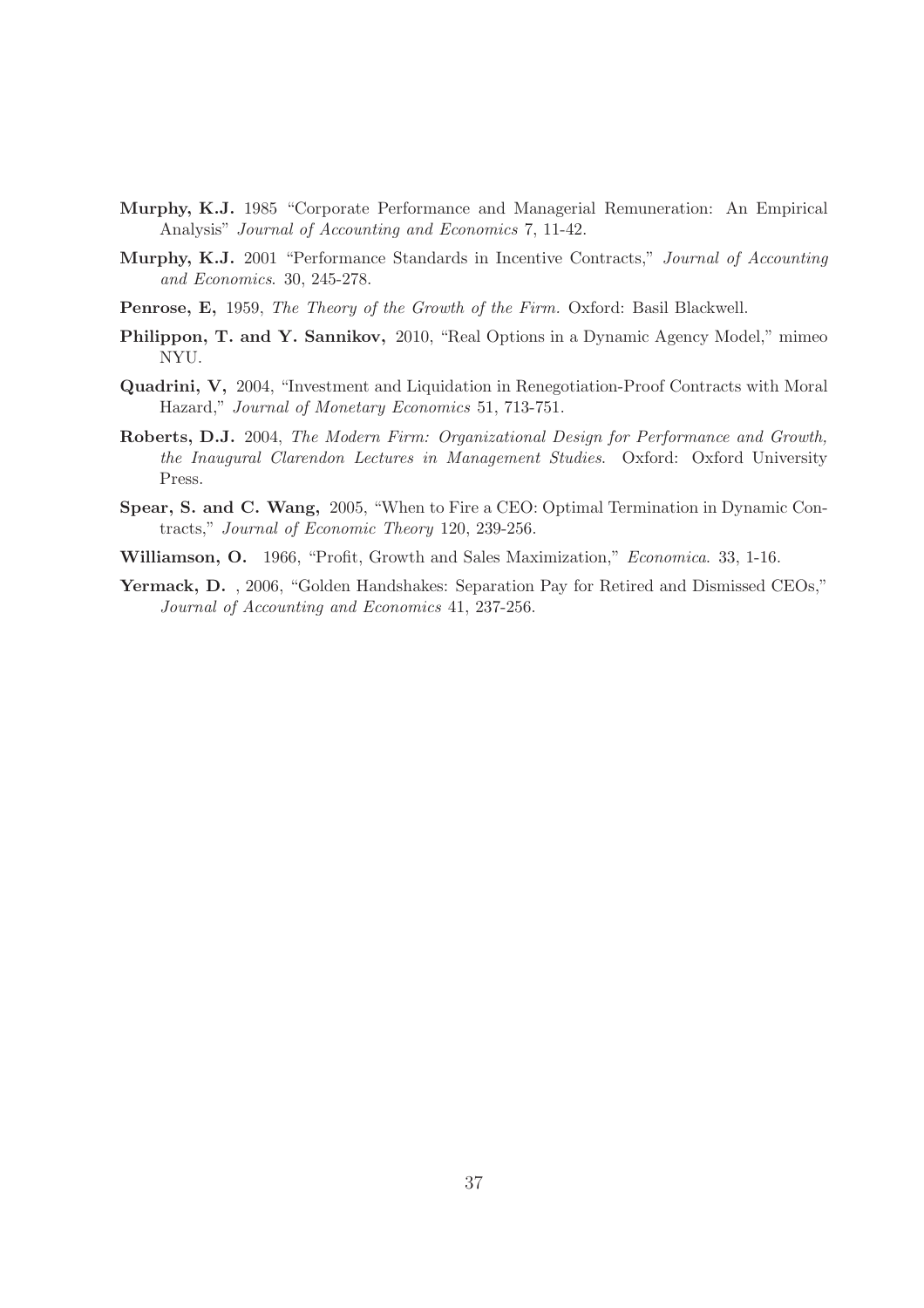| Period t                      | 6                |                | 8        |                          | 14   | 15               |
|-------------------------------|------------------|----------------|----------|--------------------------|------|------------------|
| Size $\Phi_t$                 |                  |                | 1.1      |                          |      | 1.1              |
| Promise $w_t^y$               | 30               | 36.55          | 41.58    |                          | 12   | 9.00             |
| Cashflow $y_t$                | 15               | 13             | 17       |                          |      | 9                |
| Promise $w_t^q$               | 34.50            | 39.25          | 47.88    | $\overline{\phantom{a}}$ | 6.60 | 8.10             |
| Growth option $\theta_t$      | N                | $\binom{1}{1}$ | N        |                          | N    | $\mathfrak{c}_1$ |
| Promise $w_{t,\theta}^{\ell}$ | 34.16            | 42.75          | 47.41    | $\overline{\phantom{a}}$ | 7.33 | 5.30             |
| Replacement proba p           | $\left( \right)$ | 0              | $\Omega$ | $\overline{\phantom{a}}$ | 0.13 | 0.43             |
| Promise $w^c$                 | 34.16            | 38.86          | 47.41    | $\overline{\phantom{m}}$ | 8.41 |                  |
| Cash compensation $c$         | $\theta$         | $\theta$       | 2.48     |                          |      |                  |
| Promise $w^e$                 | 34 16            | 38.86          | 44.93    |                          | 8.41 |                  |

Table 1: Illustration of the optimal contract when the incumbent can grow the firm.

The table illustrates the tenure of a manager under the optimal contract discussed in Section 7.2, for a specific sequence of cashflows and growth opportunity realizations. Scaled cashflows are uniformly distributed on {0, 1, ..., 20}, with  $\mu = 10$ . Other parameter values are  $\lambda = 0.9$ ,  $\rho = \log(1.07)$ ,  $r = \log(1.065)$ ,  $q = 0.2$ ,  $\gamma = 0.1$ ,  $\kappa = 7.5$ ,  $\chi^{i} = \chi^{n} = 2$  and  $w_0 = 14.$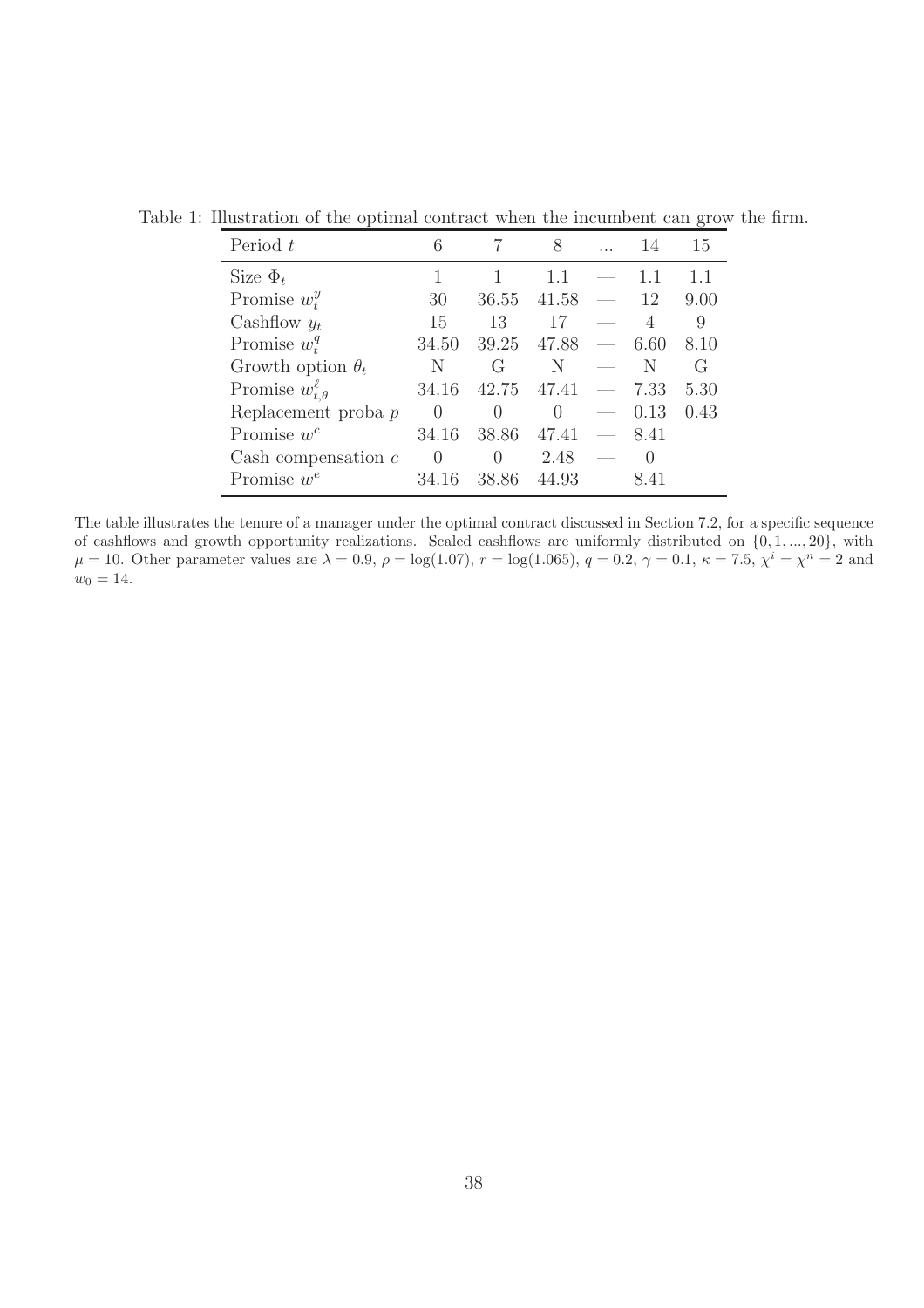

Figure 1: Intra-period timing.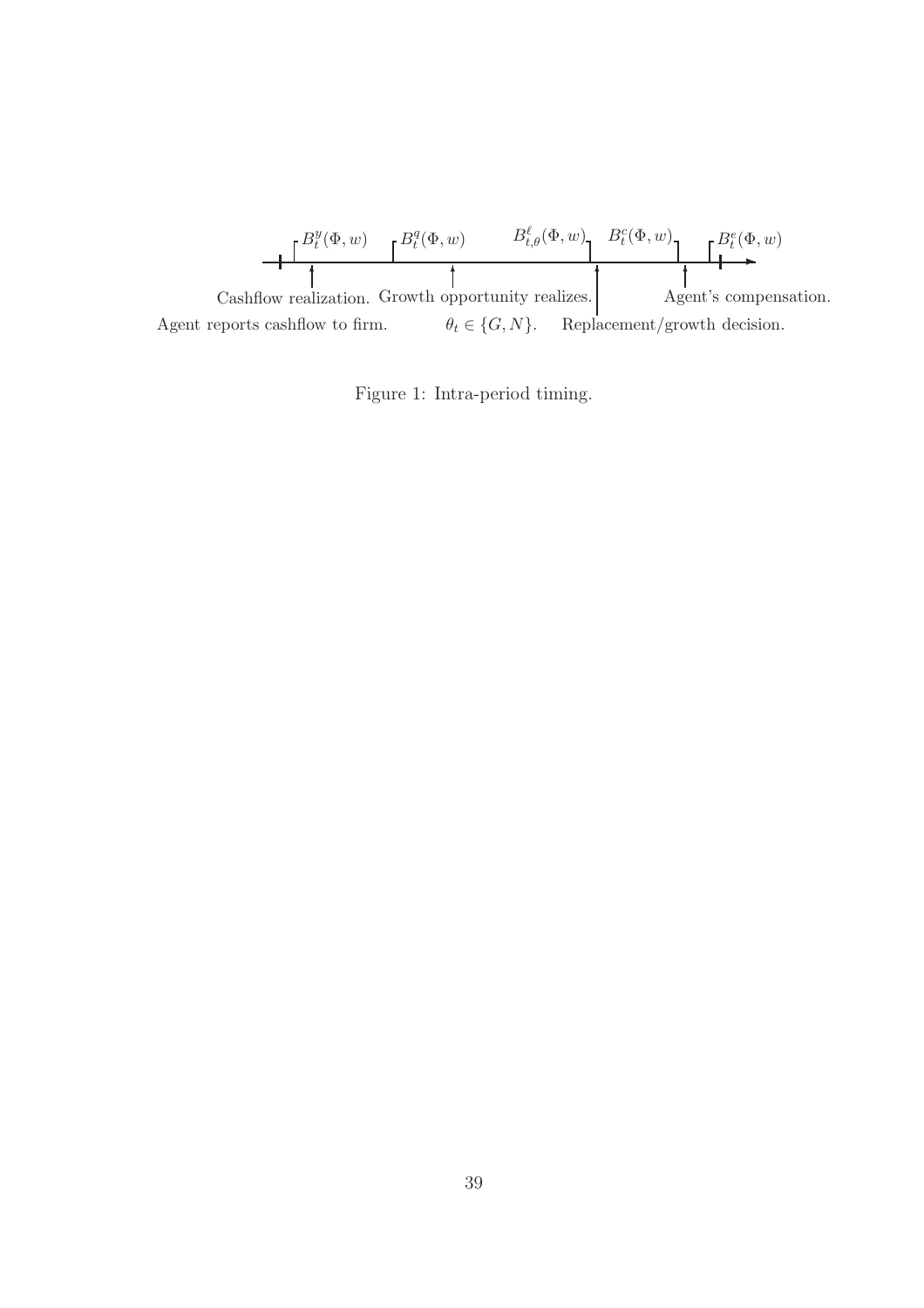

Figure 2: Promises contingent on realization of growth opportunity: low-growth benchmark. The figure is drawn assuming  $\underline{w}_G = 15$ ,  $\overline{w} = 25$  and  $q = 0.25$ .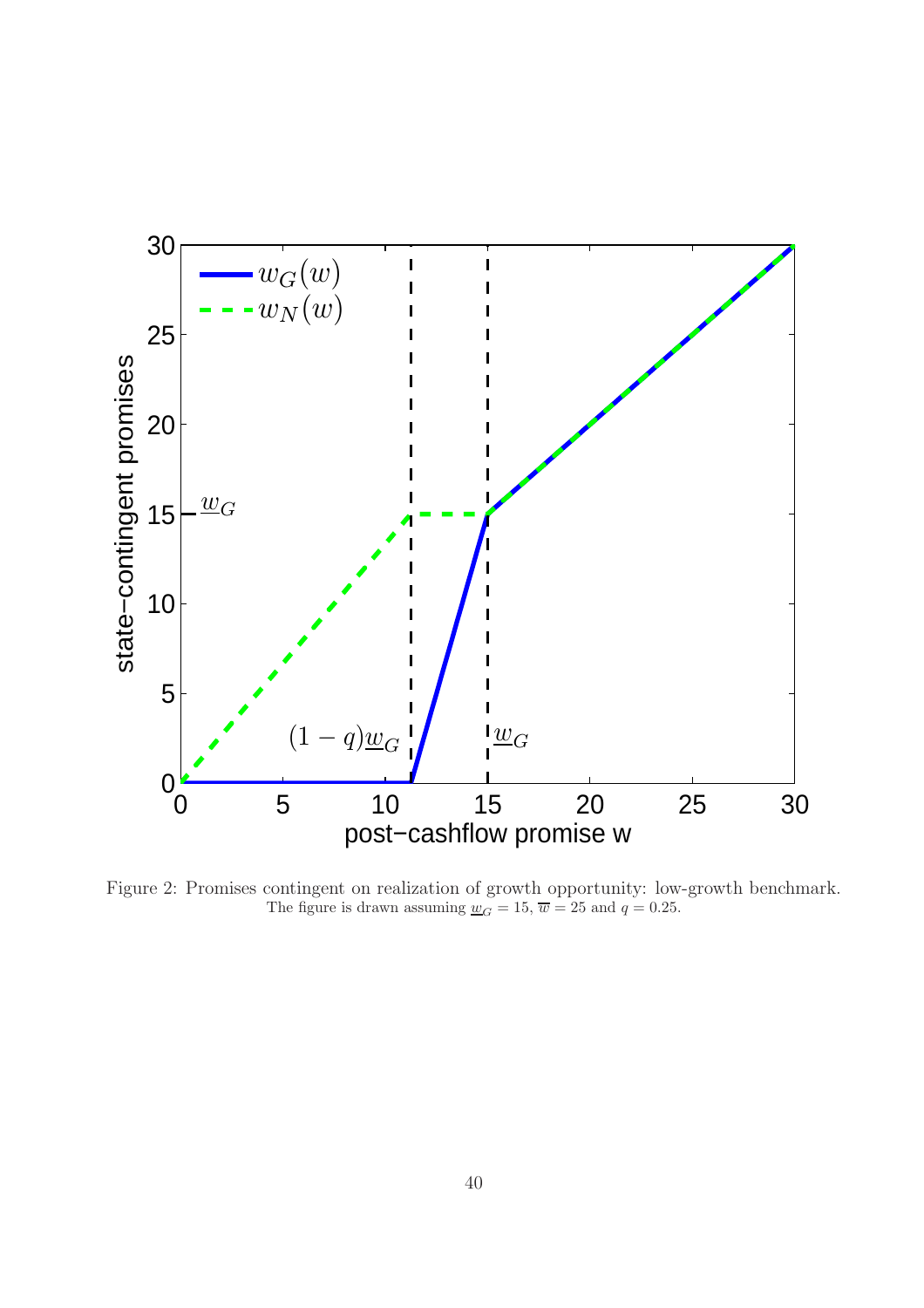

Figure 3: Value functions for high-growth firm benchmark. Scaled cashflows are uniformly distributed on  $\{0, 1, ..., 20\}$ , with  $\mu = 10$ . Other parameter values are  $\lambda = 0.9$ ,  $\rho =$ log(1.07),  $r = \log(1.065)$ ,  $q = 0.1$ ,  $\gamma = 0.25$ ,  $\kappa = 0.2$ ,  $\chi = 2$  and  $w_0 = 14$ .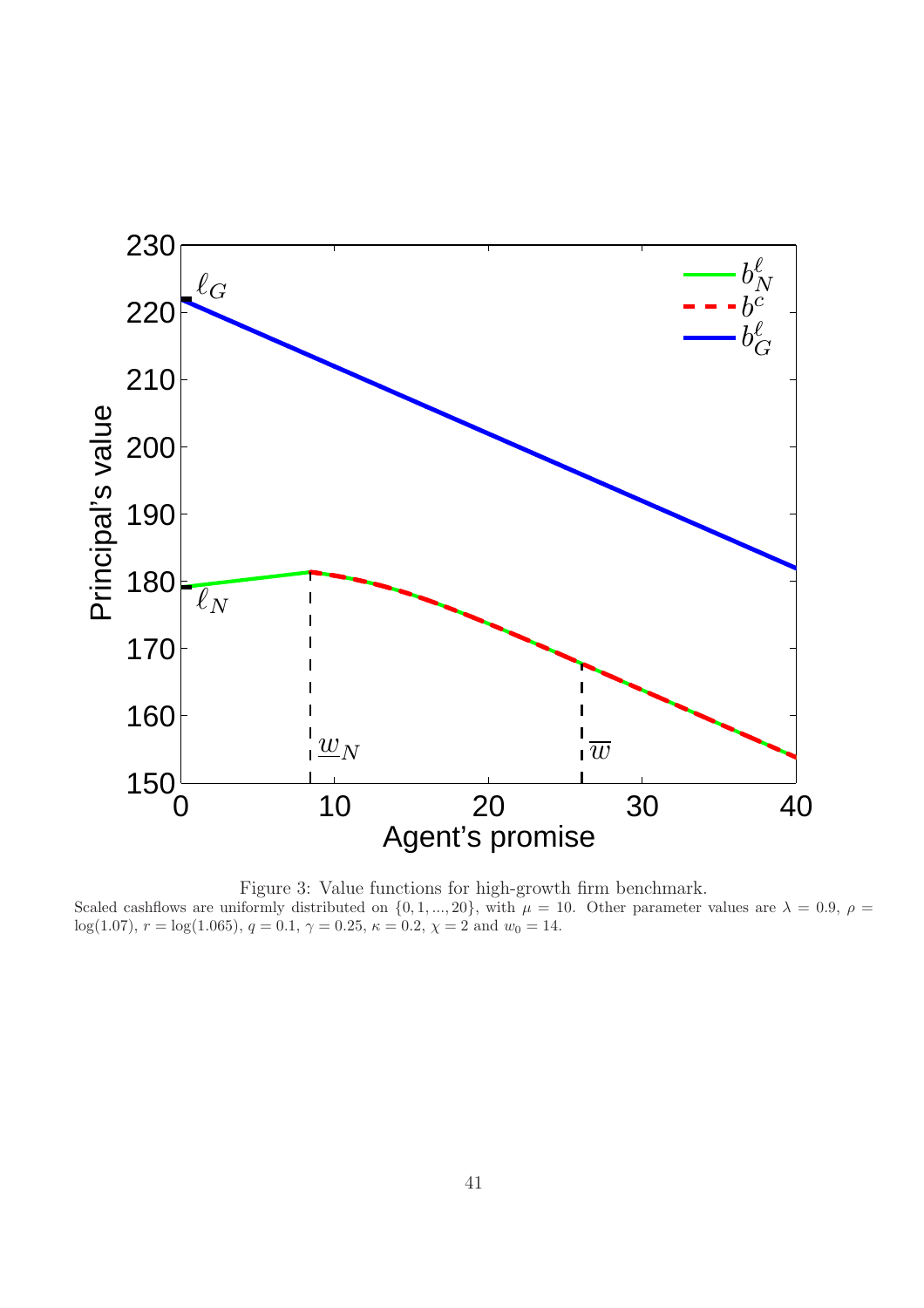



Scaled cashflows are uniformly distributed on  $\{0, 1, ..., 20\}$ , with  $\mu = 10$ . Other parameter values are  $\lambda = 0.9$ ,  $\rho =$ log(1.07),  $r = \log(1.065)$ ,  $q = 0.1$ ,  $\gamma = 0.1$ ,  $\kappa = 0.2$ ,  $\chi = 2$  and  $w_0 = 14$ .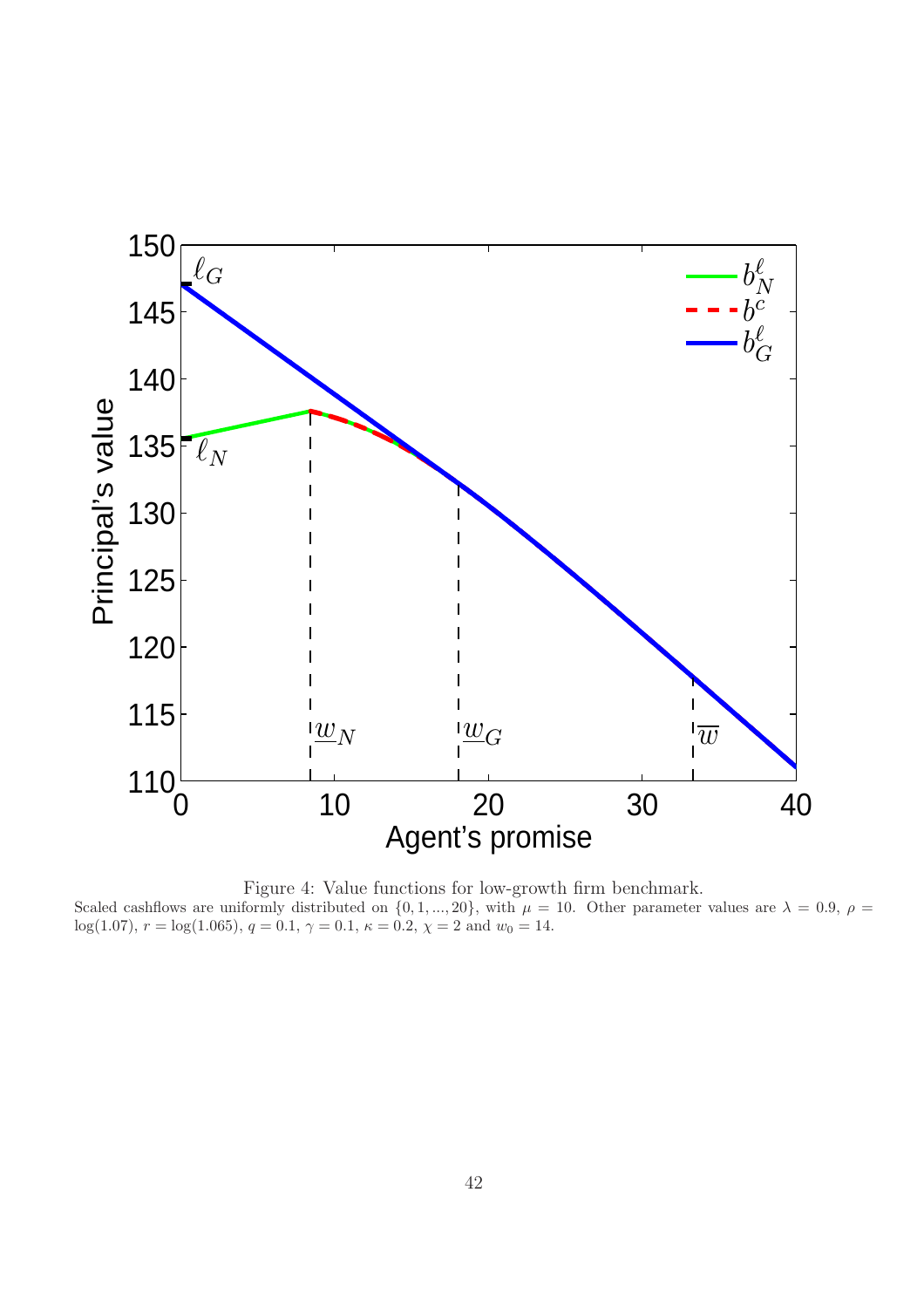

Figure 5: Threshold sensitivities.

Scaled cashflows are uniformly distributed on  $\{0, 1, ..., 20\}$ , with  $\mu = 10$ . Default values for  $\lambda$  and q, when they are not used as variables, are  $\lambda = 0.9$  and  $q = 0.1$ , respectively. Other parameter values are  $\rho = \log(1.07)$ ,  $r = \log(1.065)$ ,  $\gamma = 0.1, \, \kappa = 0.2, \, \chi = 2$  and  $w_0 = 14$ .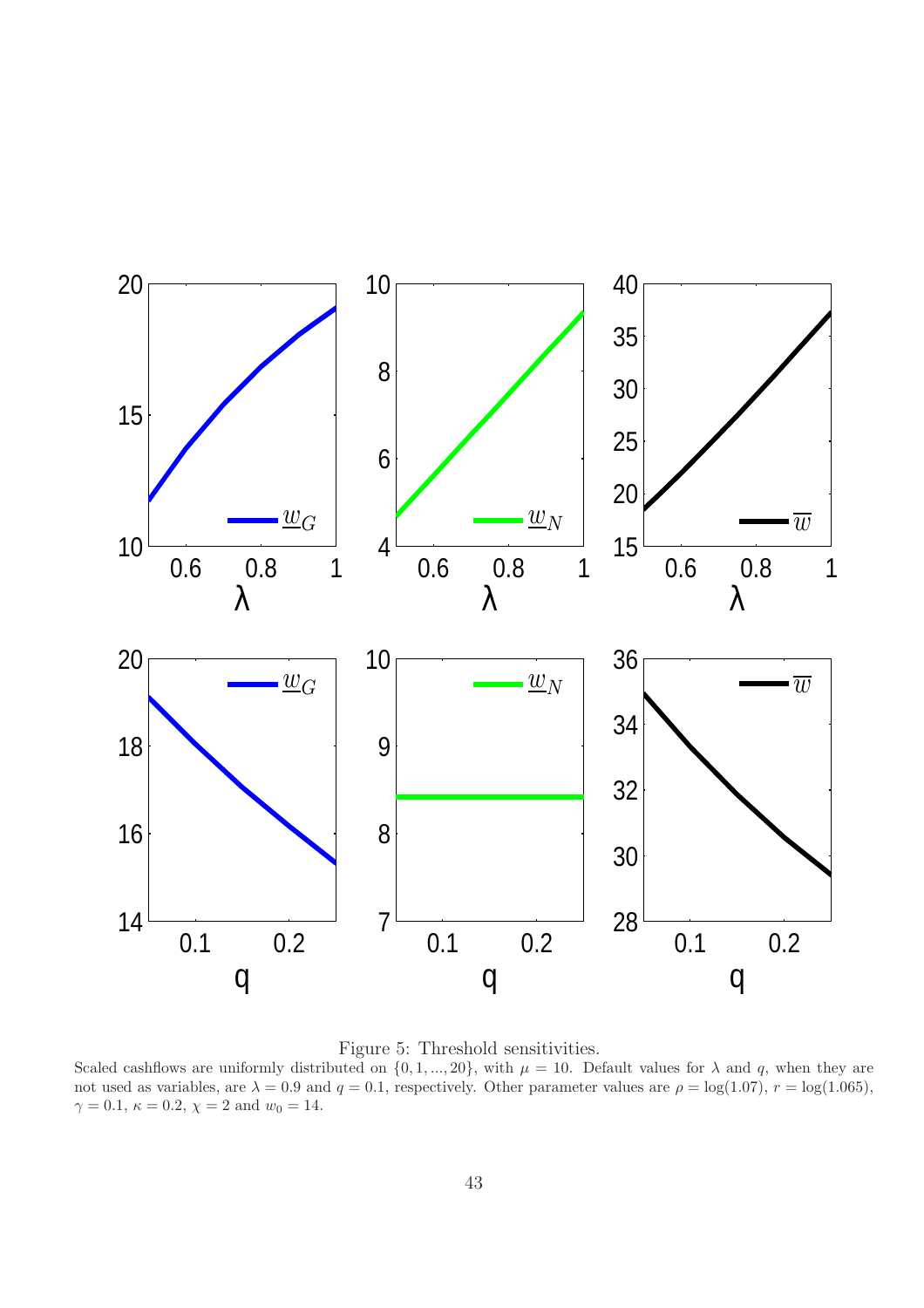

Figure 6: High-growth and low-growth regions of parameter space.

The figure represent the threshold value of  $\gamma$  on the frontier between the high- and low-growth regions, for different values of parameters  $\lambda$ , q and  $\kappa$ . Scaled cashflows are uniformly distributed on  $\{0, 1, ..., 20\}$ , with  $\mu = 10$ . Default values for  $\lambda$  and q and  $\kappa$  are  $\lambda = 0.9$ ,  $q = 0.1$  and  $\kappa = 0.2$ , respectively. Other parameter values are  $\rho = \log(1.07)$ ,  $r = \log(1.065), \chi = 2 \text{ and } w_0 = 14.$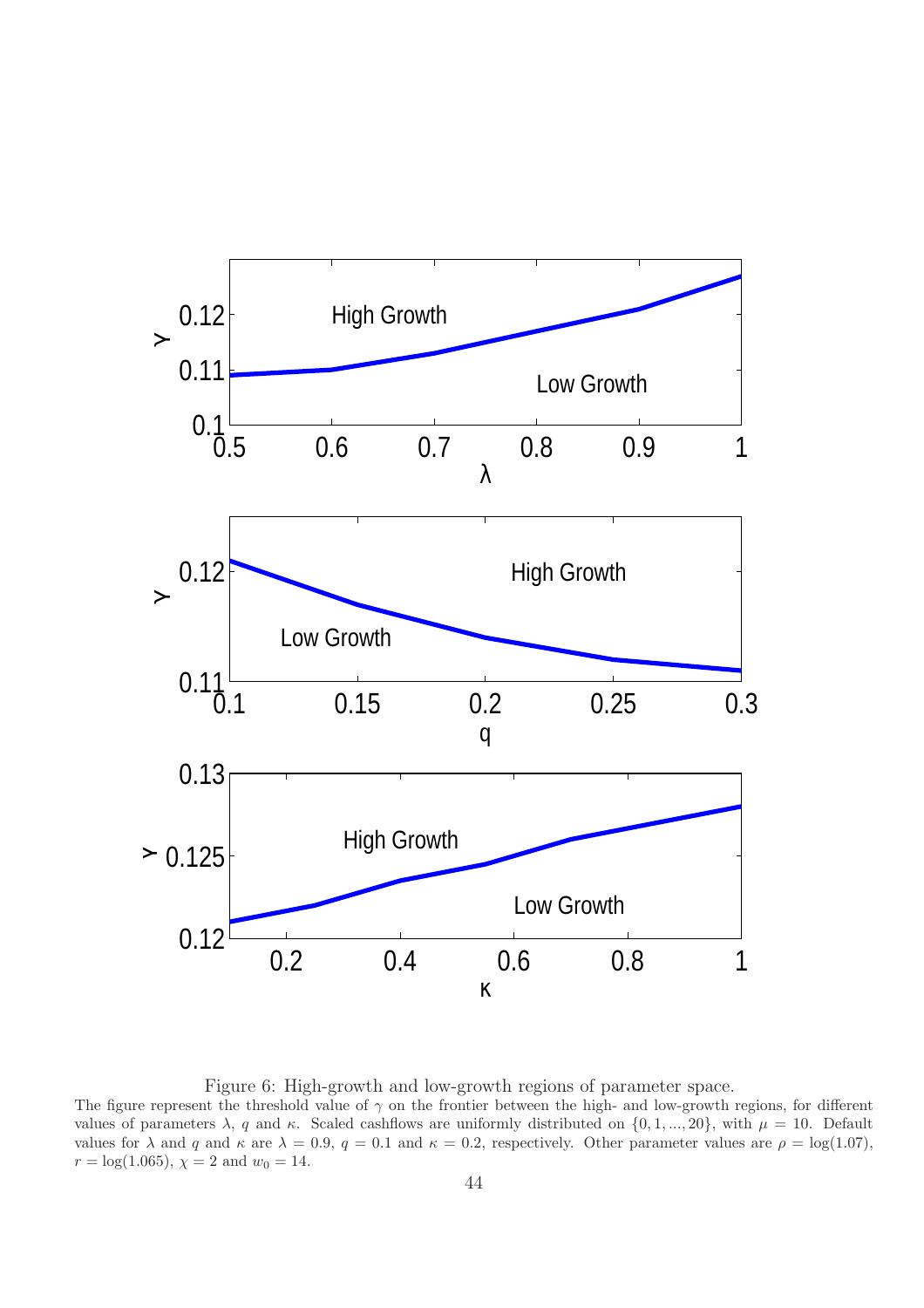



The average number of tenure years is obtained from simulating the optimal contract. Scaled cashflows are uniformly distributed on  $\{0, 1, ..., 20\}$ , with  $\mu = 10$ . Default values for  $\lambda$  and  $q$  are  $\lambda = 0.9$  and  $q = 0.1$ , respectively. Other parameter values are  $\rho = \log(1.07)$ ,  $r = \log(1.065)$ ,  $\gamma = 0.25$ ,  $\kappa = 0.2$ ,  $\chi = 2$  and  $w_0 = 14$ .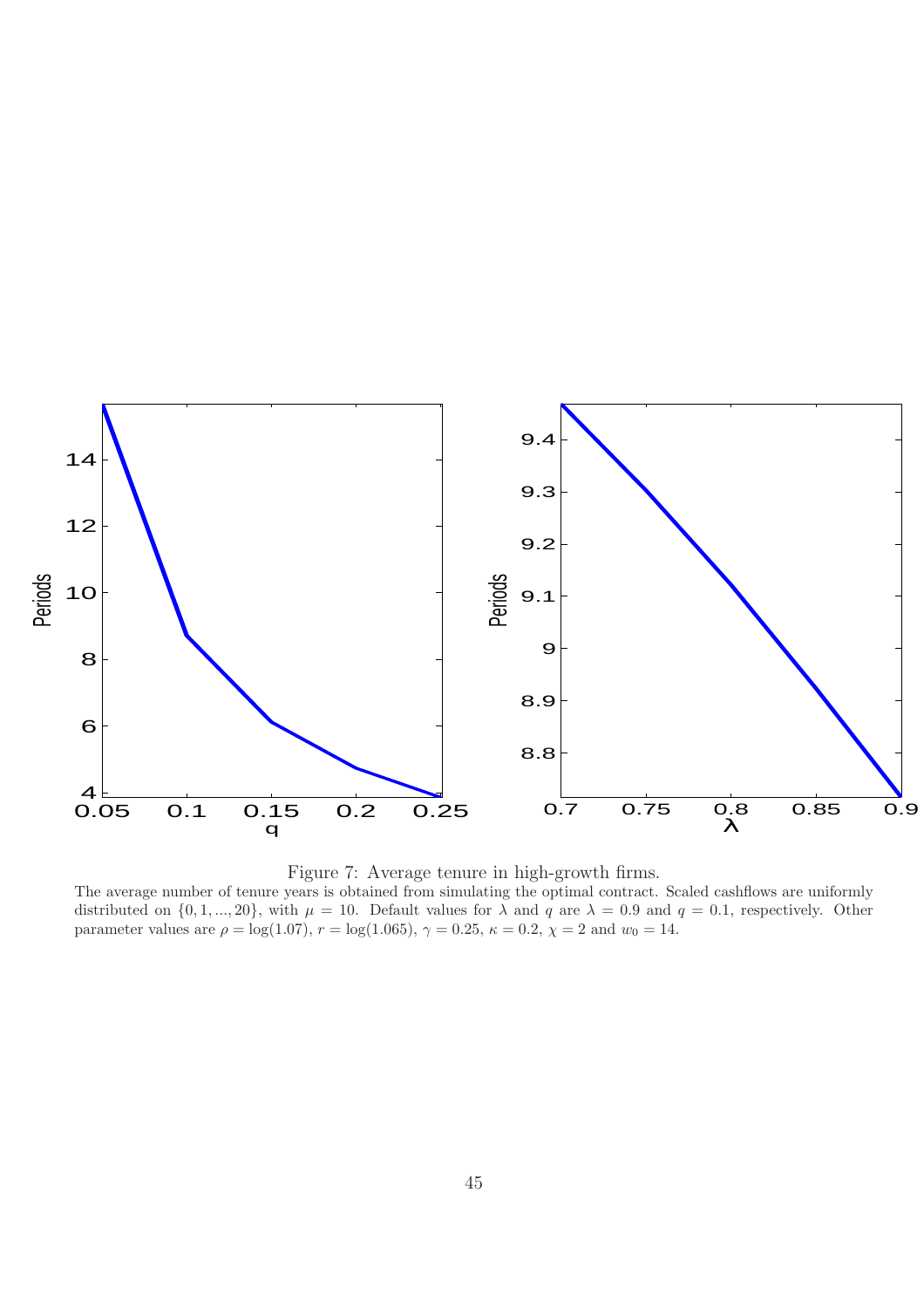

Figure 8: Average dismissal rates.

The unconditional probabilities of efficient and inefficient turnover are obtained from simulating the optimal contract. Scaled cashflows are uniformly distributed on  $\{0, 1, ..., 20\}$ , with  $\mu = 10$ . Default values for  $\lambda$  and q are  $\lambda = 0.9$  and  $q = 0.1$ , respectively. Top (bottom) panel is drawn for  $\gamma = 0.25$  ( $\gamma = 0.1$ ). Other parameter values are  $\rho = \log(1.07)$ ,  $r = \log(1.065)$ ,  $\kappa = 0.2$ ,  $\chi = 2$  and  $w_0 = 14$ .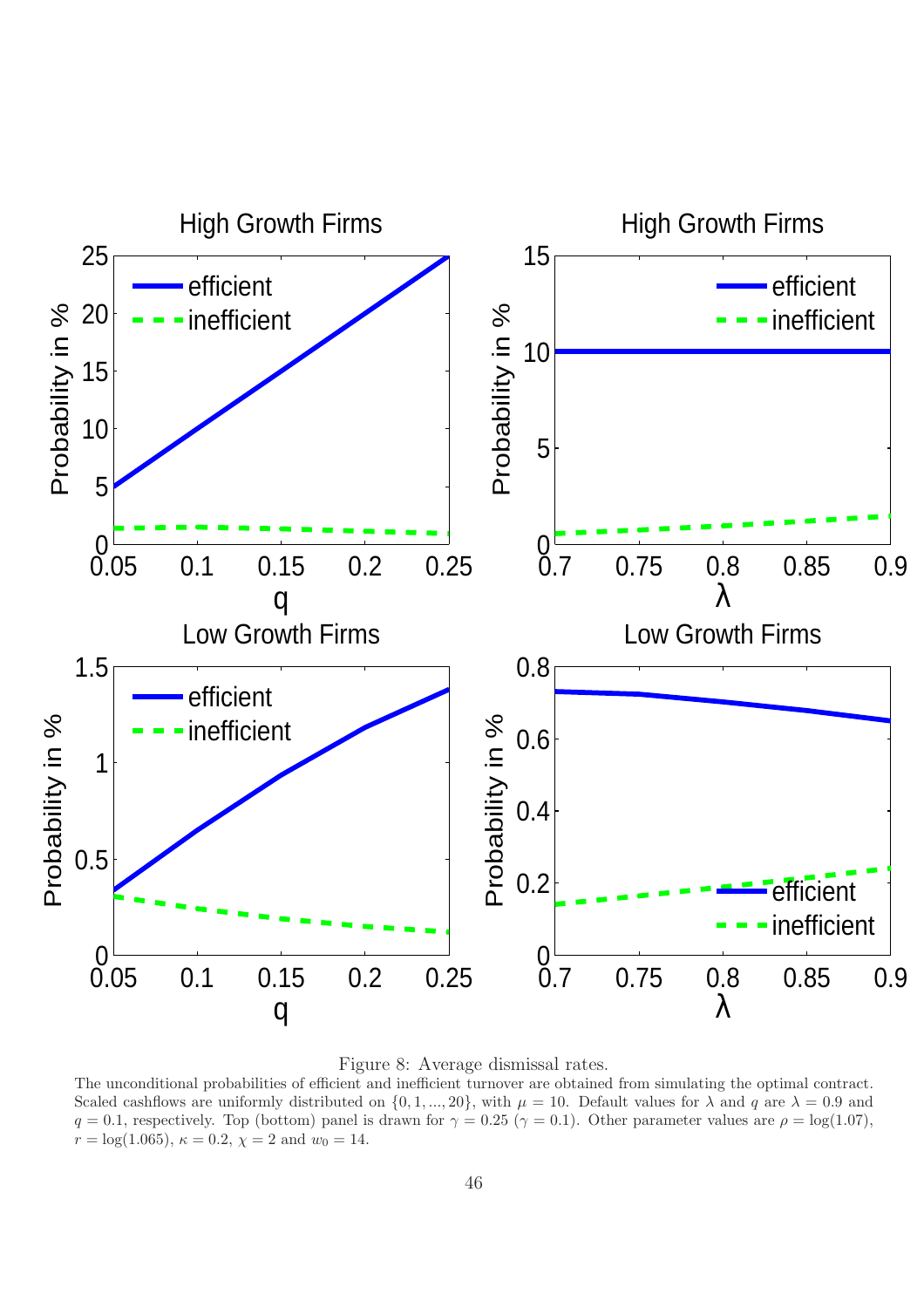



The average compensation duration is obtained from simulating the optimal contract as explained in the text. Scaled cashflows are uniformly distributed on  $\{0, 1, ..., 20\}$ , with  $\mu = 10$ . Default values for  $\lambda$  and q are  $\lambda = 0.9$  and  $q = 0.1$ , respectively. Left (right) panel is drawn for  $\gamma = 0.25$  ( $\gamma = 0.1$ ). Other parameter values are  $\rho = \log(1.07)$ ,  $r = \log(1.065)$ .  $\kappa = 0.2$ ,  $\gamma = 2$  and  $w_0 = 14$ . 47 log(1.065),  $\kappa = 0.2$ ,  $\chi = 2$  and  $w_0 = 14$ .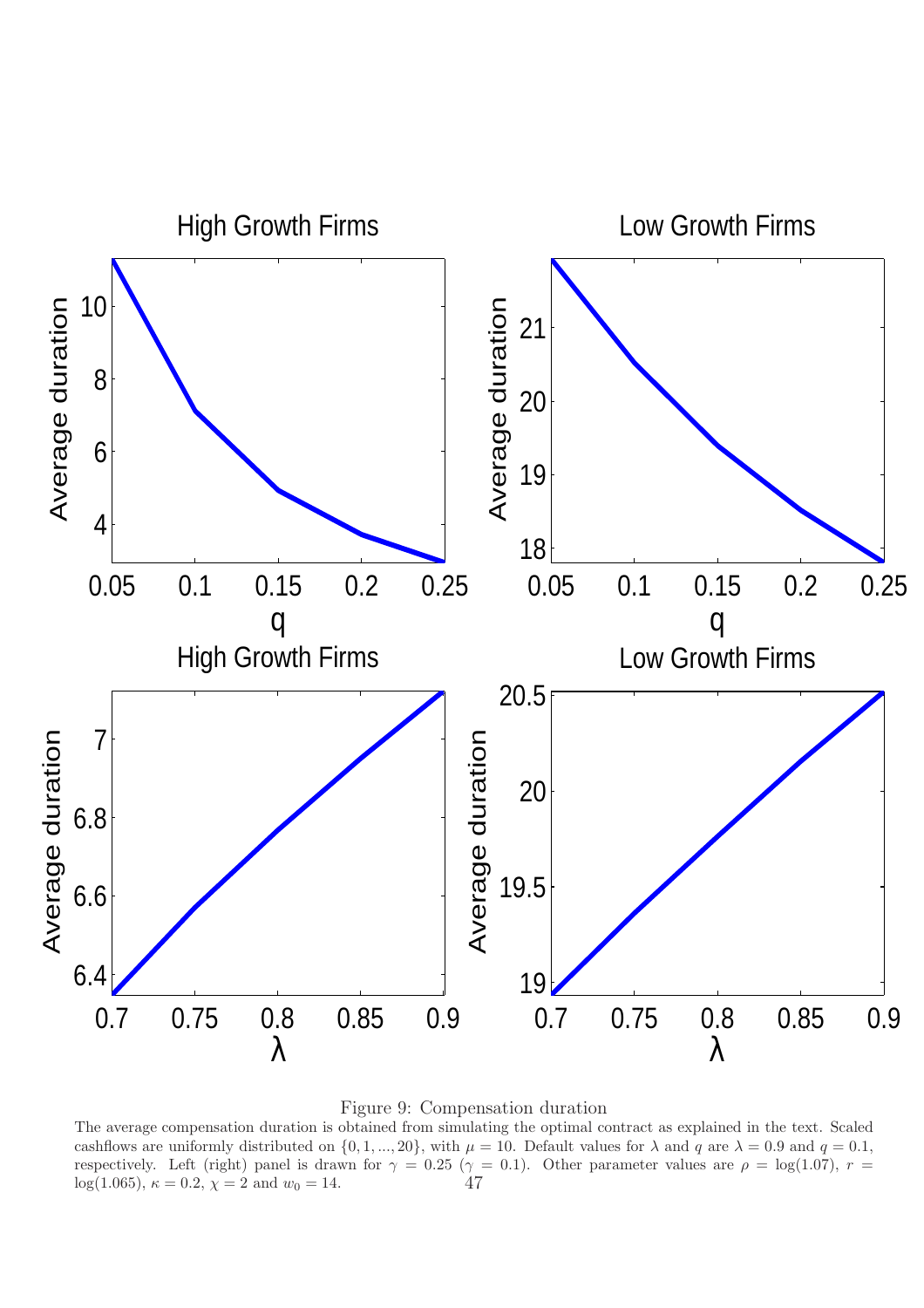

Figure 10: Second-best value for high- (top) and low-growth firms (bottom). The components of second-best firm value are described in the text. Top (bottom) panel is drawn for  $\gamma = 0.25$  ( $\gamma = 0.1$ ). Other parameter values are  $\lambda = 0.9$ ,  $\rho = \log(1.07)$ ,  $r = \log(1.065)$ ,  $q = 0.1$ ,  $\kappa = 0.2$ ,  $\chi = 2$  and  $w_0 = 14$ .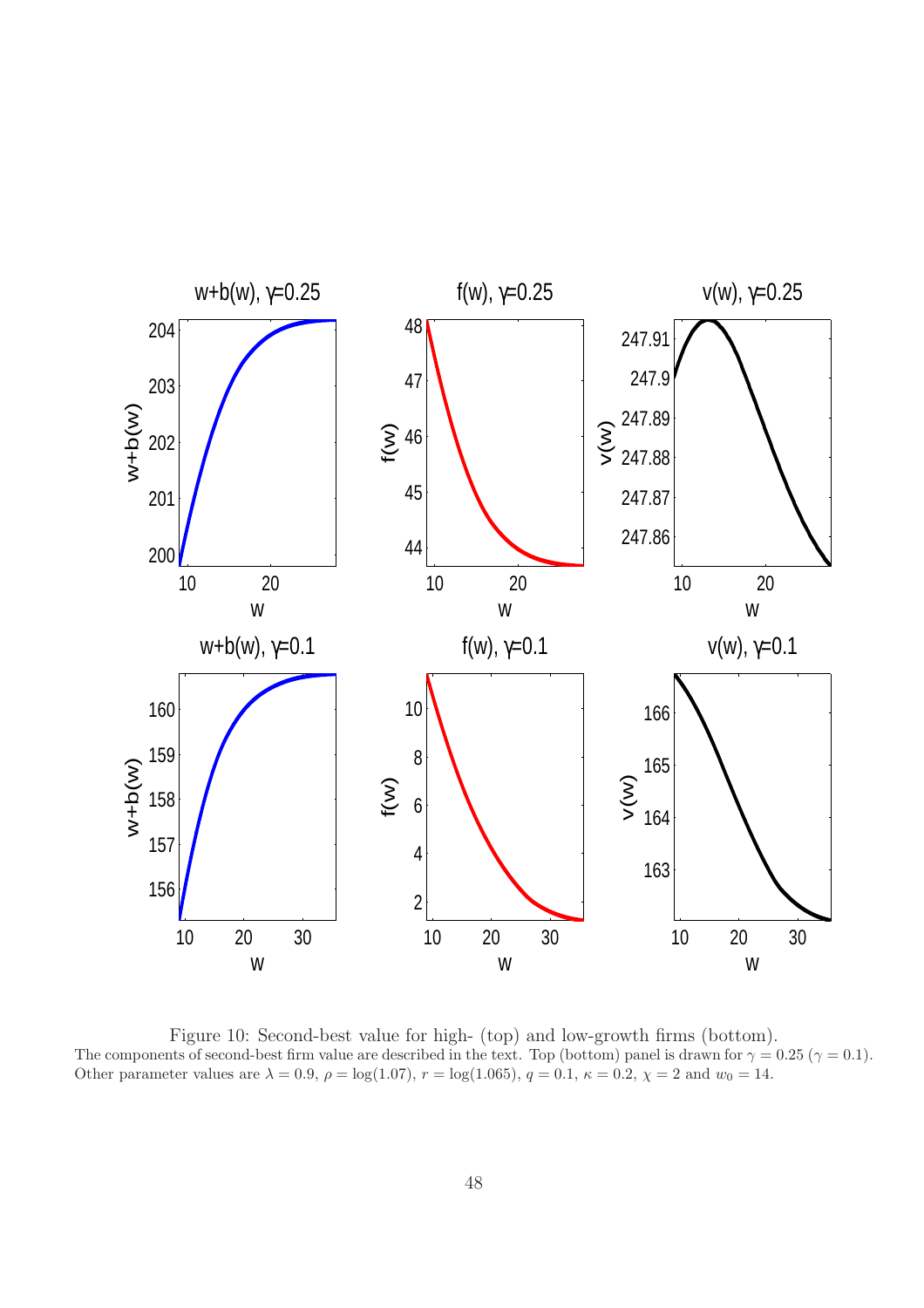

Figure 11: Extension: When the incumbent sometimes grows the firm. The figure represents the value functions discussed in Section 7.2 in the stationary limit. Scaled cashflows are uniformly distributed on  $\{0, 1, ..., 20\}$ , with  $\mu = 10$ . Other parameter values are  $\lambda = 0.9$ ,  $\rho = \log(1.07)$ ,  $r = \log(1.065)$ ,  $q = 0.2$ ,  $\gamma = 0.1, \, \kappa = 7.5, \, \chi^i = \chi^n = 2 \text{ and } w_0 = 14.$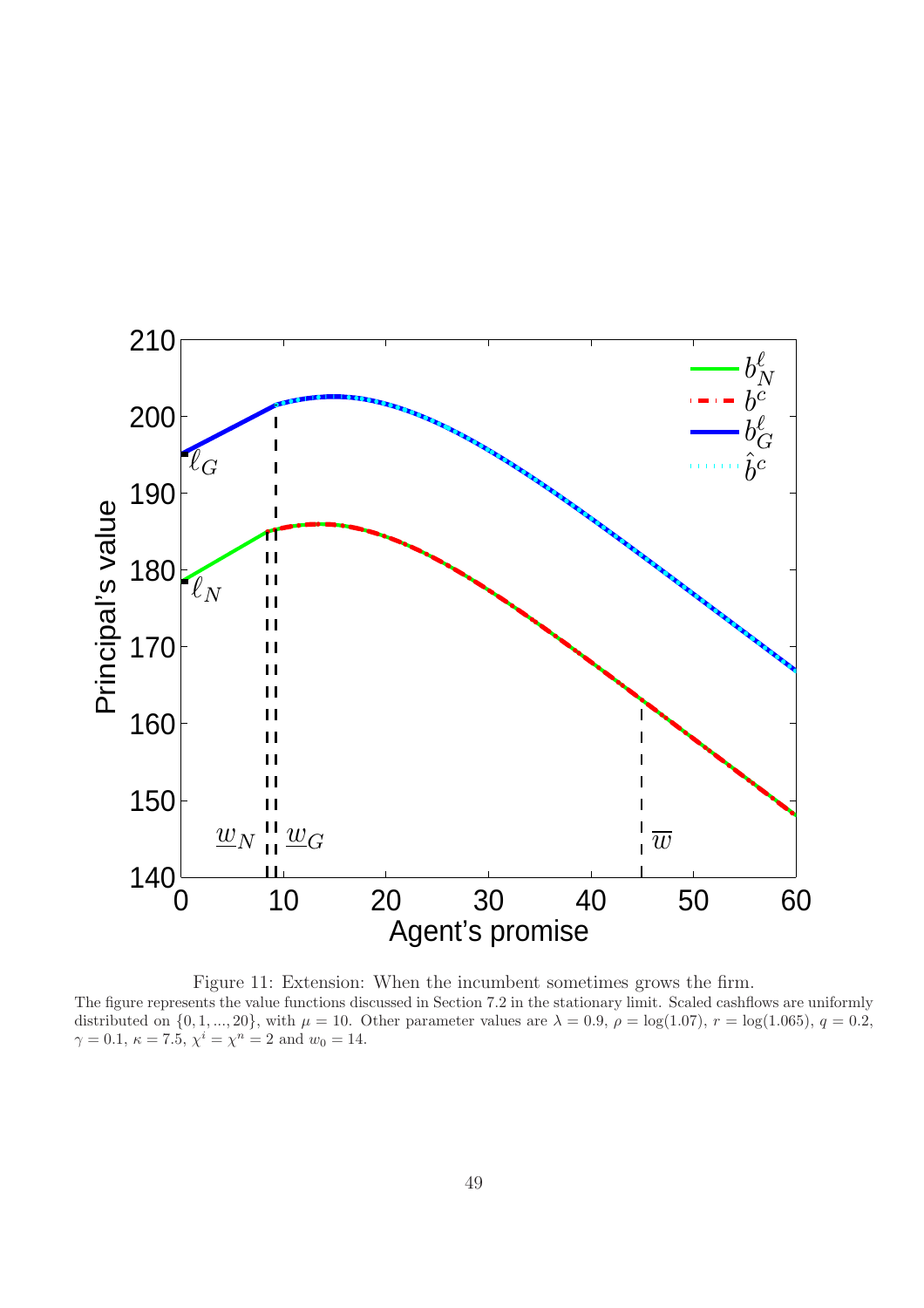

Figure 12: Promises contingent on realization of growth opportunity (case  $\delta_N > \delta_G$ ). The figure illustrates Part (a) of Proposition 6. It is drawn for  $\underline{w}_N = 10$ ,  $\underline{w}_G = 14$ ,  $\overline{w} = 25$  and  $q = 0.25$ .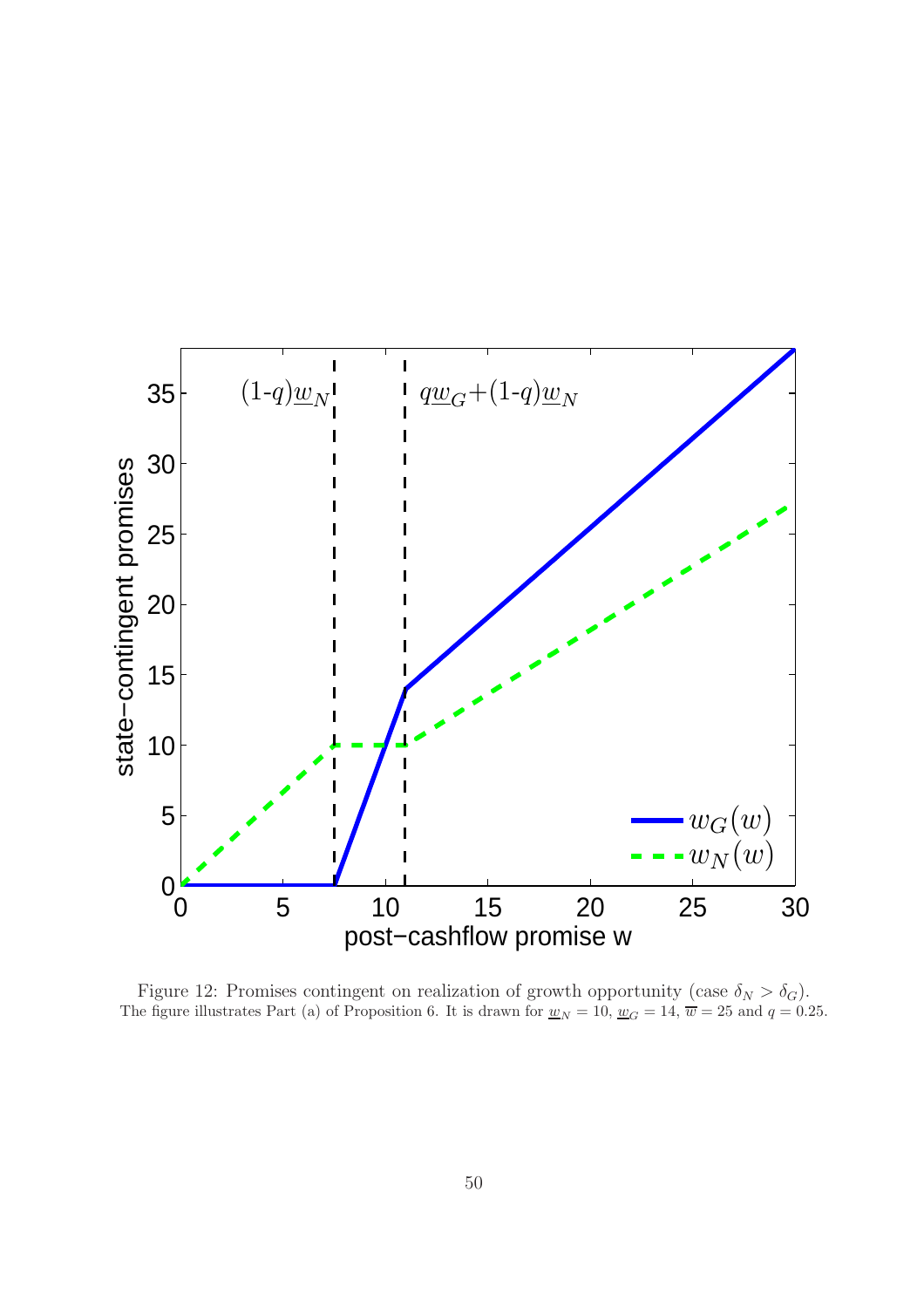

Figure 13: Promises contingent on realization of growth opportunity (case  $\delta_N < \delta_G$ ). The figure illustrates Part (b) of Proposition 6. It is drawn for  $\underline{w}_N = 10$ ,  $\underline{w}_G = 14$ ,  $\overline{w} = 25$  and  $q = 0.25$ .